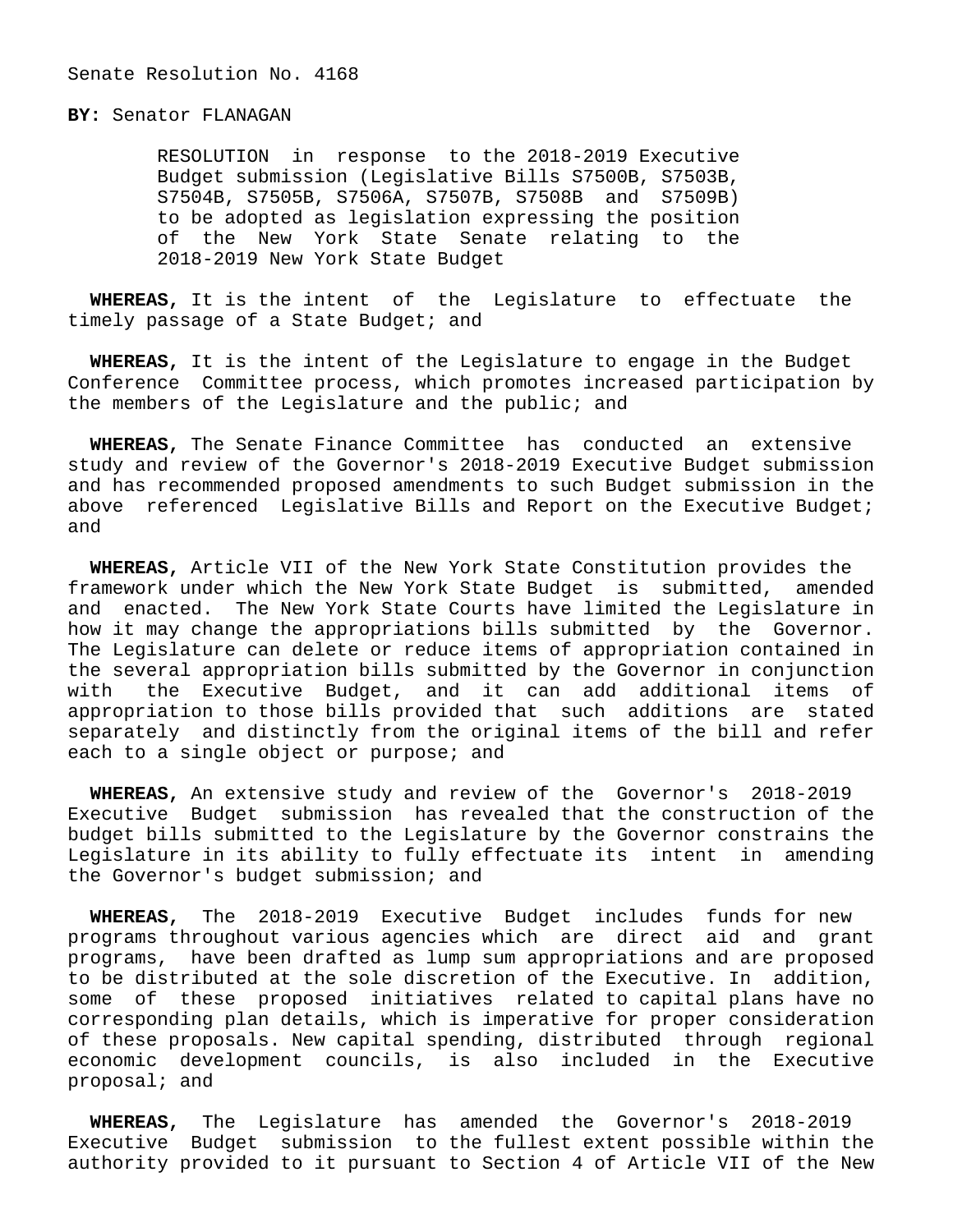#### York State Constitution; and

 **WHEREAS,** The Senate, in addition to the Governor's 2018-2019 Executive Budget submission bills as amended by the Senate in the above referenced legislative bills, does hereby provide its recommendations as to provisions in the Governor's 2018-2019 Executive Budget submission which reflect those items the Senate is constrained from effectuating as amendments to the 2018-2019 Executive Budget appended hereto; and

 **WHEREAS,** It is the intent of the Legislature that upon the passage of the Governor's 2018-2019 Executive Budget submission as amended by the Senate, and the incorporated Report on the Amended Executive Budget may provide a basis for both houses of the Legislature to convene Committees on Conference pursuant to Joint Rule III of the Senate and Assembly for the purpose of reconciling any differences between the amendments to the Governor's budget as proposed by each house of the Legislature; now, therefore, be it

 **RESOLVED,** That, the above referenced legislative bills (S7500B, S7503B, S7504B, S7505B, S7506A, S7507B, S7508B and S7509B) be and are incorporated as part of this resolution and are hereby adopted as the New York State Legislature's budget proposal for the 2018-2019 New York State Budget.

#### **REPORT ON THE AMENDED EXECUTIVE BUDGET**

#### **ALL STATE AGENCIES AND OPERATIONS**

The Senate denies with prejudice the following new language contained within the body of various appropriations and Article VII language:

- \* Language that would give the Executive unlimited transfer authority within the State Operations Budget. This is in addition to the transfer language already included in the State Operations Budget, and in the Division of the Budget (DOB) and affects most agencies.
- \* Language that would prevent certain appropriations from becoming effective contingent upon the Legislature enacting other appropriations.
- \* Language allowing the Executive to uniformly reduce funding for any programs if projected federal revenues to support Medicaid are not realized in fiscal years 2018-19 and 2019-20.
- \* Language allowing the Executive to uniformly reduce funding for any programs if projected federal revenues to support Non-Medicaid programs are not realized in fiscal years 2018-19 and 2019-20.
- \* Language allowing the Executive to uniformly reduce funding for local assistance programs if revenues projected to support those specific local assistance programs are not realized throughout the fiscal year.

The Senate has stricken this language from the appropriation bills because such language constitutes an impermissible and unconstitutional over-reach by the Executive, infringing upon the independent role of the Legislature. This objectionable language constitutes a direct violation of the fundamental principles governing the separation of powers and goes beyond any actions sanctioned by the Court of Appeals in Silver v.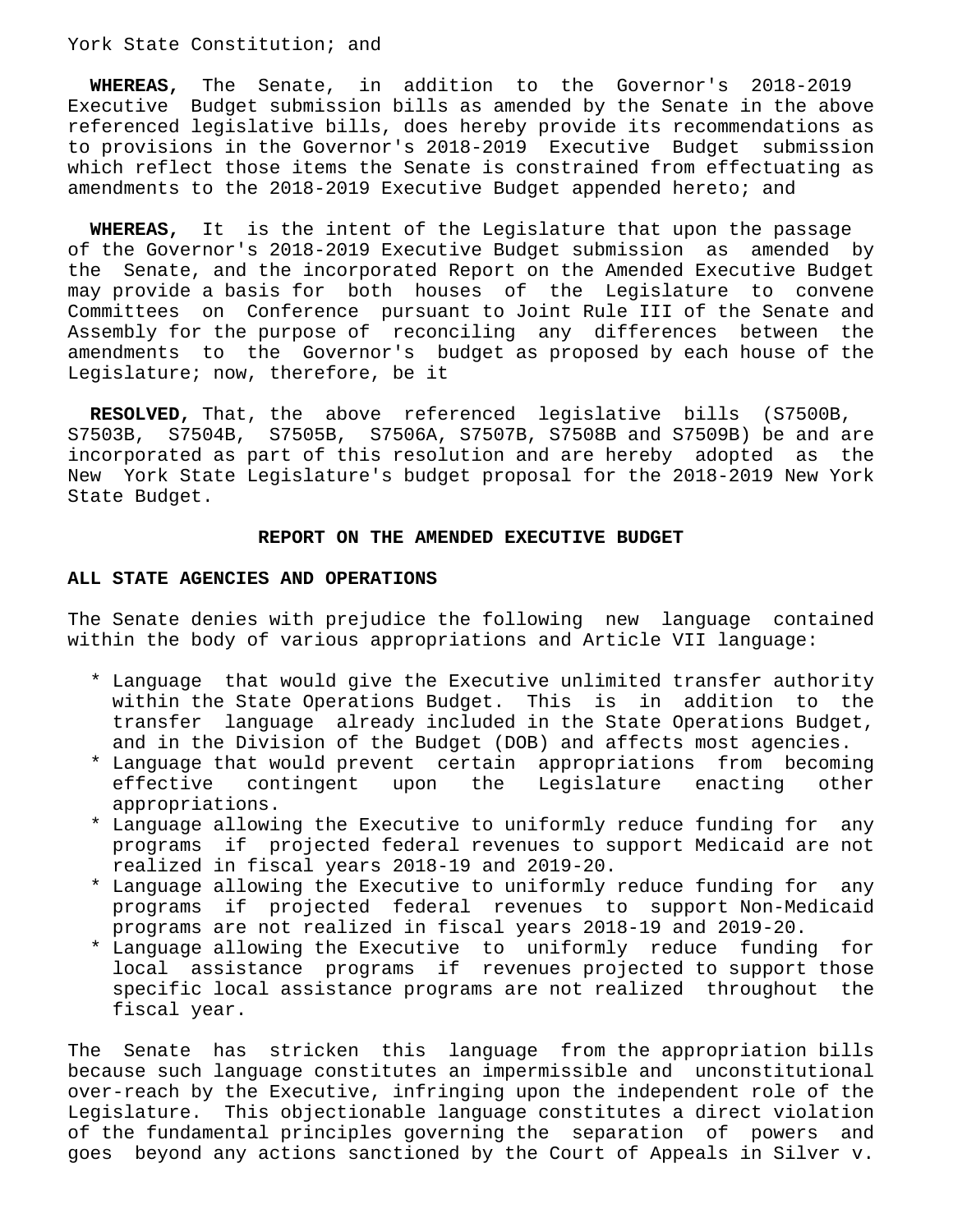Pataki. The Senate has also denied Article VII language allowing similar unlimited funding reductions.

## **Adirondack Park Agency**

State Operations (S.7500-B)

 \* The Senate concurs with the Executive recommendation of \$4.54 million.

# **Aging, Office for the**

- State Operations (S.7500-B)
	- \* The Senate concurs with the Executive recommendation of \$11.3 million.
- Aid to Localities (S.7503-B)
	- \* The Senate provides \$20 million for increased Supplemental Security Income.

## Article VII Proposal (S.7507-B)

 \* PART EE -- The Senate advances language to establish a statewide, toll free, 24/7 hotline to receive reports of allegations of reportable incidents of vulnerable adults and transmit notice of the report to any appropriate state agency or local social service office when appropriate, law enforcement. Information regarding the statewide hotline would be required to be part of a public education campaign.

#### **Agriculture and Markets, Department of**

State Operations (S.7500-B)

- \* The Senate modifies the Executive All Funds recommendation of \$114.3 million as follows:
	- o Denies language authorizing the costs of the agency in relation to ratemaking proceedings to be eligible expenses under 18-a of the Public Service Law to avoid additional utility costs being passed on to customers.
- Aid to Localities (S.7503-B)
	- \* The Senate modifies the Executive All Funds recommendation of \$41.4 million as follows:
		- o Restores more than \$10 million and adds \$5.5 million for:
			- \$1.7 million for a total of \$2.1 million for the Farm Viability Institute
			- \$1.06 million for a total of \$1.1 million for Cornell Rabies
			- \$1 million for a total of \$5.43 million for Cornell Diagnostic Lab
			- \$1 million for the Apple R&D Advisory Board
			- \$600,000 for Northern NY Agricultural Development
			- \$566,000 for a total of \$950,000 for Cornell Farm Net (Farm Family Assistance)
			- \$544,000 for a total of \$750,000 for the Apple Growers Association
			- \$537,000 for a total of \$1.25 million for the New York Wine & Grape Foundation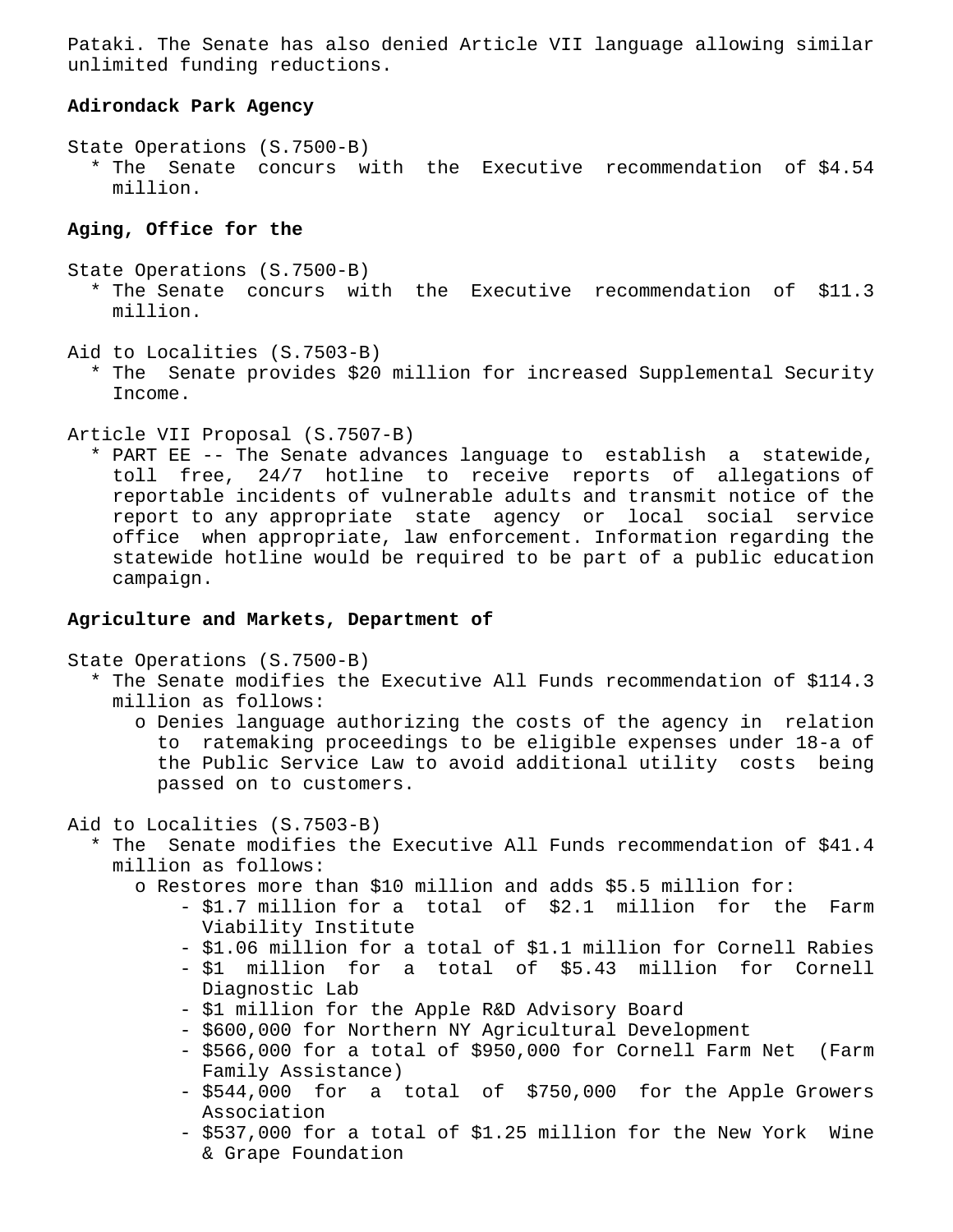- \$500,000 for the Farm-to-Seniors Program
- \$500,000 for Cornell Concord Grape Research
- \$480,000 for the Cornell Veterinary Diagnostic Lab-whole herd/bulk milk testing, eradicate salmonella dublin bacteria
- \$400,000 for Berry Growers Association
- \$378,000 for a total of \$1.2 million for Cornell Pro-Dairy
- \$300,000 for Cornell Hard Cider Research
- \$300,000 for Cornell Vegetable Research
- \$260,000 for Cornell Berry Research
- \$250,000 for a total of \$502,000 for Cornell Avian Disease
- \$250,000 for Tractor Rollover Prevention
- \$220,000 for Farm Viability Dairy Profit Teams
- \$215,000 for Maple Producers
- \$200,000 for a Cornell Hops Specialist
- \$200,000 for the Turfgrass Association
- \$200,000 for Suffolk County Deer Fencing
- \$200,000 for a total of \$1.37 million for the Cornell Quality Milk Program
- \$200,000 for the North Country Agricultural Academy-St. Lawrence-Lewis BOCES
- \$200,000 for a Cornell Labor Specialist to Assist Farmers with Labor Law Requirements
- \$200,000 for the AFT -- Farmland for a New Generation -- Resource Center
- \$200,000 for the AFT -- Farmland for a New Generation -- Regional Navigator
- \$200,000 for a One-stop hotline for farmers
- \$200,000 for the Cornell Apiary Research and Extension
- \$175,000 for Eastern Equine Encephalitis
- \$160,000 for a total of \$500,000 for Local Fair Assistance
- \$160,000 for a total of \$200,000 for Cornell Hops and Barley-Born, Bred and Brewed
- \$150,000 for Christmas Tree Farmers
- \$150,000 for Corn & Soybean Growers Association
- \$125,000 for Cornell Maple Research
- \$115,000 for the Cornell Small Farms Veterans Program
- \$113,000 for a total of \$416,000 for Cornell Association of Ag Educators
- \$113,000 for a total of \$380,000 for Cornell Ag in the Classroom
- \$112,000 for a total of \$842,000 Future Farmers of America (FFA) programs, plus \$50,000 to create new FFA chapters
- \$100,000 for Genesee County Agricultural Academy
- \$100,000 for Long Island Farm Bureau/Grown on Long Island
- \$100,000 for the Wood Products Council
- \$100,000 for the Cornell Seeds of Success School Gardens Program
- \$100,000 for the New York State Brewers
- \$100,000 for the New York State Distillers Guild
- \$100,000 to develop a land inventory screening process
- \$100,000 for the New York State Cider Association
- \$50,000 for the Farm to Table Trail
- \$50,000 for Cornell Onion Research
- \$25,000 for North Country Low Cost Vaccines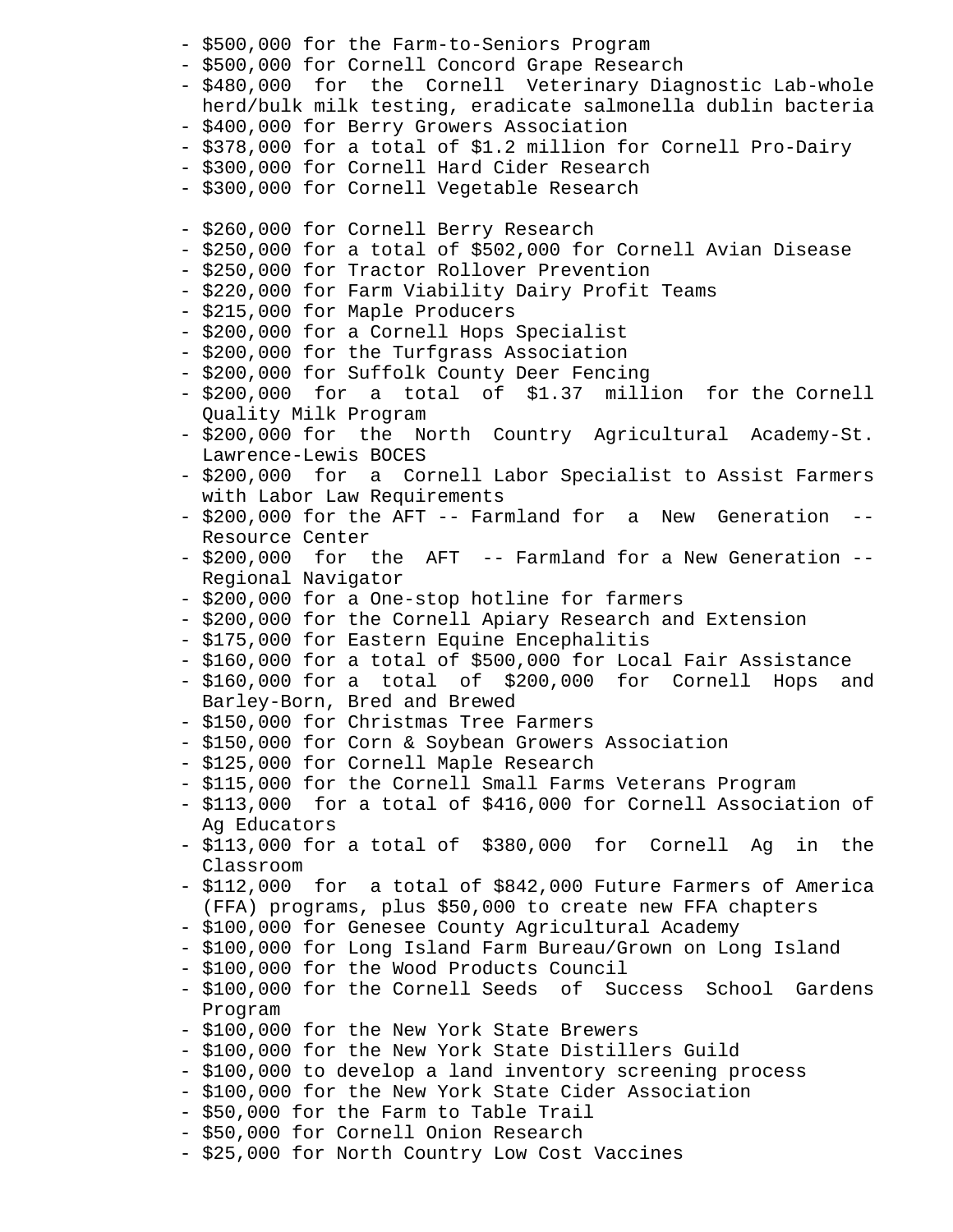- \$20,000 for Island Harvest

Capital Projects (S.7504-B)

- \* The Senate modifies the Executive All Funds recommendation of \$6.2 million as follows:
	- o Adds \$5 million for local fair capital costs
	- o Adds \$5 million for a competitive grant program for animal shelters
	- o Adds \$5 million for the Cornell University College of Agriculture and Life Sciences

Article VII Proposal (S.7508-B)

- \* PART Y -- The Senate modifies the Executive Article VII proposal that would make permanent the authority of the Empire State Development Corporation to administer agriculture and dairy marketing orders by extending the authority for three years
- \* PART WW -- The Senate advances language authorizing industrial development agencies to provide assistance to agricultural producers
- \* PART XX -- The Senate advances language that doubles the farm workforce retention credit through the 2021 taxable year
- \* PART YY -- The Senate advances language that provides state aid for service costs and any fees associated with furnishing EBT technology at farmers' markets
- \* PART ZZ -- The Senate advances language that authorizes farm breweries, cideries, distilleries, and wineries to cross promote each others' products
- \* PART AAA -- The Senate advances language to make it state policy to encourage the development on solar array sites of landscapes that are beneficial to pollinators
- \* PART BBB -- The Senate advances language to establish a tax credit for companies that purchase New York grown crops and use such crops in value added products
- \* PART DDD -- The Senate advances language to authorize the expansion of the type of goods made and the methods of sale for home processors
- \* PART EEE -- The Senate advances language that directs the Department of Agriculture to enhance access to viable agricultural land for new and beginning farmers
- \* PART FFF -- The Senate advances language permitting access to and encourage the use of state land for the purpose of collecting sap for maple syrup production
- \* PART GGG -- The Senate advances language to conduct a "Women in Farming" study to encourage and support women farmers
- \* PART HHH -- The Senate advances language to authorize the construction of building and structures for bona fide agricultural production on agricultural lands
- \* PART PPP -- The Senate advances language to establish a value added dairy investment tax credit

# **Alcoholic Beverage Control Board**

State Operations (S.7500-B)

 \* The Senate concurs with the Executive recommendation level of \$13.3 million, no change from FY 2018 levels.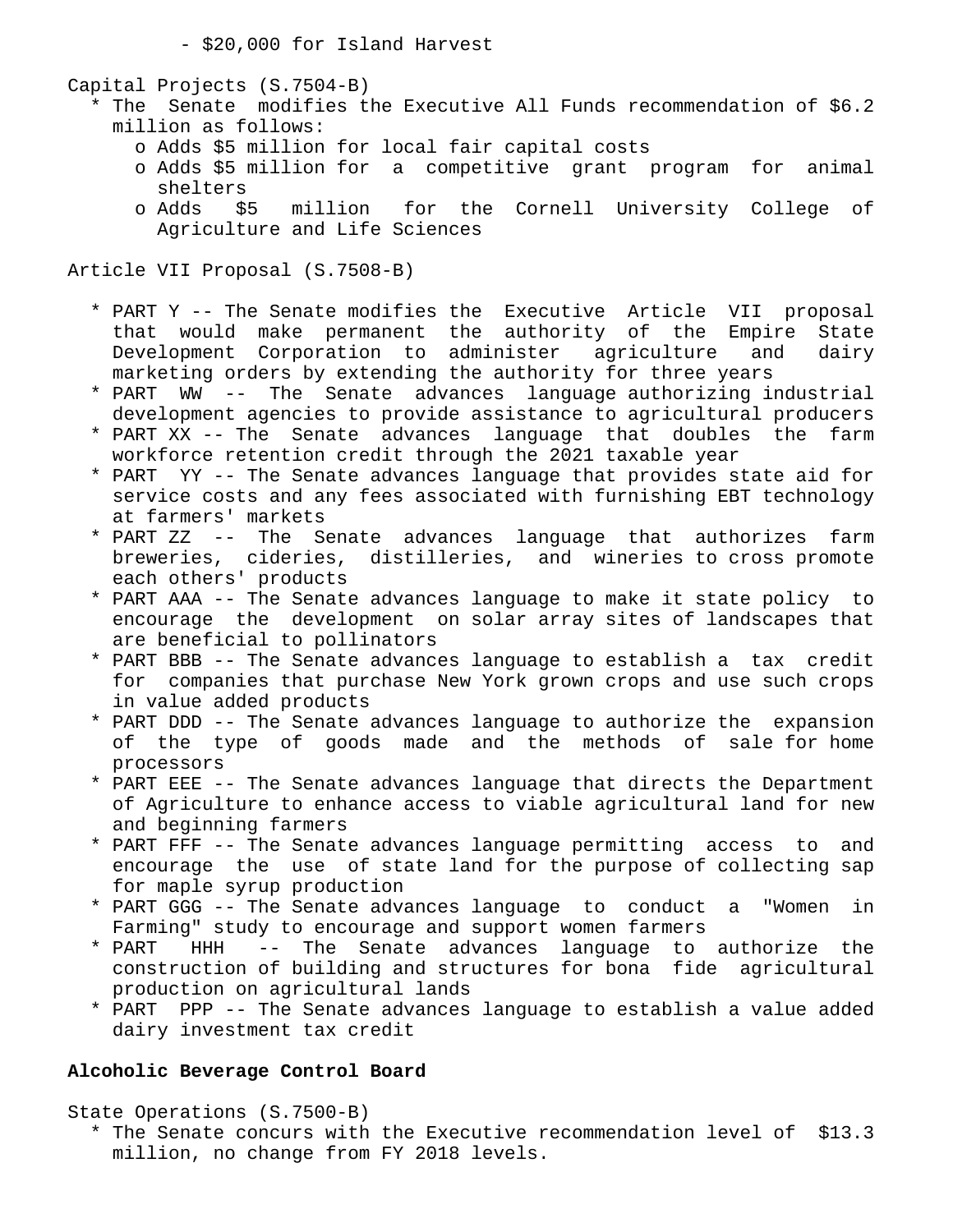Article VII Proposal (S.7505-B)

- \* PART Q -- The Senate modifies the Executive proposal to remove the requirement that a hotel must operate a restaurant on its premises to receive an on-premises liquor license by adding provisions to allow bed and breakfasts to sell alcoholic beverages.
- \* PART R -- The Senate modifies the Executive proposal to create a new license for production and sale of mead and braggot in New York State by ensuring that meadaries enjoy the same privileges as farm breweries, farm wineries, and farm cideries.
- \* PART S -- The Senate denies the Executive proposal to create an exporter license for businesses that only purchase and export New York State alcoholic beverages and do not sell to wholesalers or retailers within the state.

# **Audit and Control, Department of**

State Operations (S.7500-B)

- \* The Senate modifies the Executive All Funds recommendation of \$317.6 million as follows:
	- o Denies the Executive recommendation of \$3.13 million for new maintenance undistributed personal service appropriations in the Administration, Abandoned Property, and Chief Information Office programs.

Aid to Localities (S.7503-B)

- \* The Senate concurs with the Executive recommendation of \$32 million.
- Capital Projects (S.7504-B)
	- \* The Senate denies the Executive recommendation of \$4.7 million for additional funds associated with the ongoing payroll system improvement project.

#### **Budget, Division of the**

State Operations (S.7500-B)

- \* The Senate concurs with the Executive All Funds recommendation of \$49.2 million with the following modifications:
	- o Restores \$469,000 for fees for the Council of State Governments
	- o Provides \$300,000 for the Eastern Regional Conference and Policy Forum of the Council of State Governments in Rye Brook
	- o Restores \$81,000 for fees for the National Conference of State Legislatures
	- o Restores \$10,000 for fees for the National Conference of Insurance Legislators

## **Children and Family Services, Office of**

State Operations (S.7500-B)

- \* The Senate concurs with the Executive All Funds recommendation of \$474 million, with the following modification:
	- o Restores \$1.2 million to deny closure of the Ella McQueen Reception Center for Boys and Girls upon provision of 30-days' notice to the Legislature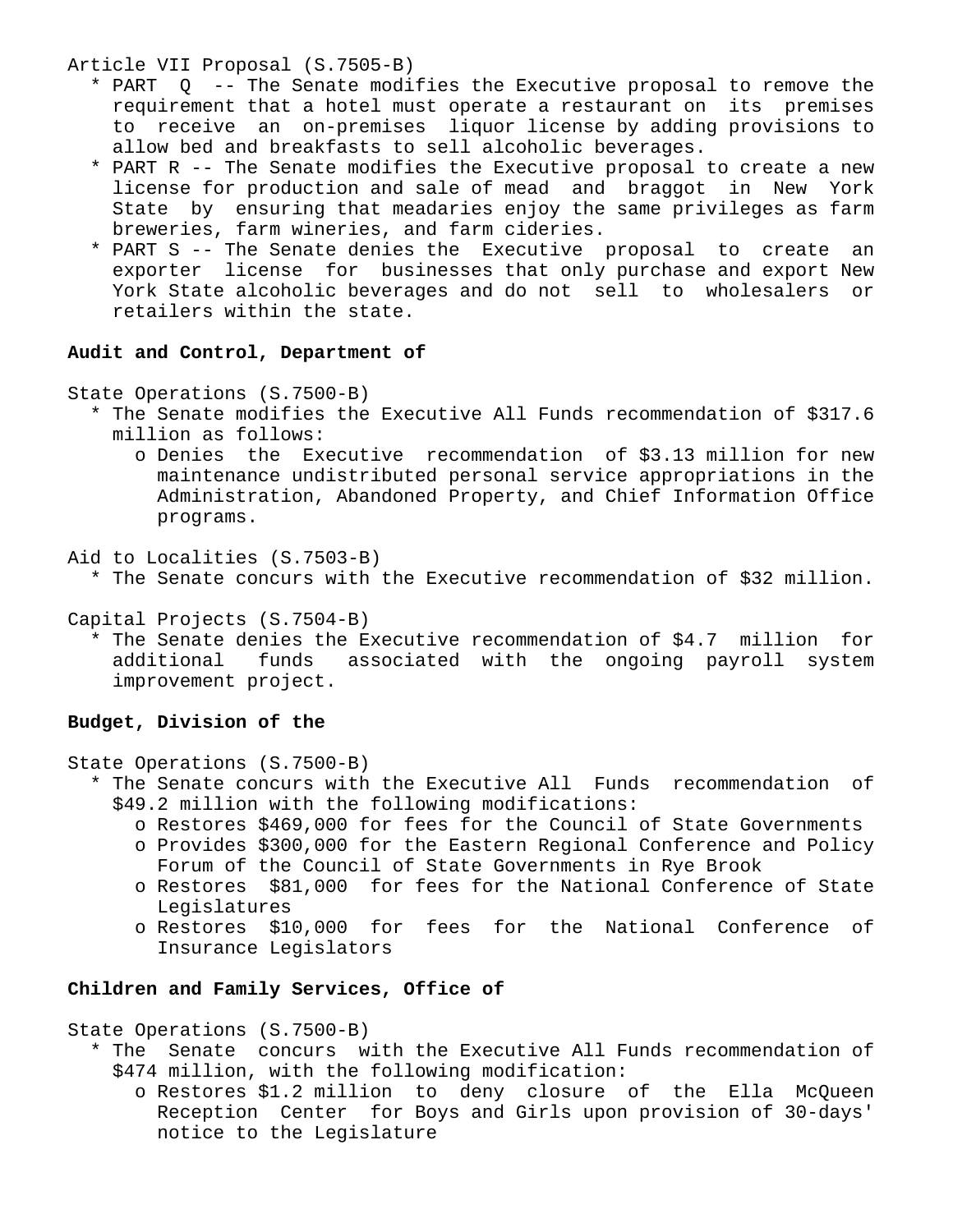#### Aid to Localities (S.7503-B)

- \* The Senate concurs with the Executive All Funds recommendation of \$3.2 billion, with the following modifications:
	- o Denies the Executive proposal to remove the limitation that Community Optional Preventive Services (COPS) had been approved on or before October 1, 2008
	- o Provides funding for the following restorations:
		- \$2.5 million in additional funding for Advantage Afterschool
		- \$2.2 million in additional funding for Child Advocacy Centers
		- \$1.5 million for Community Voices for Youth and Families
		- \$1.4 million for United Way 2-1-1
		- \$1 million for the New York State Alliance of Boys and Girls Clubs
		- \$1 million for the New York State YMCA Foundation
		- \$1 million for the child care facilitated enrollment demonstration project in Erie County
		- \$849,000 for the Senate's share of additional funding for the Youth Development Program
		- \$600,000 for New Alternatives for Children
		- \$500,000 for the child care facilitated enrollment demonstration project in New York City
		- \$500,000 for the child care facilitated enrollment demonstration project in Onondaga County
		- \$300,000 for Hillside Children's Center Reinvesting in Youth program
		- \$200,000 for the Center for Elder Law and Justice
		- \$175,000 for Ohel Children's Home and Family Services
		- \$175,000 for Yeled V'yalda Early Childhood Center
		- \$150,000 for the American Legion Boys' State program
		- \$150,000 for Citizens Committee for New York
		- \$100,000 for Gateway Youth Outreach
		- \$50,000 for Brooklyn Chinese-American Association
		- \$50,000 for Hamaspik of Kings County
		- \$50,000 for Helen Keller Services for the Blind
		- \$50,000 for Masores Bais Yaakov
		- \$50,000 for Pesach Tikvah-Hope Development
		- \$35,000 for Young Mens' and Young Womens' Hebrew Association of Boro Park
		- \$30,000 for the Schenectady Foundation Weekend Backpack Partnership
		- \$25,000 for Boro Park Jewish Community Council
		- \$25,000 for Metropolitan Council on Jewish Poverty
		- \$25,000 for St. Athanasius School
		- \$5,000 for Be Proud Foundation

The Senate accepts, with prejudice, the Executive proposals to eliminate state reimbursement to New York City for Close to Home related expenditures, and to cap reimbursement to New York City for child welfare services at \$320 million. The Senate expresses concern over the impact these actions will have on New York City's ability to provide these services and urges the Executive, in the strongest terms, to reconsider these misguided actions.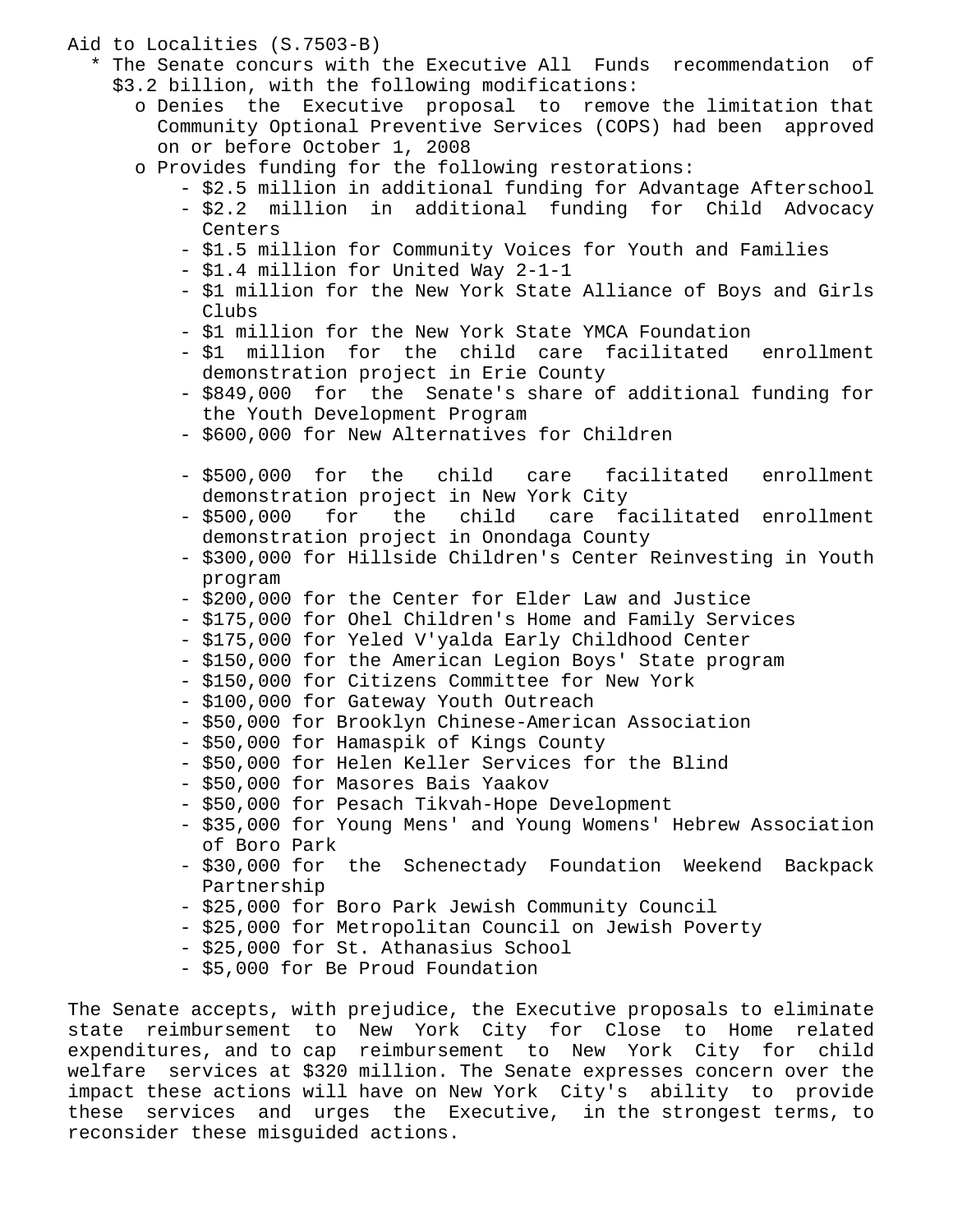Miscellaneous Aid to Localities (S.7503-B)

- \* The Senate modifies the Executive All Funds recommendation of \$100 million for Raise the Age related expenditures, as follows:
	- o Denies language allowing funds to be used for, transferred or suballocated to state operations or the courts
	- o Advances language to require that the Office of Children and Family Services and the Division of Criminal Justice Services, along with other relevant Executive agencies, develop model comprehensive plans that clearly identify the specific costs that are eligible for reimbursement
- Capital Projects (S.7504-B)
	- \* The Senate concurs with the Executive All Funds recommendation of \$92.7 million

Article VII Proposal (S.7506-A)

- \* PART G -- The Senate concurs with the Executive proposal to reauthorize the juvenile justice Close to Home initiative for an additional five years.
- \* PART H -- The Senate denies the Executive proposal to authorize closure of the Ella McQueen Reception Center for Boys and Girls upon provision of 30-days' notice to the Legislature.
- \* PART I -- The Senate concurs with the Executive proposal to reauthorize the Youth Development Program for an additional three years.
- \* PART J -- The Senate concurs with the Executive proposal to extend the ability of the Office of Children and Family Services (OCFS) to contract with local Boards of Cooperative Education Services (BOCES) for an additional three years.
- \* PART K -- The Senate concurs with the Executive proposal to authorize the Dormitory Authority of the State of New York (DASNY) to provide capital design and construction services to OCFS.
- \* NEW PART RR -- The Senate advances language to provide 100 percent reimbursement to counties and New York City for raise the age related expenses.

Article VII Proposal (S.7505-B)

 \* PART LL -- The Senate concurs with the Executive proposal to authorize DASNY to provide capital design and construction services to authorized agencies for residential facilities, and county probation departments for detention facilities, that are required pursuant to raise the age.

**City University of New York (CUNY)**

State Operations (S.7500-B)

- \* The Senate modifies the Executive recommendation of \$2.7 billion as follows:
	- o Denies \$4 million for open education resources
	- o Restores \$50,000 for Community Legal Resource Network
	- o Provides an additional \$40 million for operational support

Aid to Localities (S.7503-B)

\* The Senate modifies the Executive recommendation of \$1.6 billion as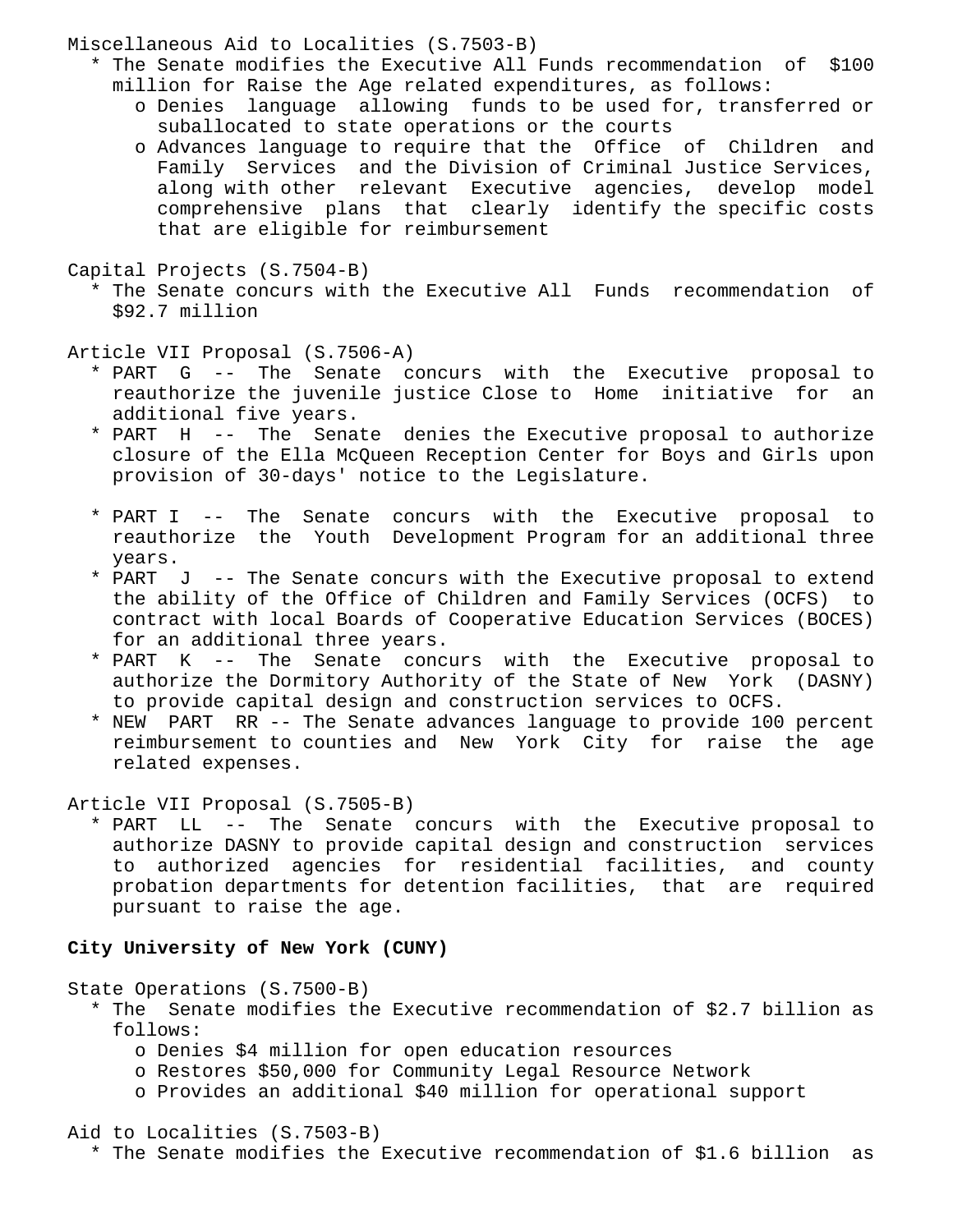follows:

- o Restores \$902,000 for child care centers
- o Restores \$200,000 for CUNY in the Heights
- o Provides an additional \$6.3 million for community college base aid

Capital Projects (S.7504-B)

- \* The Senate modifies the Executive recommendation of \$370 million as follows:
	- o Denies language that would process bond transactions through the State Financial System
	- o Provides an additional \$55 million in flexible capital for senior colleges

Article VII Proposal (S.7506-A)

- \* PART U -- The Senate advances language amending the maintenance of effort provisions to expand State obligations to SUNY and CUNY
- \* PART V -- The Senate advances language requiring five-year capital plans as part of the budget process
- \* PART Z -- The Senate advances language allowing New York Firefighters to take up to two courses at CUNY, tuition-free

The Senate recognizes that the Accelerated Study and Associate Program (ASAP) program has been an important component in achieving success for students with remediation needs. The Senate supports the expansion of this program.

# **Civil Service, Department of**

- State Operations (S.7500-B) \* The Senate concurs with the Executive recommendation of \$55.5 million.
- Aid to Localities (S.7503-B) \* The Senate concurs with the Executive recommendation of \$1 million.

#### **Commission of Corrections, State**

State Operations (S.7500-B) \* The Senate concurs with the Executive recommendation of \$3 million.

#### **Corrections and Community Supervision, Department of**

State Operations (S.7500-B)

- \* The Senate concurs with the Executive recommendation of \$2.8 billion with the following recommendations:
	- o The Senate is committed to making state correctional facilities safe and secure for officers, staff, and inmates by providing funding of \$2.5 million. This funding would include, but would not be limited to, pepper spray, K-9 units, body cameras, fixed cameras, metal detectors, and body scanners. Investing in proven safety measures such as these will reduce the record number of assaults and contraband while also decreasing overtime and workers compensation costs.
	- o The Senate denies, without prejudice, the following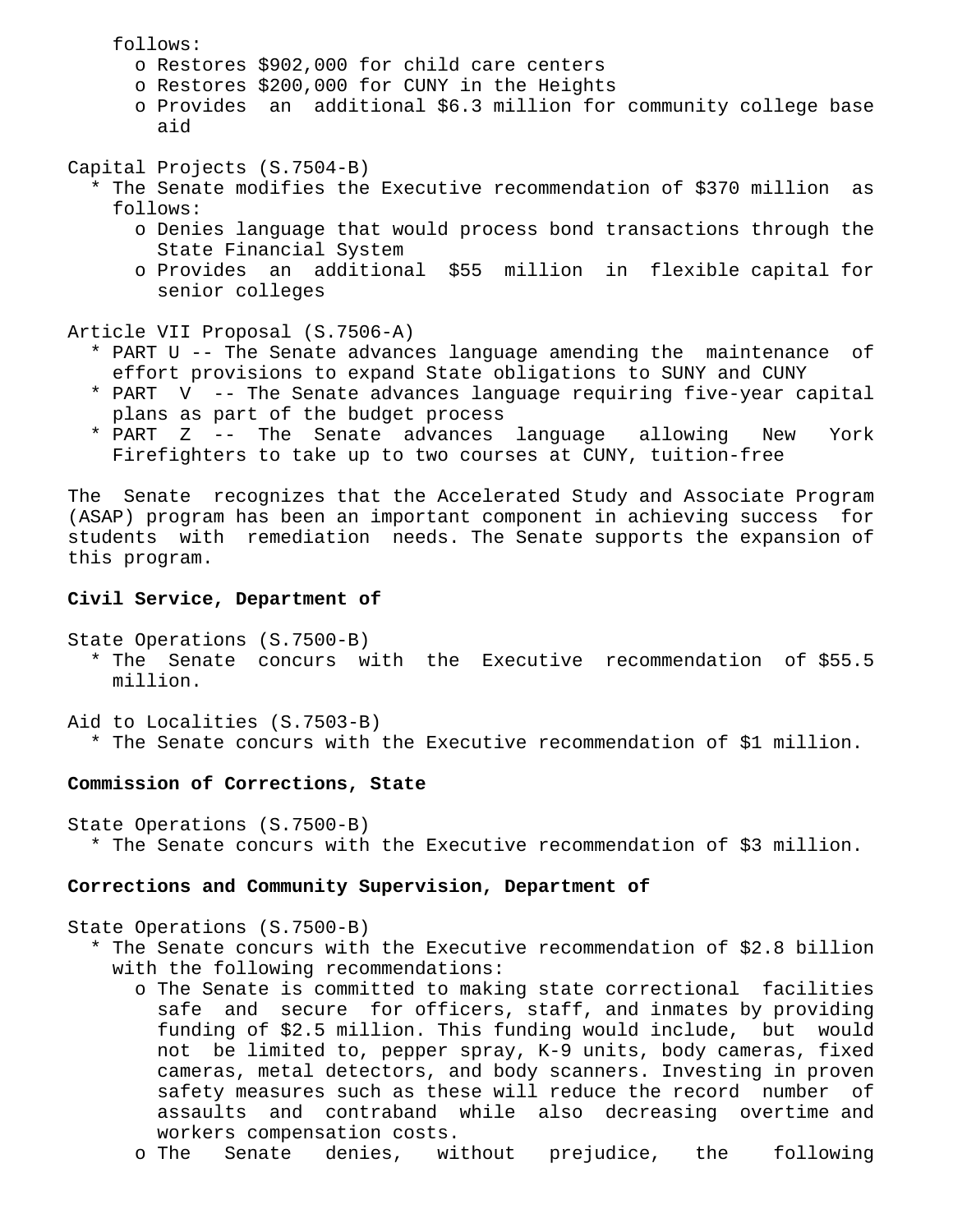recommendations:

- \$750,000 savings from the elimination of personal service reimbursement to counties for transporting state-ready inmates.
- \$305,000 increase for three Parole Board members.
- \$128,000 for the expansion of merit time and credit time allowance programs.
- o The Senate directs that by October 1, 2018, the Department reinstate a statewide secure vendor program that will diminish the flow of contraband that is pouring into facilities. On March 1 hereafter, the Commissioner of the Department shall provide an update to the Temporary Leader of the Senate and Chair of the Senate Committee on Crime Victims, Crime and Correction detailing the measures taken to reduce contraband infiltration, and statistics on the matter for the previous three years that include, but are not limited to, the number of inmate on inmate and inmate on staff assaults, number of individuals caught smuggling contraband, the types of contraband detected, and the manner in how the contraband was detected and smuggled.

Aid to Localities (S.7503-B)

 \* The Senate concurs with the Executive recommendation of \$29.5 million.

Capital Projects (S.7504-B)

 \* The Senate concurs with the Executive recommendation of \$427 million.

Article VII Proposal (S.7505-B)

- \* PART G -- The Senate denies the Executive proposal to eliminate personal service costs for transportation.
- \* PART H -- The Senate denies the Executive proposal to expand Limited Credit Time Allowance and merit time credit programs.
- \* PART I -- The Senate denies the Executive proposal to eliminate the parole supervision fee.
- \* PART J -- The Senate denies the Executive proposal to create temporary release pilot programs.
- \* PART K -- The Senate denies the Executive proposal to remove prohibitions on employment licenses for certain professions.
- \* PART L -- The Senate denies the Executive proposal to create a geriatric parole program.
- \* PART XX -- The Senate advances the Executive proposal to restrict registered sex offenders from living within 1,000 feet of a school.
- \* PART CCC -- The Senate advances the Executive proposal to direct the Commissioner of the Department of Corrections and Community Supervision to establish a contraband screening program at correctional facilities.
- \* PART DDD -- The Senate advances the Executive proposal to allow the use of body imaging equipment in state correctional facilities with the intent to decrease the amount of smuggled contraband.

# **Council on the Arts**

State Operations (S.7503-B)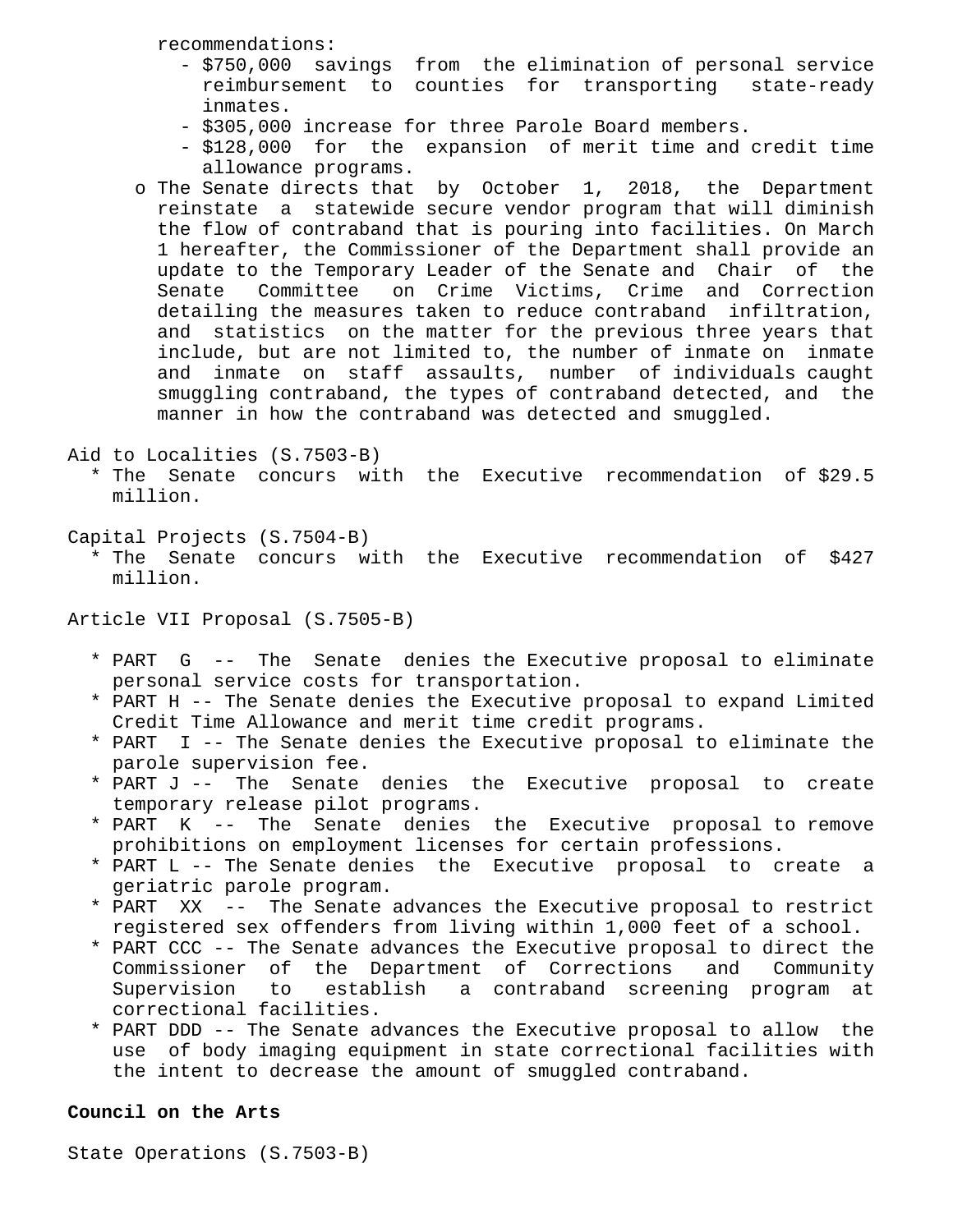- \* The Senate concurs with the Executive recommendation of \$4.4 million.
- Aid to Localities (S.7503-B) \* The Senate concurs with the Executive recommendation of \$42.5 million, with the following modifications: o \$100,000 for CNY Arts o \$60,000 for Cayuga Arts

#### **Criminal Justice Services, Division of**

State Operations (S.7500-B)

\* The Senate concurs with the Executive recommendation of \$100 million

# Aid to Localities (S.7503-B)

 \* The Senate concurs with the Executive recommendation of \$181 million, with the following modifications:

- o Modifies the Executive recommendation, without prejudice, related to the Federal Edward Byrne Justice Assistance Grant (JAG) appropriation. Alternatively the Senate requests that the Byrne/JAG program be allocated as it has been in previous years
- o Modifies the Executive recommendations, without prejudice, related to the allocation of Operation S.N.U.G. funding, amended as follows:
	- \$3 million for regional S.N.U.G. programs
	- \$700,000 for S.N.U.G. programs in Bronx County
	- \$450,000 for S.N.U.G. programs in Richmond County
	- \$400,000 for S.N.U.G. programs in Onondaga County
	- \$250,000 for S.N.U.G. programs in Brooklyn
- o Modifies the Executive recommendations, without prejudice, related to the Legal Services Assistance Account to restore Senate requests of:
	- \$950,000 for Civil or Criminal Domestic Violence or Veteran Legal Services Programs
	- \$600,000 for the Indigent Parolee Program
- o Modifies the Executive recommendation, without prejudice, related to MS-13 Gang Prevention efforts. Alternatively, the Senate directs that the program be used for Anti-Crime efforts by Nassau and/or Suffolk County law enforcement agencies and not be subject to approval by the Division of the Budget.
- \* The Senate restores the following:
	- o \$2.9 million for Law Enforcement, Anti-Drug, Anti-Violence, Crime Control and Treatment Programs
	- o \$2 million for Westchester County Policing Program
	- o \$1.6 million for Domestic Violence programs
	- o \$1.5 million for Crime Prevention and Reduction initiatives
	- o \$730,000 for Law Enforcement and Emergency Services equipment and technology upgrades
	- o \$500,000 for Finger Lakes Law Enforcement
	- o \$500,000 for Southern Tier Law Enforcement
	- o \$300,000 for the New York Wing of the Civil Air Patrol
	- o \$250,000 for Firemen's Association of the State of New York
	- o \$147,000 for Rape Crisis Centers
	- o \$126,000 for New York Prosecutors Training Institute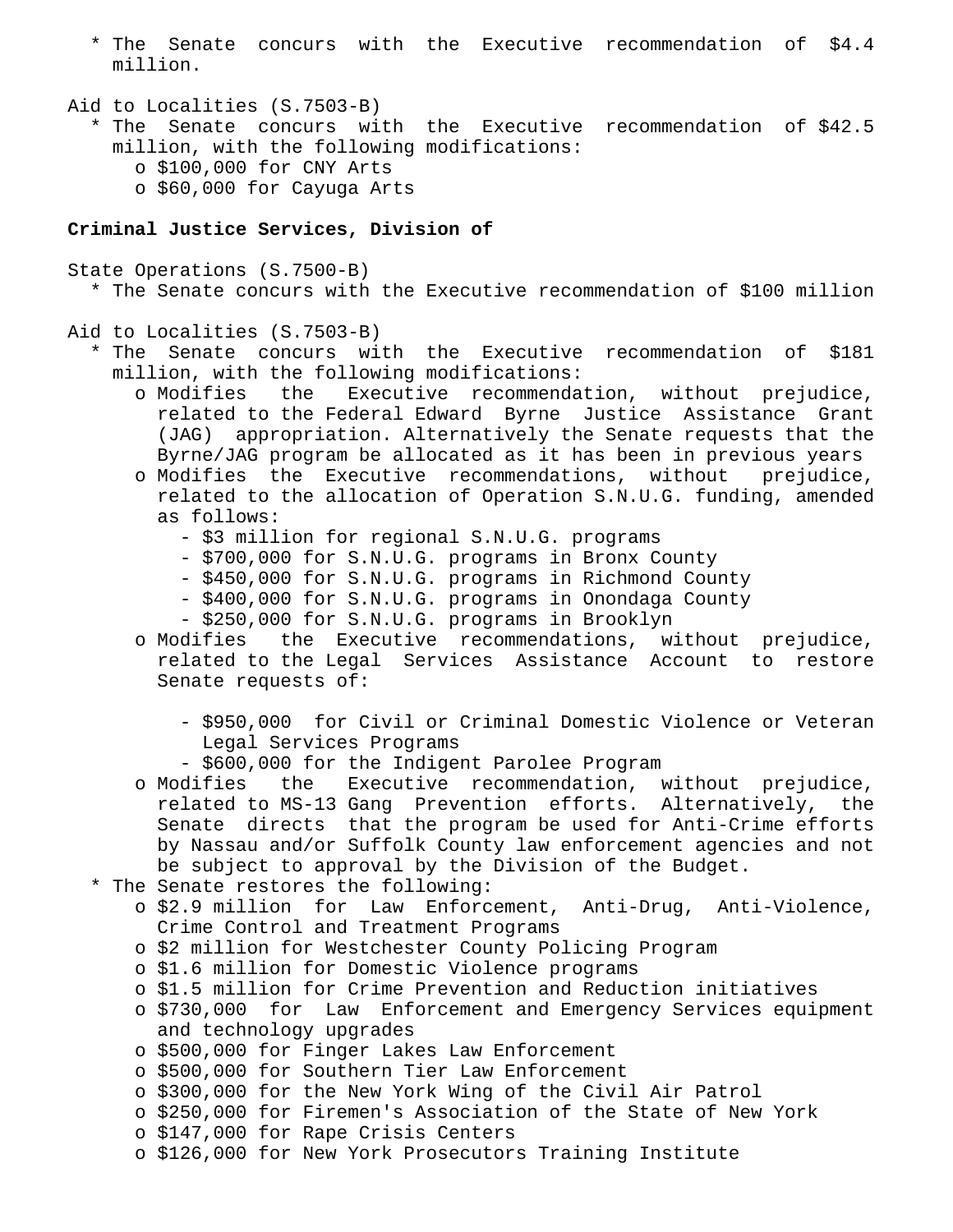Article VII Proposal (S.7505-B)

- \* PART A -- The Senate denies, without prejudice, the Executive proposal to amend speedy trial provisions.
- \* PART C -- The Senate denies, without prejudice, the Executive proposal to amend bail provisions.
- \* PART D -- The Senate modifies the Executive proposal relating to criminal discovery by accepting only the additional new offenses.
- \* PART E -- The Senate denies, without prejudice, the Executive proposal to amend the provisions related to asset forfeiture.
- \* PART F -- The Senate denies, without prejudice, the effective date of provisions related to settlements of certain district attorneys.
- \* PART P -- The Senate will consider modifications to the Executive Article VII entitled "Child Victims Act." The Senate supports meaningful reforms of criminal and civil statutes of limitations for child sex crimes and associated claims. The Senate believes that prospective reforms to the criminal and civil statute of limitations would help prevent child sex abuse in the future. Further, the Senate remains committed to ensuring that law enforcement is provided with necessary resources to investigate and prosecute criminal sexual abuse of children.
- \* PART HH -- The Senate denies, without prejudice, the Executive changes provisions of an extreme emotional disturbance defense to murder in the second degree.
- \* PART II -- The Senate concurs with the Executive proposal that prohibits sex offender placement in shelters; amends conditions of parole or conditional release in certain situations; and requires reporting.
- \* PART JJ -- The Senate concurs with adding provisions related to the definition of consent for the purposes of sexual conduct.
- \* PART YY -- The Senate advances language to prohibit the sale of controlled substances at substance abuse treatment centers.
- \* PART ZZ -- The Senate advances language relating to specifically adding substances containing heroin to possession of a controlled substance with the intent to sell.
- \* PART AAA -- The Senate advances language that establishes specific weights for the possession of heroin.
- \* PART BBB -- The Senate advances language that adds carfentanil to the crimes of criminal sale of a controlled substance in the first and second degree.
- \* PART BBBB -- The Senate advances language that establishes the youth violence prevention task force.
- \* PART EEEE -- The Senate advances language that changes the definition of a gravity knife.

The Senate is open to further discussion of reforms to the state's criminal justice system in relation to Executive proposals on bail, speedy trial requirements, automatic disclosure of evidence, and changes to the civil asset forfeiture laws, provided that any enacted proposal seeks a fair criminal justice system for all participants while maintaining public safety.

#### Article VII Proposal (S.7511-B)

\* PART E -- The Senate supports the protection of victims of domestic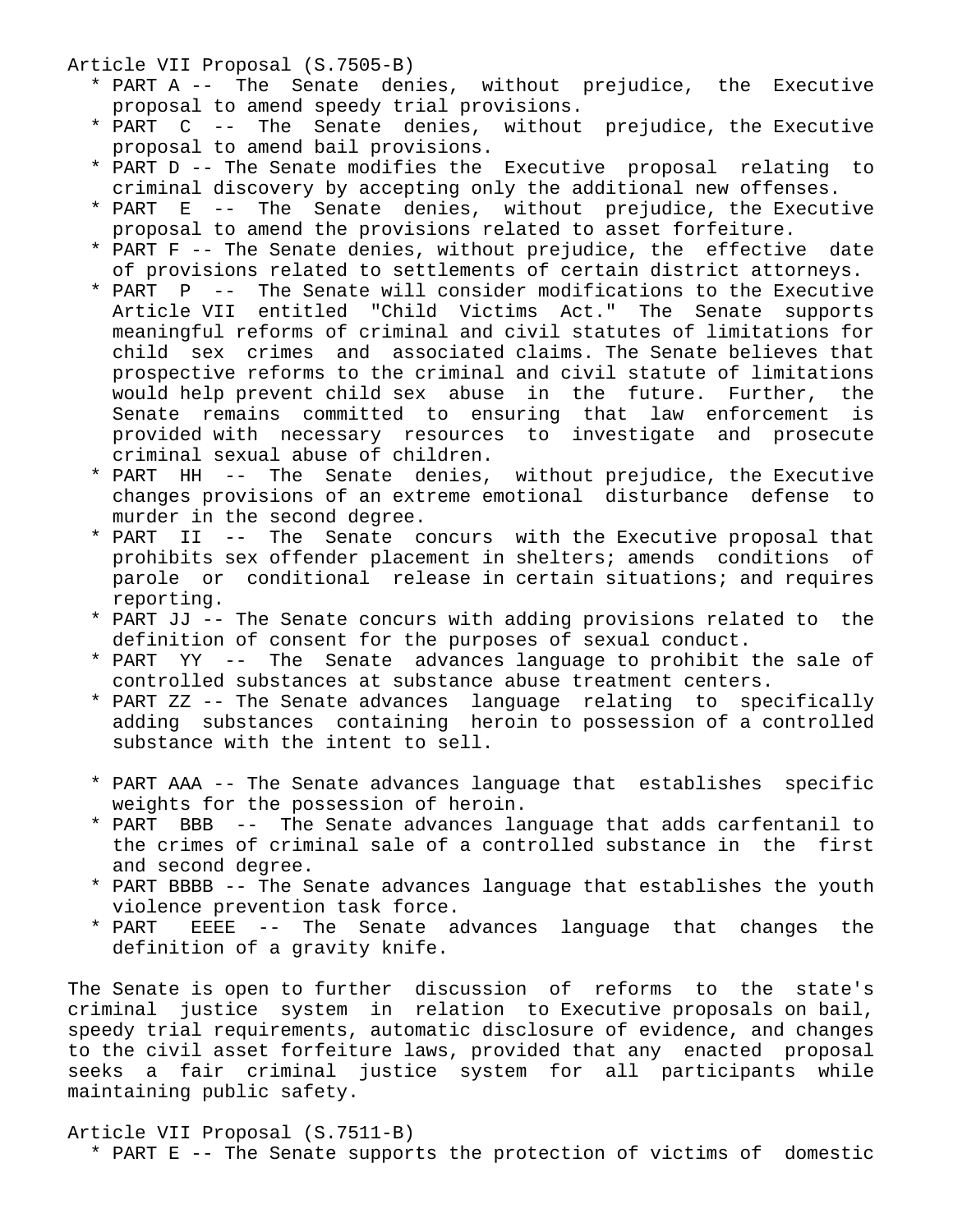violence and will consider modifications to the Executive proposal.

- \* PART F -- The Senate modifies the Executive proposal to create new offenses related to sexual extortion and unlawful publication of sexual images.
- \* PART I -- The Senate modifies the Executive proposal on sexual harassment.

### **Deferred Compensation Board**

State Operations (S.7500-B) \* The Senate concurs with the Executive recommendation of \$892,000.

Article VII Proposal (S.7505-B)

 \* PART X -- The Senate modifies the Executive proposal charging the New York State Deferred Compensation Board to Create a Voluntary Retirement Savings Program for Private-Sector Employees by accepting substantially similar legislation that creates an optional private sector retirement savings program.

## **Dormitory Authority of the State of New York**

Article VII Proposal (S.7505-B)

 \* PART MM -- The Senate advances language to authorize the Dormitory Authority to finance projects, through the issuance of tax-exempt bonds, on behalf of the Cerebral Palsy Associations of New York State, and any of its not-for-profit members.

#### **Economic Development, Department of**

State Operations (S.7500-B)

 \* The Senate concurs with the Executive recommendation of \$26.2 million.

Aid to Localities (S.7503-B)

 \* The Senate concurs with the Executive recommendation of \$56.4 million

- \* The Senate provides an additional \$30.2 million, including the following restorations and additions:
	- o \$10.2 million for Centers for Advanced Technology
	- o \$8 million for additional funding for Centers of Excellence
	- o \$4 million for New York State Incubators at NYU Tandon, R.I.T., and SUNY Oswego
	- o \$3 million for the Broome County Community Charities related to the 2018 professional golf tournament in Broome County
	- o \$1 million for the New York Medical College Center of Excellence in Precision Responses to Bioterrorism and Disaster
	- o \$610,000 for Technology Development Organization Matching Grants
	- o \$500,000 for the Albany center of excellence in data science in atmospheric and environmental prediction and innovation
	- o \$300,000 for the Chautauqua Regional Economic Development Corporation related to the 2018 LECOM/PGA Health Challenge Golf Tournament
	- o \$250,000 for the Finger Lakes Tourism Alliance
	- o \$200,000 for the Regional Economic Gardening Program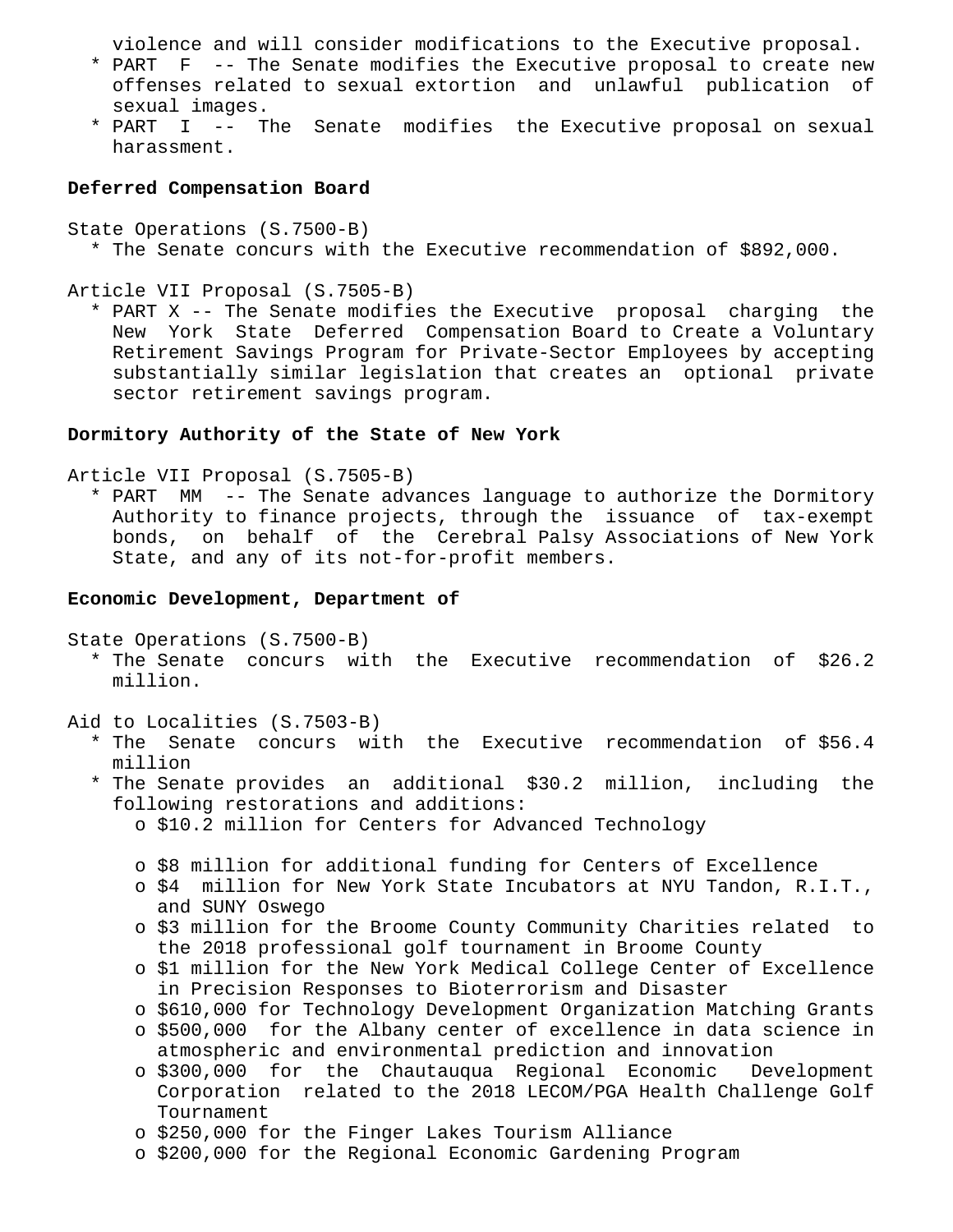- o \$150,000 for the North Country Chamber of Commerce related to the North American Center of Excellence for Transportation Equipment program
- o \$150,000 for Finger Lakes region wine tourism
- o \$100,000 for Thousand Islands and Lake Ontario Tourism
- o \$80,000 for Dream It Do It Western New York, Inc.

# Article VII Proposal (S.7508-B)

 \* PART Q -- The Senate is firmly committed to reforms relating to minority and women's business development that will reduce barriers to the program, create meaningful opportunities for businesses and enhance the business climate of the state. The Senate will thoroughly examine the Executive proposal to extend for five years the provisions of the law relating to minority and women's business development and consider modifications relating to the certification process and requirements, the personal net worth requirement, the availability of certified businesses in our state, enhancements in mentoring, agency reporting, and other issues to ensure its effectiveness.

# **Department of Education**

State Operations (S.7500-B)

- \* The Senate concurs with the Executive All Funds recommendation of \$601.9 million
	- o Maintains \$8.4 million for the release of standardized test questions and the reduction of field testing
	- o Maintains \$800,000 for the State Office of Religious and Independent Schools
	- o Maintains \$800,000 for the Office of Family and Community Engagement
	- o Maintains state monitors in the East Ramapo Central School District
	- o The Senate denies \$570,000 for the Institutional Accreditation Account

Aid to Localities (S.7503-B)

 \* The Senate concurs with the Executive recommendation of \$35.06 billion, with the following modifications:

- o Increases school aid by \$957 million or 3.8% above the 2017-2018 school year
- o Increases Foundation Aid by \$717.2 million or 4 percent
- o Provides flexibility for Community Schools Funding
- o Fully funds expense base aids at \$240.4 million
- o Restores \$70 million in state aid for summer school special education
- \* The Senate concurs with the Executive recommendation of:
	- o \$37 million for Empire State After School programs with \$2 million dedicated to Nassau and Suffolk county
	- o \$24.3 million for extended day/school violence prevention grants o \$20.3 million for P-Tech and various early college high school
	- programs o \$17.2 million to support minimum wage
	- o \$15 million for Non-public school safety grants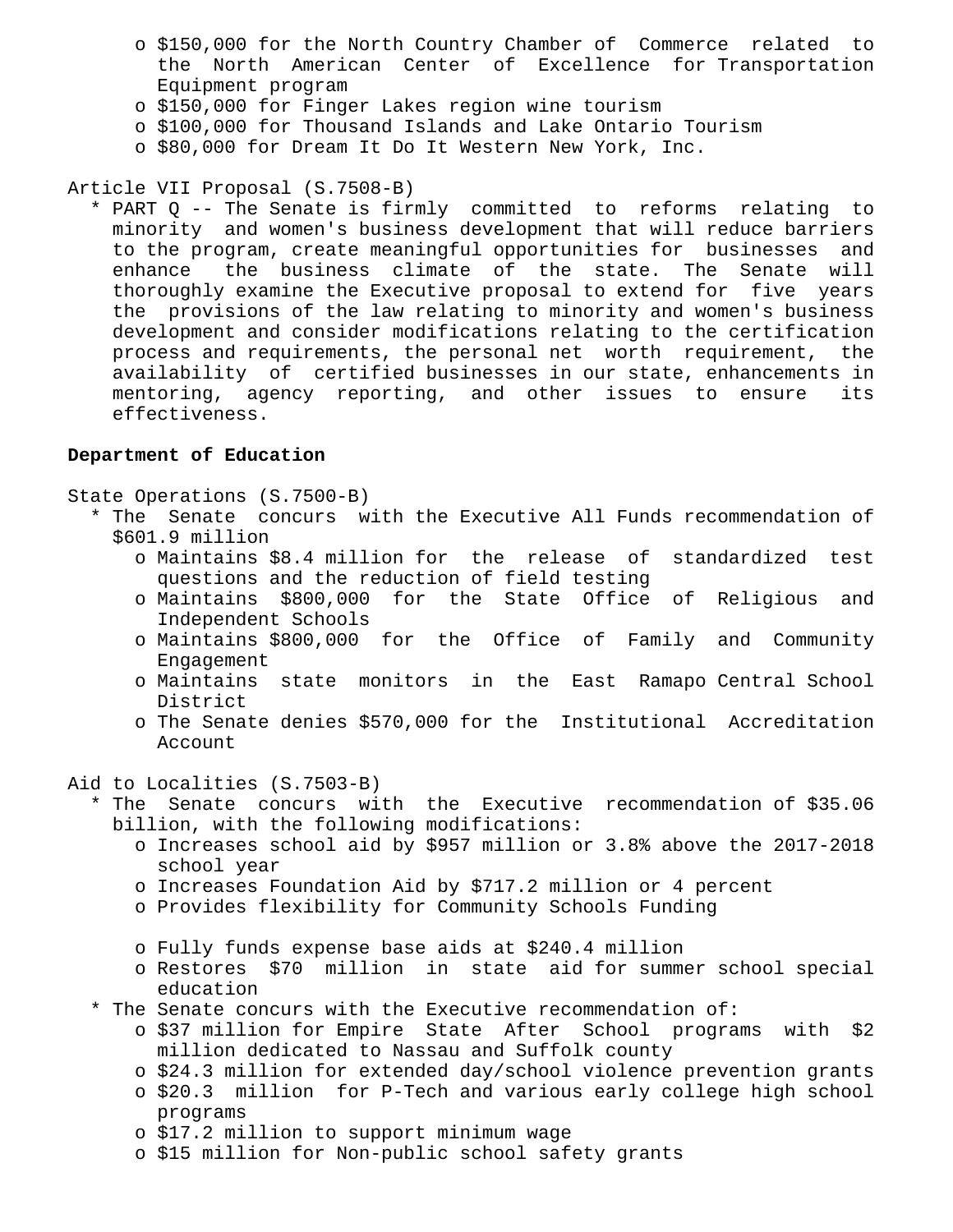o \$14 million for Public Broadcasting Aid o \$10 million for school lunch reimbursement for food purchases from NYS farmers, growers, producers, and processors o \$5.4 million increase for nonpublic schools for mandated services o \$5 million for the Breakfast after the Bell Program o \$5 million for STEM teachers in non-public schools o \$2 million for Advanced Placement testing support o \$2 million for Computer Science Master Teacher Awards o \$1.87 million for small government assistance grants o \$1.5 million for gang prevention education o \$250,000 for mental health grants in community schools \* The Senate denies the Executive recommendation of: o \$18 million for My Brother's Keeper grants o \$15 million increase for Expanded Pre-K for three and four year olds o \$9 million increase to expand Early College High Schools o \$8 million increase for Empire State After-School grants o \$6 million for Smart Start grants o \$2.5 million increase for Advanced Placement testing support o \$1 million increase for Computer Science Master Teacher awards \* The Senate modifies the Executive recommendation by providing: o \$25 million for BUNDY Aid o \$8.2 million for a special act school district Hawthorne Knowles o \$7 million in additional funding to non-public school Immunization Programs o \$5 million in additional funding to independent living centers o \$4 million to 4201 schools o \$1.5 million for Quality Stars o \$1.5 million for Public Broadcasting Systems o \$1 million in additional reimbursement to the East Ramapo central school district o \$903,000 for Henry Viscardi School o \$600,000 For the Centers for Excellence for children with special needs o \$500,000 for Mill Neck Manor School for the Deaf o \$500,000 for English Language Learner Reduction Pilot Program o \$500,000 for the Consortium for Workers Education Enhanced Credentials to Careers Initiative \* The Senate modifies the Executive recommendation by restoring: o \$15 million in educational program grants o \$4 million and adds \$2 million in additional funding to public libraries o \$1 million for Supplemental Valuation grants o \$500,000 for the Center for Autism and Related Disabilities o \$125,000 for National History Day Capital Projects (S.7504-B) \* The Senate concurs with the All Funds recommendation of \$43.7 million with the following modification: o Includes a \$10 million restoration and a \$40 million addition for library construction capital

 o Modifies Breakfast after the Bell to allow school districts to receive building aid to implement capital portion of the program o Denies the Executive recommendation of \$4.3 million to establish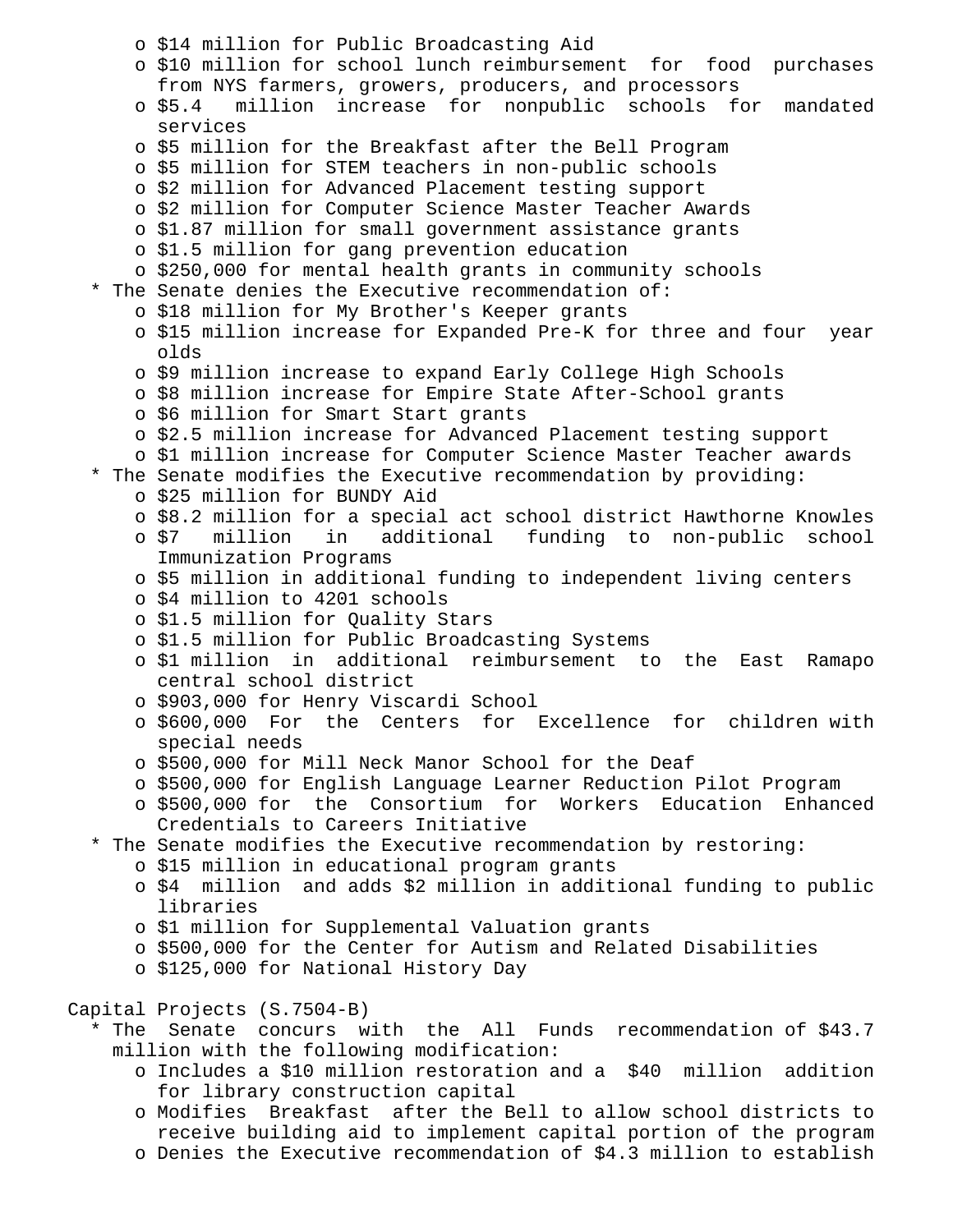an e-licensing system

Article VII Proposals (S.7506-A) ELFA

- \* PART A -- The Senate modifies the Executive proposal to:
	- o Require NYC schools to submit a contract for excellence
	- o Require Buffalo, Rochester, Syracuse, Yonkers and New York City to submit school level funding plans to the Commissioner of Education
	- o Deny the two percent cap on expense based aids
	- o Deny freezing school aid claims on the November data
	- o Deny the Executive proposal to reduce state aid for summer school students with disabilities
	- o Modifies the proposal for building aid to make such aid permanent
	- o Deny the kindergarten conversion aid proposal, and urges enactment of a five year phased out approach
	- o Increase charter school facilities aid from 30 to 40 percent
	- o Increase the allocation for Consortium for Workforce Education
- \* PART A-1 -- The Senate advances language to:
	- o Modify the Executive foundation aid formula
	- o Remove the statewide cap on charter schools
	- o Increase the reimbursement for BOCES teachers providing career and technical education to \$35,000 per year
	- o Provide flexibility on teacher certifications for implementing Part 154 regulations relating to English Language Learners
	- o Apply prior year adjustments toward state aid recoveries
	- o Provide amnesty for transportation aid penalties
	- o Provide amnesty for building aid penalties
	- o Provide mandate relief from internal audits
	- o Accelerate state aid payments for special education students that enroll in school after the school year has begun
	- o Ban unfunded mandates
	- o Allow BOCES to share transportation services
	- o Remove the limit on claims for the expense of STEM teachers in nonpublic schools beginning in 2019-20
	- o Raise the cap for after 4pm busing of students from \$17.1 million to \$18.6 million
	- o Provides an incentive to districts that enter into a shared superintendents program
	- o Provide building aid for Charter Schools outside of New York City
	- o Modify the calculation of charter school tuition
	- o Increase the state aid limit for libraries from 75% to 90%
	- o Require the Department of Education to establish student-specific tuition rate enhancements for the Centers of Excellence for children with Autism.
- \* PART A-2 -- The Senate advances language to:
	- o Require the Commissioner of Education and Department of Health to create a program to prevent child sexual exploitation
	- o Allow a spin up in building aid for the Mount Vernon School District
	- o Create a Youth Violence Prevention Program overseen by the State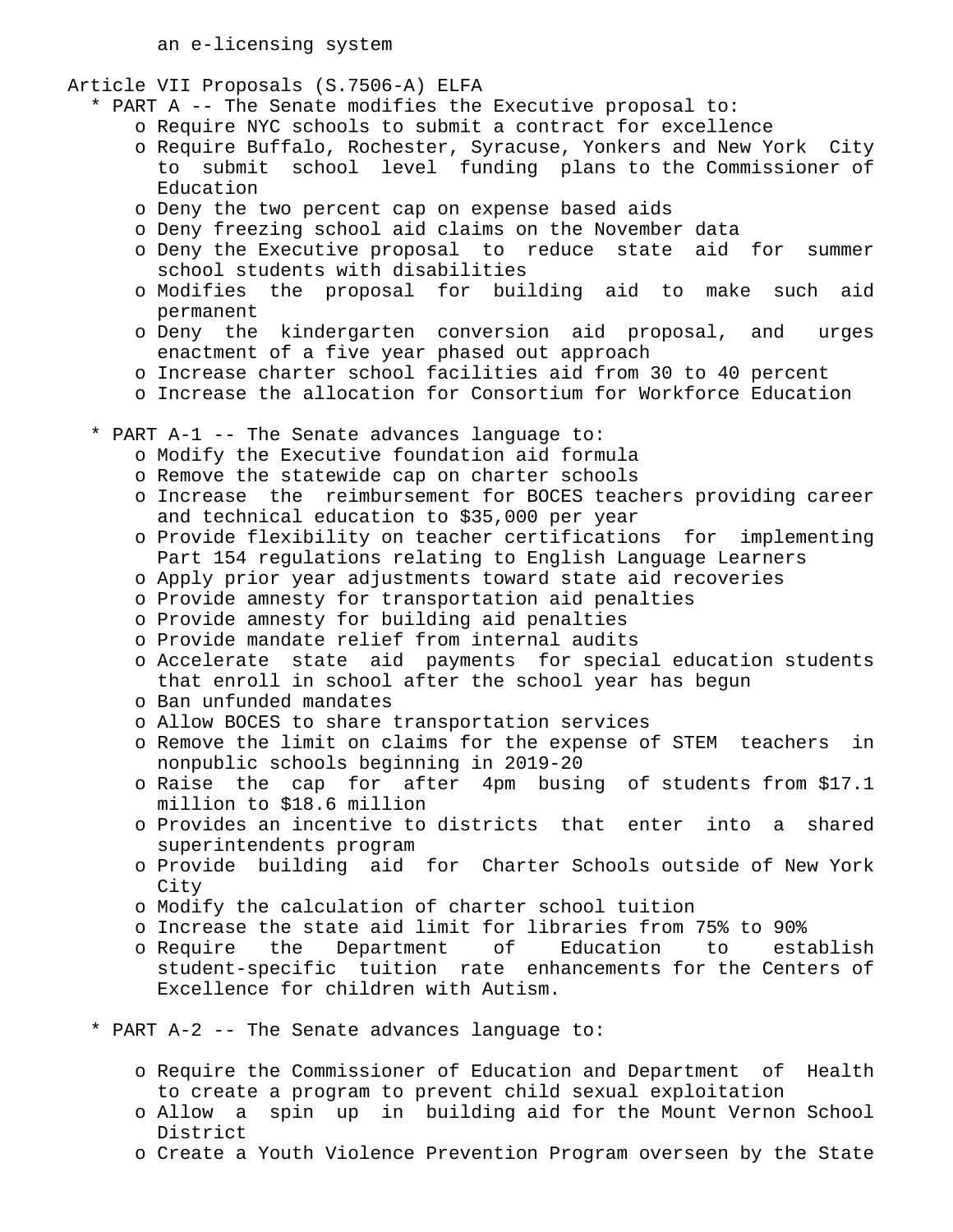Education Department

- o Change the chair of the Amistad Commission from the Secretary of State to the Commissioner of Education.
- o Establishes peace conflict resolution center program.
- \* PART A-3 -- The Senate advances School Safety language to:
	- o SUBPART A -- Advance language to require that two of the four annual "Lock-Down Drills" conducted by schools be "active shooter drills", and provide that schools can request school safety improvement teams to provide recommendations on how to conduct lock down and active shooter drills
	- o SUBPART B -- Advance language to:
		- Establish a new program to equip teachers and other school personnel with personal safety alarms to be used in cases of emergency
		- Require the commissioner of education to promulgate regulations to provide for the distribution of safety buttons to teachers and such other personnel
		- Provide that the cost of such safety alarms will be reimbursable.
	- o SUBPART C -- Advance language to:
		- Define the term School Resource Officer to include a retired police officer, retired deputy sheriff, or retired state trooper, or an active duty police officer, deputy sheriff or state trooper
		- Authorize school districts, charter schools, BOCES or non public schools, to hire school resource officers, or contract with the state, a county, city, town or village for their services
		- Define the role of a school resource officer as providing improved public safety and/or security on school grounds
		- Authorize school resource officers to carry and possess firearms during the course of their duties if licensed to do so
		- Establish a school resource officer education aid program to reimburse school districts, charter schools, non public schools and Boards of Cooperative Educational Services for the hiring of a school resource officer.
	- o SUBPART D -- Advance language to:
		- Expand the membership of the school safety improvement teams to include representatives of the Division of Homeland Security, State Police, DCJS, OGS and State Education Department
		- Provide for a 120 day response timeline for such teams
		- Provide for on-site examinations of the teams at the request of the school district, BOCES, nonpublic school, or county vocational and educational board
		- Allow for the provision of state education aid for the performance of school safety upgrades recommended by a team examination.
	- o SUBPART E -- Advance language to provide state education aid for school districts that expend resources to acquire safety technology and improve security of their facilities
	- o SUBPART F -- Advance language to: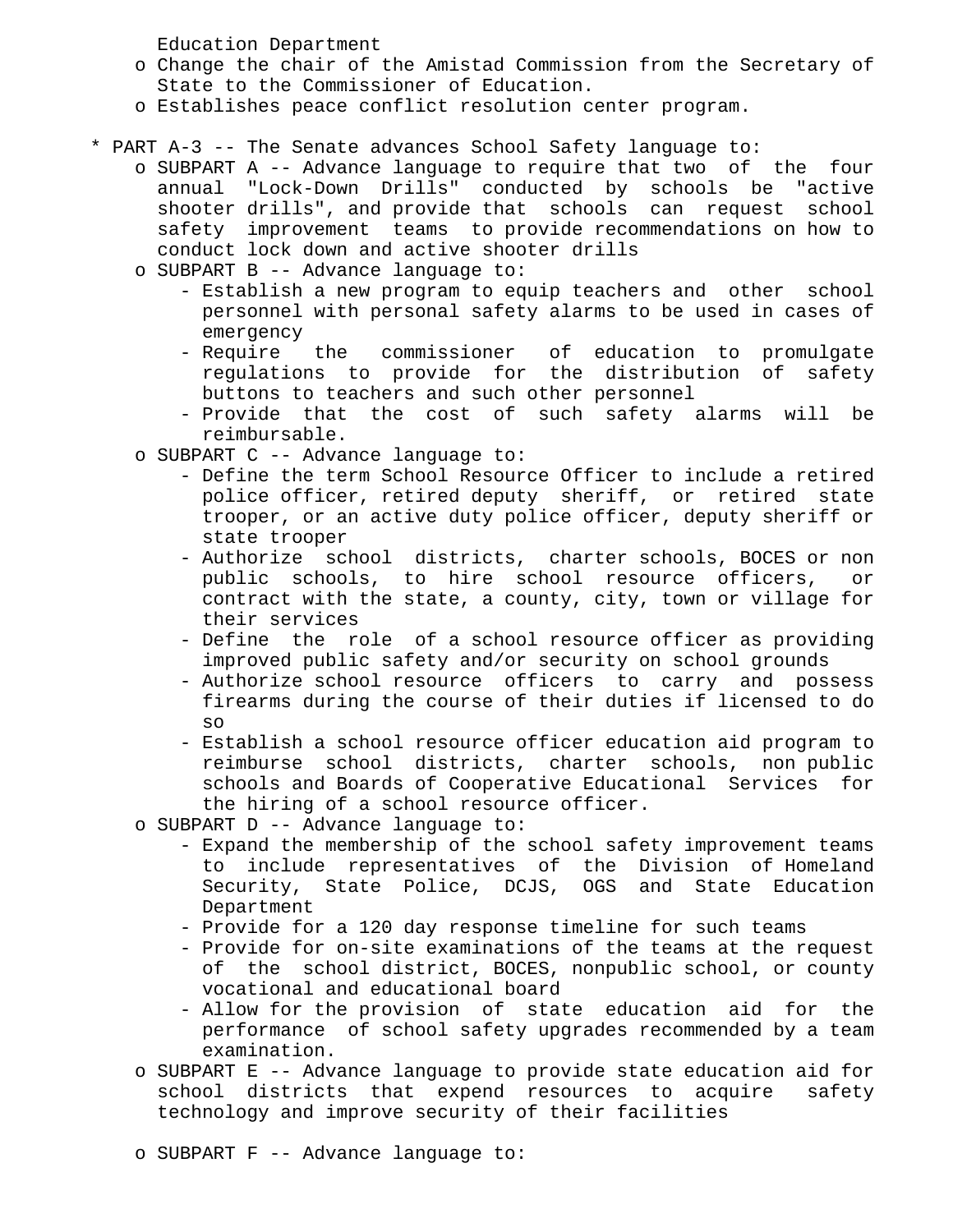- Direct the commissioner of education to conduct an investigation and submit a report, regarding school counselors, school social workers and school psychologists
- Require that such report detail the number of full and part-time school counselors, school social workers and school psychologists in each school, the ratio of students to the number of school counselors, the ratio of students to the number of school social workers, and the ratio of students to the number of school psychologists in each school, and whether the school counselor, school social worker or school psychologist is providing counseling assistance to more than one school
- Require that after such report is issued, the commissioner must prepare a proposal on how to increase the number of school counselors, school social workers and school psychologists to meet the nationally accepted ratios, taking into consideration the specific needs of individual school districts and the region in which such school district is located
- Provide for education aid funding for school counselors, school social workers and school psychologists.
- o SUBPART G -- Advance language to:
	- Define the term "school mental health services program coordinator" to include a mental health services professional, with qualifications determined by regulation by the commissioner of education, whose role and responsibility shall be to work with students, faculty and other mental health and health care professionals to identify, report and address mental health issues of students, faculty and administration at any public or non-public school, that could pose a risk to public safety and
	- Establish a mental health services program coordinator education aid program to reimburse school districts for the hiring of mental health services coordinators.
- o SUBPART H -- Advance Language to:
	- Authorize the Commissioner of the State Education Department to provide full funding for quick capacity smart sensor threat detection and security awareness.
- \* PART B -- The Senate modifies the Executive proposal in order to:
	- o Ban lunch shaming in a less onerous manner on school districts o Provide a \$10 million increase in reimbursement when twenty-five percent of lunch products are purchased from NYS farmers, growers, producers, and processors
	- o Accept the increase in the Farm-to-School Program from \$750,000 to \$1.5 million.
- \* PART C -- The Senate modifies the Executive proposal to allow school districts to purchase school bus stop arm cameras, to require such cameras be reimbursable through state aid, and add language to require the money be paid to the school district when pled down. The Senate concurs with the Executive proposal to increase fines for passing a stopped school bus.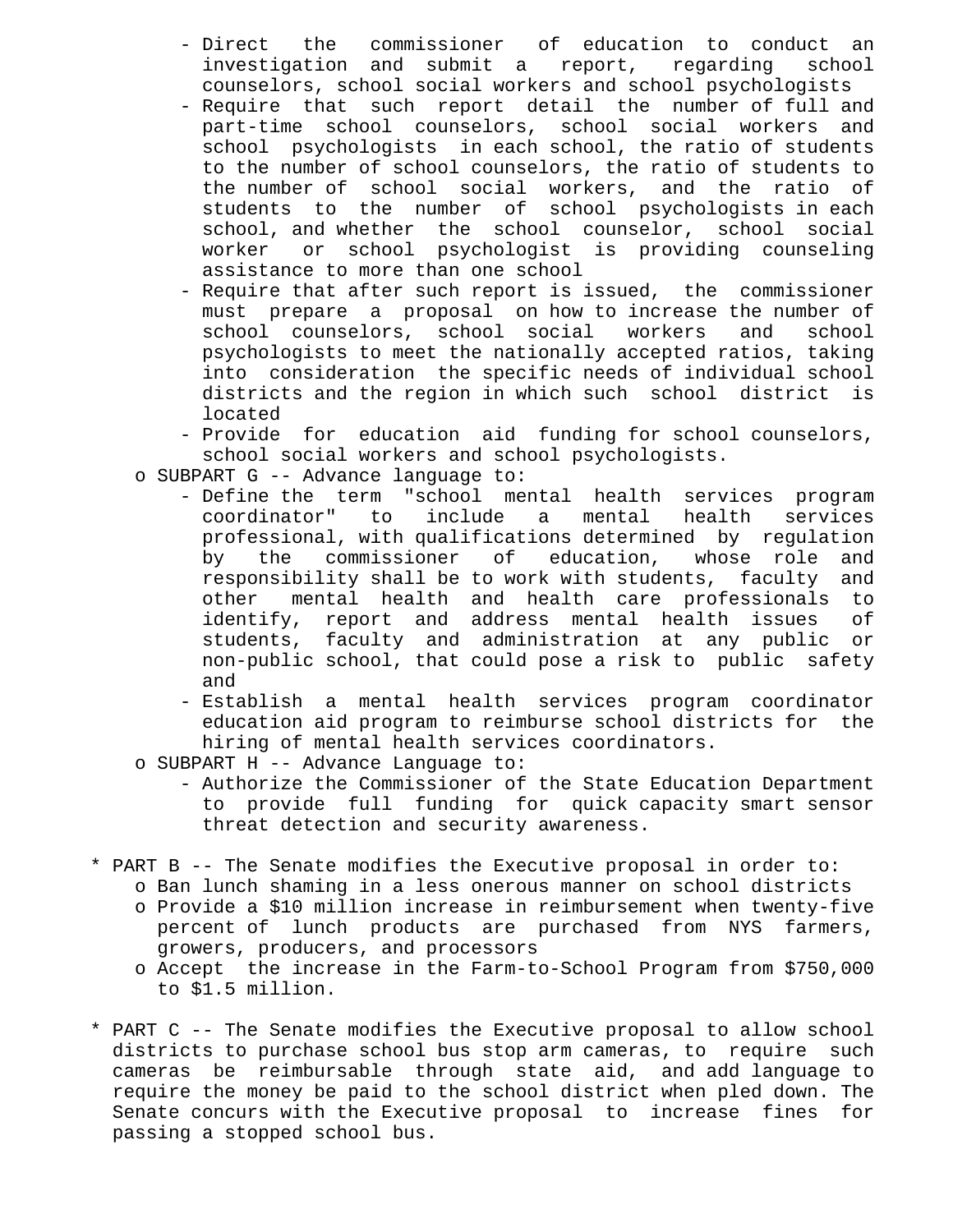- \* PART D -- The Senate concurs with the Executive proposal to allow non-component districts to participate in Recovery High School Programs operated by the Boards of Cooperative Educational Services.
- \* PART F -- The Senate concurs with the Executive proposal to allow minority ownership of accounting firms.
- \* Part H -- The Senate modifies the Executive proposal to change the definition of an "educational institution" under human rights law to cover public school students by including a cap on any damages awarded under such definition.
- \* Part J -- The Senate concurs with the Executive proposal to convene a workgroup on computer science education standards.
- \* Part K -- The Senate modifies the Executive proposal to create a healthy relationship program to give the State Education Department the flexibility to create a model program without more prescriptive requirements.
- \* Part L -- The Senate modifies the Executive proposal to provide feminine hygiene products in schools by:
	- o Requiring such products be provided in the school building during the school day
	- o Adding language to allow reimbursement when such products are purchased through a state contract.
- \* PART Y -- The Senate advances language requiring SED to provide accreditation services to New York institutions of higher education.

Article VII Proposal (S.7511-B)

 \* PART D -- The Senate modifies language requiring two new board members to be added to the State Board of Medicine who are experts in health disparities and women's health to make the requirement when practicable.

# **Elections, State Board of**

State Operations (S.7500-B) \* The Senate concurs with the Executive recommendation of \$17.6 million.

Aid to Localities (S.7503-B)

\* The Senate denies the Executive recommendation of \$7 million.

### **Empire State Development Corporation**

Aid to Localities (S.7503-B)

- \* The Senate modifies the Executive recommendation of \$92.9 million as follows:
	- o Denies without prejudice the Executive appropriation recommendation of \$44.5 million for Executive economic development initiatives, including advertising.
	- o The Senate provides \$19.5 million in funding for the following restorations and additions: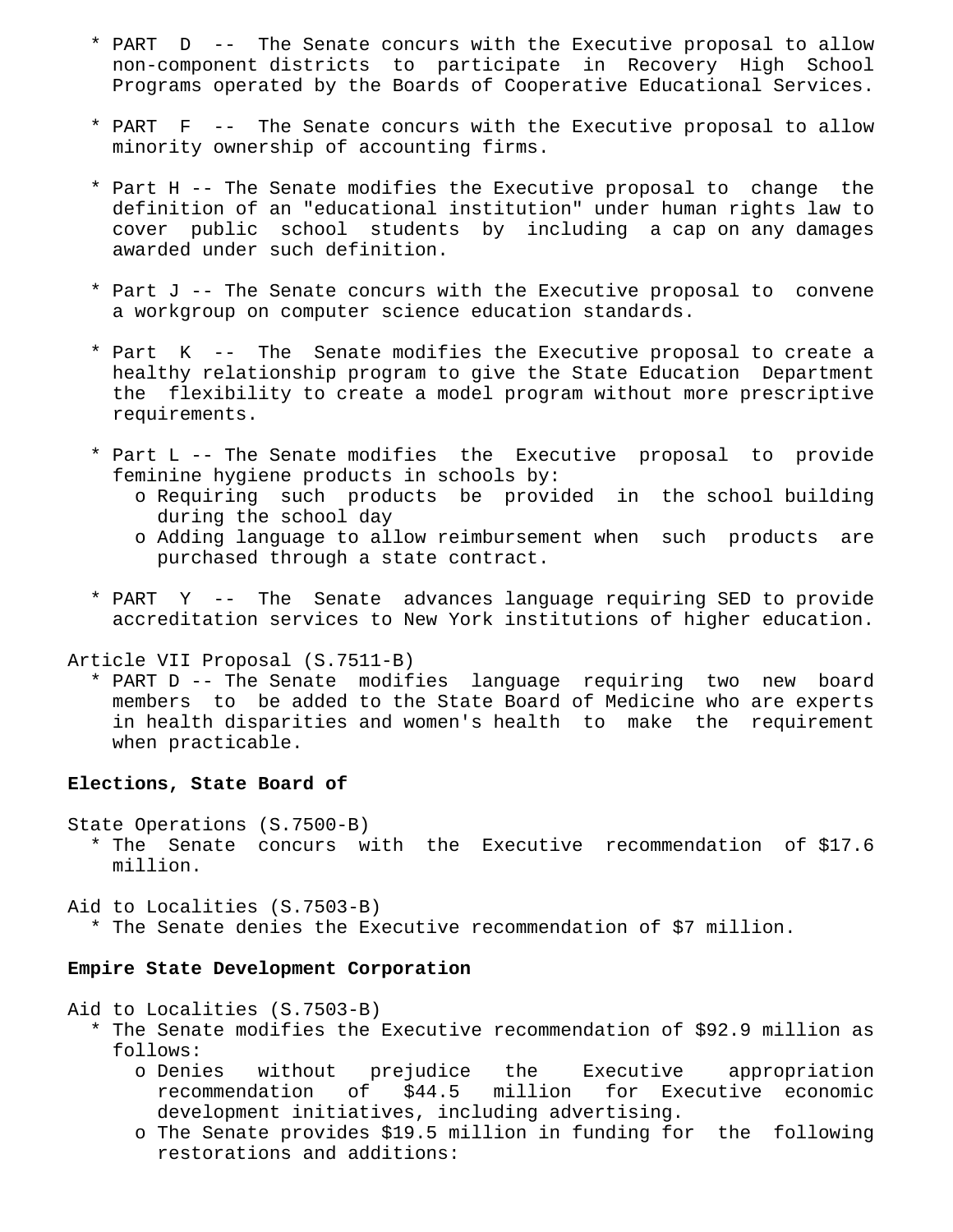- \$5 million for Military Base Retention
- \$2 million for the Center State Grants for Growth
- \$2 million for the Cancer Research Center at SUNY Stony Brook
- \$1.5 million for the Food Innovation Center at New York Experimental Agriculture Station at Geneva
- \$1.5 million for Digital Media Gaming Hubs
- \$1 million for the High Performance Computing Consortium
- \$1 million for Off Track Betting Broadcasting
- \$1 million for grants to Beginning Farmers
- \$750,000 for the New York Wine and Culinary Center
- \$550,000 for Bronx Overall Development Corp
- \$500,000 for the New York Education and Research Network
- \$400,000 for CenterState CEO
- \$250,000 for the Orange County Partnership
- \$250,000 for the Brooklyn Academy of Music
- \$250,000 for the Adirondack North Country Inc.
- \$250,000 for Watkins Glenn International
- \$250,000 for Kingsbridge Riverdale Van Cortland Development
- \$200,000 for the Auburn Welcome Center
- \$200,000 for the Entrepreneurial Assistance Program
- \$150,000 for the Staten Island Economic Development Corporation
- \$100,000 for the New Bronx Chamber of Commerce
- \$100,000 for the Downtown Committee Festival in Onondaga County
- \$75,000 for the Black Institute Inc.
- \$75,000 for Asian Americans for Equality

Capital Projects (S.7504-B)

- \* The Senate concurs with the proposal to provide funding for the following:
	- o \$200 million for NY Works
	- o \$8 million for Market NY
	- o \$5 million for the Clarkson-Trudeau Partnership
	- o \$2.3 million for the Retention of Football in Western NY
- \* The Senate concurs with the funding of the following on the condition that a site for the project is publically announced prior to the passage of the Budget:
	- o \$600 million for a Capital Region Life Sciences Lab
- \* The Senate denies without prejudice the proposal to provide funding of:
	- o \$300 million for High Technology Innovation and Development Infrastructure Project
	- o \$150 million for REDC Capital
- \* The Senate provides funding for the following:
	- o \$100 million for the Build Now Shovel Ready Jobs Program
	- o \$12 million for the Fort Drum Railhead
	- o \$5.5 million for Tonawanda Industrial Stabilization
	- o \$5 million for the Museum of Natural History
	- o \$2 million for a cultural center in Catskill
	- o \$750,000 for the renovation of the Newburgh Armory
	- o \$250,000 for the renovation of the Yaddo Mansion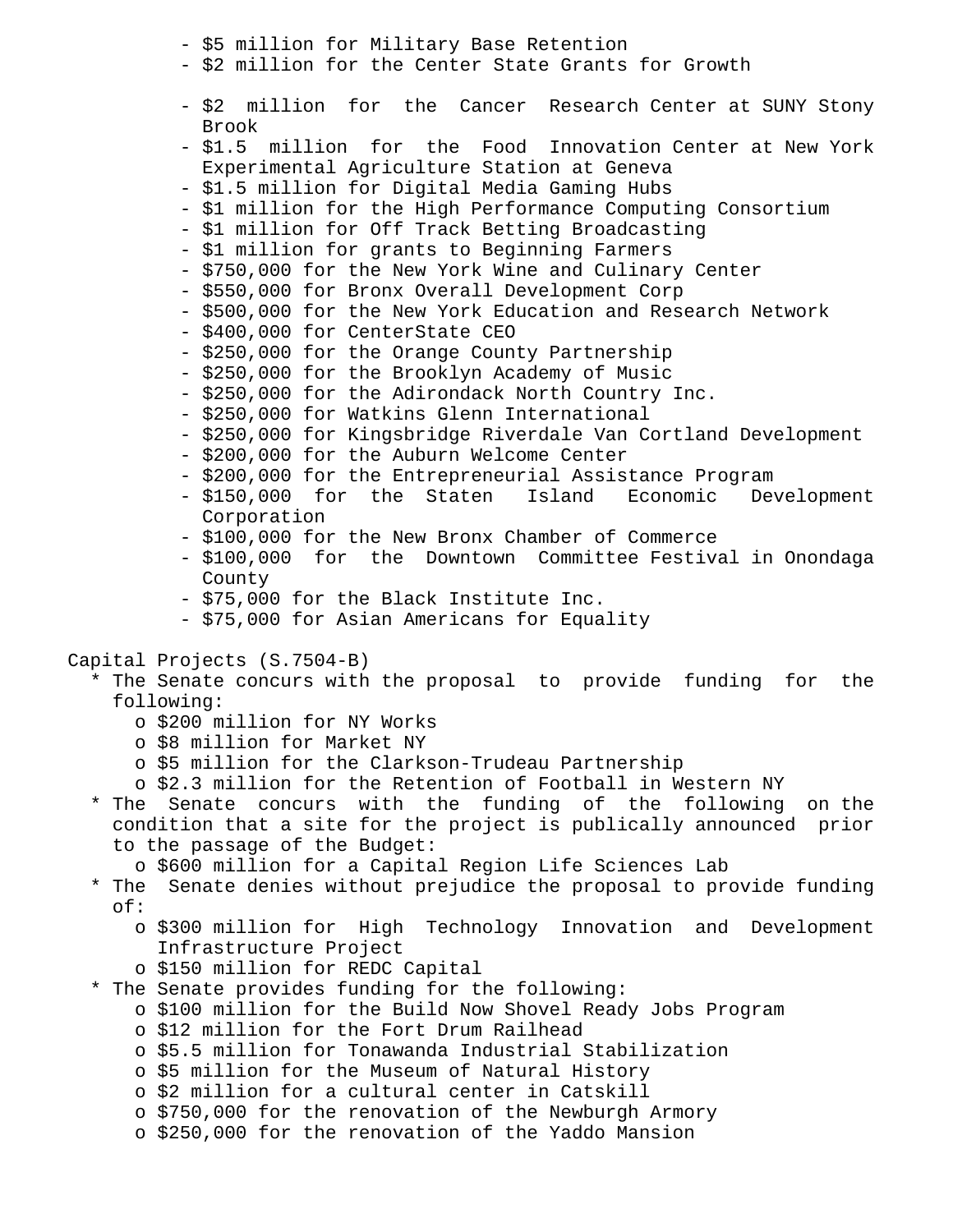Article VII Proposal (S.7508-B)

- \* PART O -- Senate concurs with the Executive proposal to extend for one year the authorization of UDC to administer the EDF
- \* PART P -- Senate concurs with the Executive proposal to extend for one year the general loan powers of UDC
- \* PART R -- The Senate denies the Executive recommendation to expand the use of Design/Build to additional agencies and expanded uses
- \* PART X -- The Senate denies the Executive proposal to extend for two years the authorization of DASNY to form subsidiaries to take title to health care facilities who have defaulted on loan agreements or mortgages with DASNY
- \* PART Y -- The Senate modifies the Executive proposal to make permanent the ESDC authority to administer agricultural and dairy marketing orders by extending such authorization for an additional three years
- \* PART KKK -- The Senate advances language to reform the Regional Economic Development Council (REDC) process. It is critical that the REDC process-which annually awards approximately \$800 million-has basic statutory protections to ensure that taxpayer dollars are being spent equitably, effectively and efficiently. Under the Senate proposal:
	- o REDC members would be subject to the same conflict of interest/code of ethics as all public officers
	- o REDC members would complete same financial disclosure form as public officers, but not required to disclose: (1) the actual dollar amount of the financial interest; or (2) financial interests that will not in any way reasonably conflict with REDC decisions
	- o REDCs shall be subject to Open Meetings Law and FOIL
	- o All REDC and State agency scoring would be publicly available and posted prominently on ESDC website
	- o Total scoring would be based 50%-50% on REDC and State agency scores (instead of current REDC 20%/80% split)
	- o Final list of REDC awards would be reviewed and approved by PACB prior to announcement and release by the Executive
	- o ESDC would develop standardized scoring criteria for REDCs and standardized metrics for evaluating ongoing performance of award recipients
	- o REDC members would receive good governance training from the Authorities Budget Office
	- o ESDC would, in consultation with the Comptroller, obtain an annual cost benefit analysis of the overall effectiveness of the REDC program by an independent auditor.
- \* PART LLLL -- The Senate advances language to create a new Database of Deals to improve State economic development transparency and accountability
- \* PART MMMM -- The Senate advance language to shut down the START-UP program by closing the door to new applications on December 31, 2018
- \* PART NNNN -- The Senate advances language to require ESDC and other authorities to disclose job commitments, security interests and clawback penalties on proposed deals to the Public Authorities Control Board (PACB) prior to the review and approval of such deals, in order to improve State economic development transparency and accountability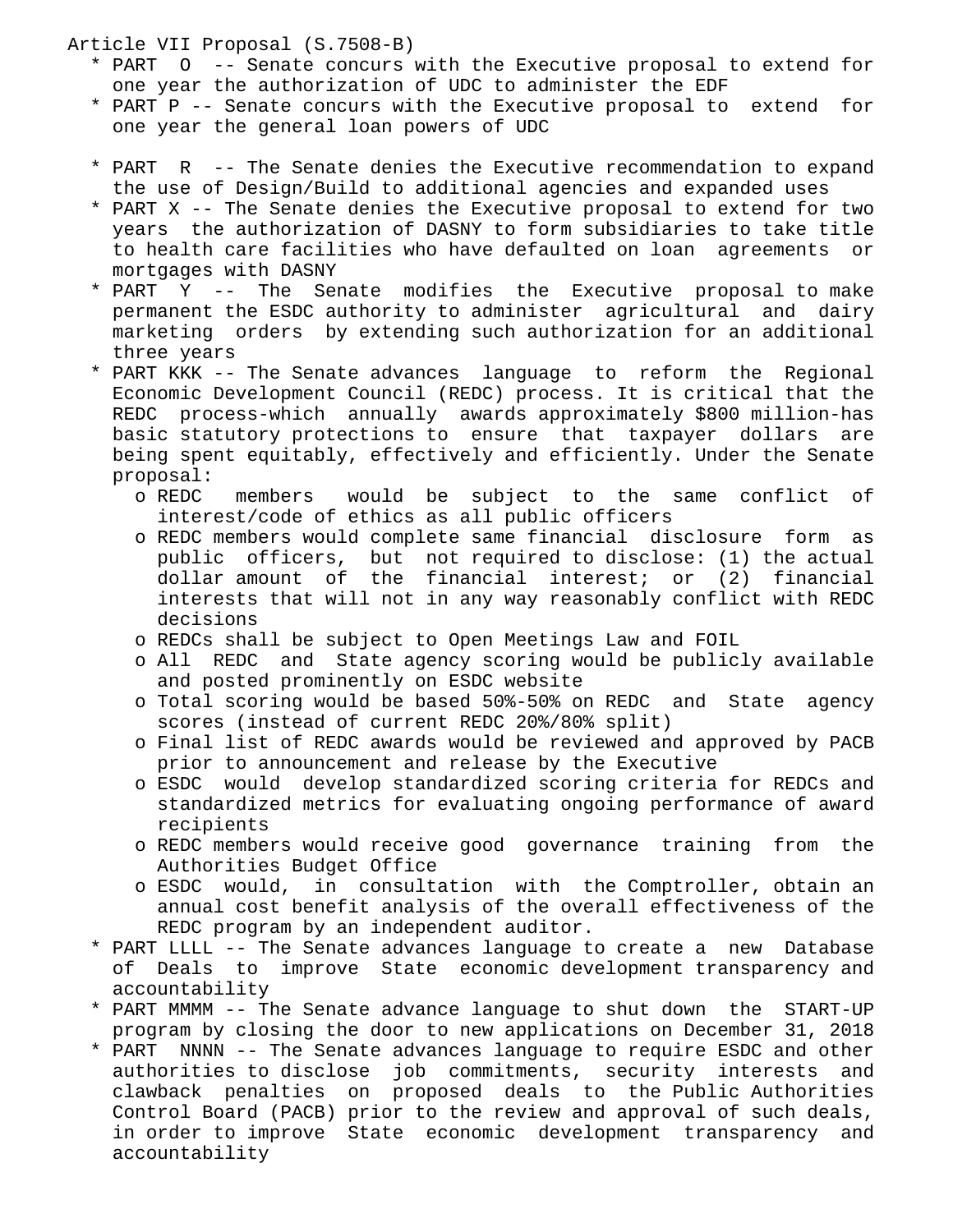- \* PART OOOO -- The Senate advances language to authorize industrial development agencies (IDAs) to issue loans, grants and early-stage equity funding
- \* PART PPPP -- The Senate advances language to provide small business assistance to: (1) small businesses developing innovative energy or environmental technologies (2) dry cleaners and nail salons for compliance with burdensome State regulations
- \* PART QQQQ -- The Senate advances language to create a community development revolving loan fund program to support loans for small

 businesses and other entities in underserved areas. This fund will be supported by \$5 million of existing funds for economic development.

# **Employee Relations, Office of**

State Operations (S.7500-B)

 \* The Senate concurs with the Executive recommendation of \$4.9 million.

# **Energy Research and Development Authority**

Capital Projects (S.7504-B)

 \* The Senate concurs with the Executive All Funds recommendation of \$17 million.

# Article VII Proposal (S.7508-B)

- \* PART EE -- The Senate denies the authorization for NYSERDA to finance a portion of its research, development and demonstration, and policy and planning programs, from assessments on gas and electric corporations pursuant to section 18-a of the Public Service Law and instead shifts those costs to the General Fund
- \* PART MM -- The Senate advances language to require an annual examination of the Green Bank by the Superintendent of Financial Services using the same standards applicable to loans and investments by financial institutions
- \* PART OO -- The Senate advances language to require the Public Service Commission and NYSERDA to provide that Green Bank funds include programs to assist building owners with installing energy efficient upgrades
- \* PART RR -- The Senate advances language to enact the New York Microgrids Act
- \* PART UU -- The Senate advances language to require NYSERDA to develop and maintain a mobile app to show locations of electric vehicle charging stations.

The Senate directs NYSERDA to maintain a program which would provide \$20 million over 3 years for private ski areas to invest in snow making efficiency projects.

The Senate supports granting sales tax exemptions to ski areas for the purchase of energy, efficient snow making equipment, ski lift equipment, and snow grooming equipment.

The Senate directs NYSERDA to finance the workforce retraining programs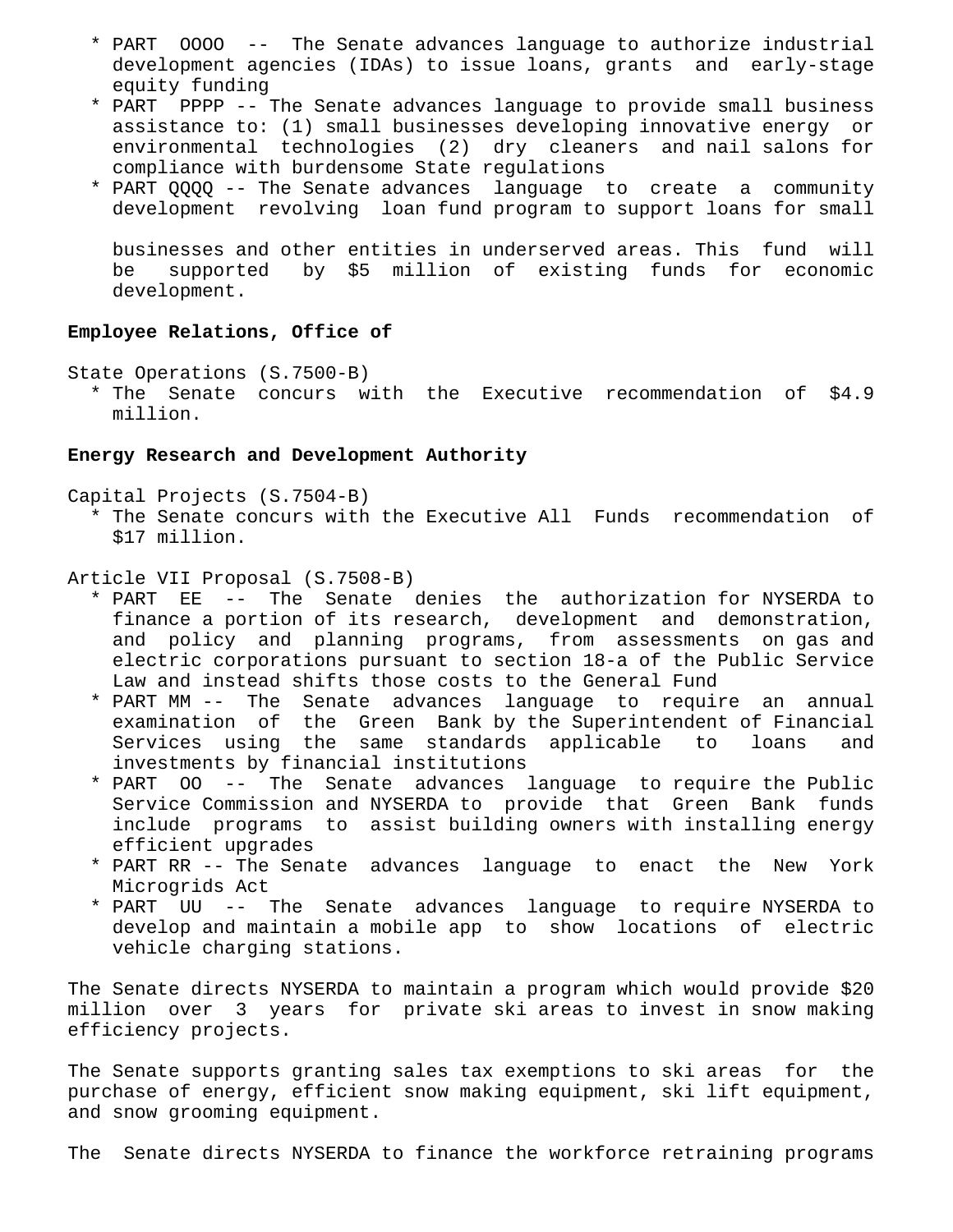for employees of Indian Point to gain specialized credentials and maximize their skill set in a new industry such as energy efficiency installations or clean energy production. Such training will take place in Westchester County.

# **Environmental Conservation, Department of**

State Operations (S.7500-B)

- \* The Senate modifies the Executive All Funds recommendation of \$447.8 million as follows:
	- o Denies language authorizing the costs of the agency in relation to ratemaking proceedings to be eligible expenses under 18-a of

 the Public Service Law to avoid additional utility costs being passed on to customers.

 \* The Senate supports additional funding to increase the number of parks police and environmental conservation officers.

Aid to Localities (S.7503-B)

- \* The Senate modifies the Executive recommendation as follows:
	- o Adds over \$5 million in local assistance for:
		- \$1 million for Catskill Park personnel
		- \$1 million for the Department of Environmental Conservation Climate Change Program
		- \$1 million for the University of Rochester Laser Energetics program
		- \$50,000 for the Chautauqua Lake Association
		- \$95,000 for the Chautauqua Lake Partnership
		- \$400,000 for North Elba/ORDA
		- \$140,000 to provide for pesticide applicator (3A/3B) fee parity
		- \$500,000 for a Suffolk County Tick Surveillance Management Program
		- \$250,000 for the Adirondacks Lake Survey Corporation
		- \$100,000 for the Atlantic States Marines Fisheries Commission
		- \$100,000 for the Adirondack Diversity Initiative
		- \$200,000 to the Town of Geneva for a Seneca Lake Watershed Manager
		- \$41,000 for the Lime Lake Cottage Owners Association
		- \$25,000 for the Staten Island Zoo

Capital Projects (S.7504-B)

- \* The Senate modifies the Executive All Funds recommendation of \$796.4 million as follows:
	- o Allocates up to \$5 million of the \$2.5 billion Clean Water Infrastructure Act for an Emerging Contaminant Contingency Fund to address situations in which a public water system has confirmed one or more emerging contaminants in present at a concentration level above that required or established in Public Health Law and the public water supplier faces constraints in providing clean and safe drinking water
	- o Amends the Environmental Protection Fund to provide funds for a number of new Senate environmental priorities including:
		- \$250,000 to conduct a waste stream study through Cornell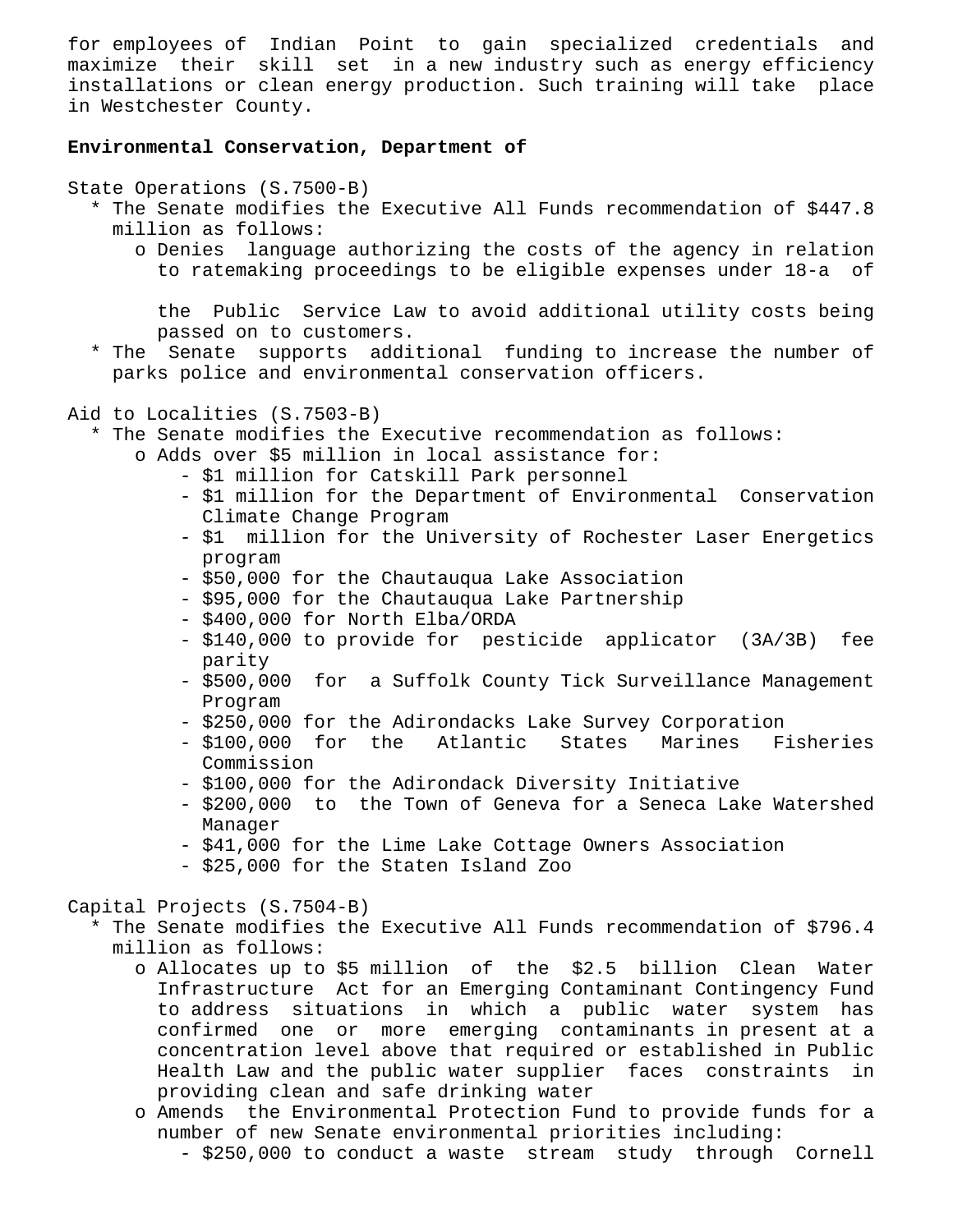University. The study will determine the composition of the waste stream throughout the state and provide information that will help the State in deciding the best way to combat and limit future waste streams.

- \$2.5 million, for a total of \$15 million, for zoos, botanical gardens and aquaria
- \$500,000 to SUNY Stony Brook to provide for a new laboratory testing facility for PFOA and other chemicals
- \$125,000 for water quality monitoring of Manhasset Bay, Hempstead Harbor, Oyster Bay Harbor and Cold Spring Harbor
- \$400,000 for the Cornell Soil Health program
- \* The Senate supports funding for the Tonawanda Industrial Stabilization Project
- \* The Senate supports an additional \$20 million be provided for the lead service line replacement program
- \* The Senate supports a dedicated fund to address the issue of harmful algal blooms in the Finger Lakes

Article VII Proposal (S.7508-B)

- \* PART Z -- The Senate modifies the Executive proposal to establish the empire forests for the future initiative by including additional financial assistance for localities who experience reduced tax revenue from the current and proposed real property tax exemptions for forested lands, ensuring a phase - in of new real property tax exemptions for landowners who have forests on their properties, and denies proposed timber harvest notifications
- \* PART AA -- The Senate modifies the Executive proposal to make technical changes to the Environmental Protection Fund, the Clean Water Infrastructure Act of 2017 and the State Finance Law.
- \* PART BB -- The Senate recognizes the need to reduce excess food waste entering the waste stream and supports proposals that incentivize recycling excess food waste and provide mechanisms for voluntary food waste reduction and recycling
- \* PART CC -- The Senate modifies the Executive proposal that preserves open space on Long Island by expanding the Core Preservation Area of the Central Pine Barrens. The Senate proposes additional acreage be included in the Central Pine Barrens
- \* PART CCC -- The Senate advances language to provide a fee structure allowing certain major oil storage facilities to remain competitive with out-of-state operators
- \* PART III -- The Senate advances language to create a statewide paint stewardship program for the collection and recycling of post-consumer paint
- \* PART JJJ -- The Senate advances language to provide fee parity to all categories of pesticide applicators
- \* PART KKK -- The Senate advances language expanding the allowable use of crossbows
- \* PART LLL -- The Senate advances language in relation to shoreline resiliency infrastructure regulations and tax credits to implement preventative measures that will mitigate the impact of future flooding
- \* PART MMM -- The Senate advances language that authorizes soil and water conservation districts that have met performance standards to be eligible for an equal distribution of funds rather than funds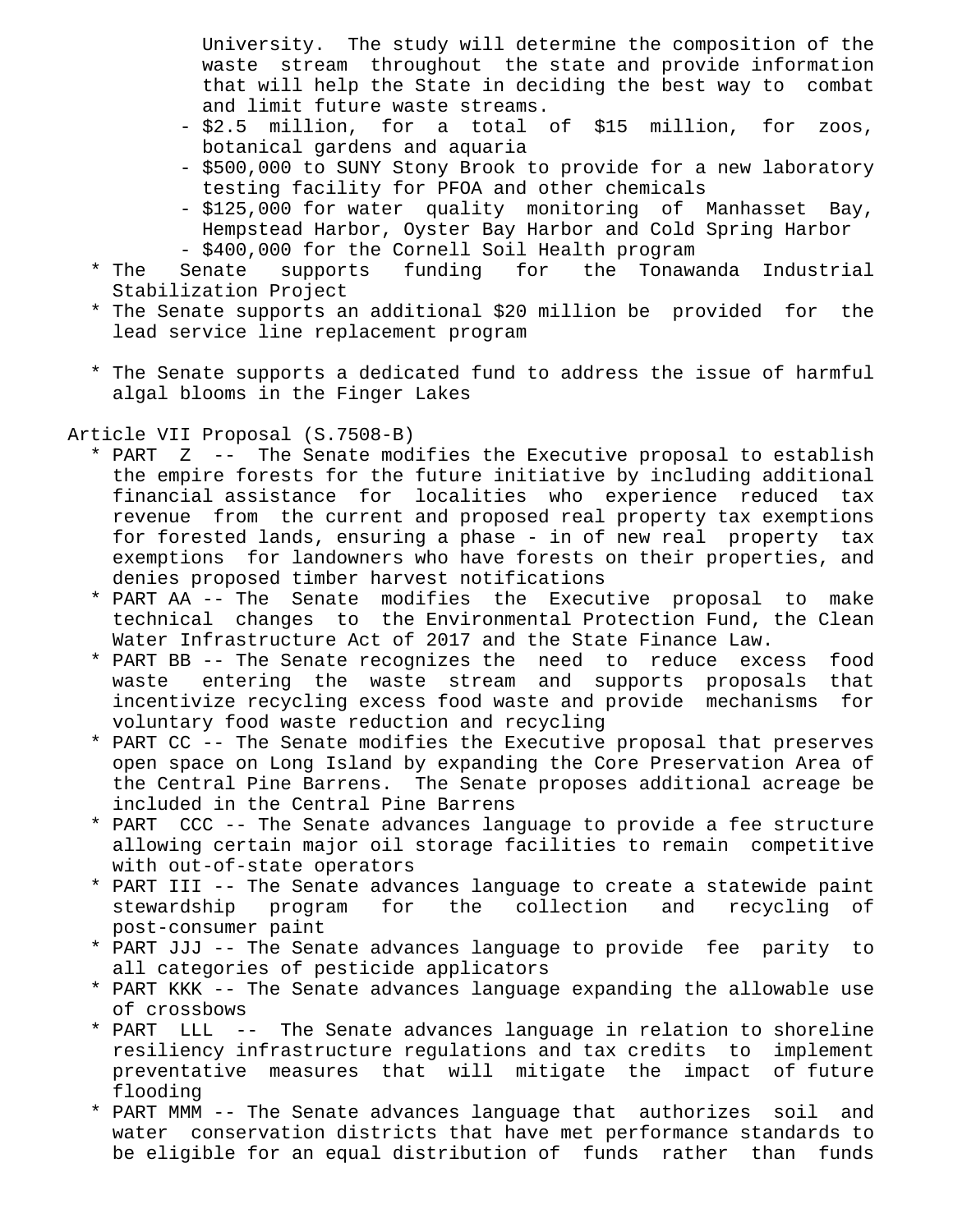being distributed on a competitive basis.

- \* PART NNN -- The Senate advances language to encourage supermarkets to donate their excess food to qualifying charities
- \* PART OOO -- The Senate advances language expanding the definition of allowable plastic beverage containers
- \* PART QQQ -- The Senate advances language to establish a tax credit for grocery store donations to food pantries
- \* PART RRR -- The Senate advances language requiring the Executive, the Legislature and the public to have access to the nominating process and Action Plans for the Executive's \$65 million 4-point initiative to combat harmful algal blooms
- \* PART SSS -- The Senate advances language in relation to wildlife damage management

## **Executive Chamber**

State Operations (S.7500-B)

 \* The Senate concurs with the Executive recommendation of \$17.9 million.

# **Financial Services, Department of**

State Operations (S.7500-B)

- \* The Senate modifies the Executive All Funds recommendation of \$368.1 million by denying the proposed appropriation increase and reverting appropriation to FY 2018 levels.
- Aid to Localities (S.7503-B)
	- \* The Senate modifies the Executive All Funds recommendation of \$65.2 million as follows:
		- o Denies the shift \$13.15 of cost associated with family planning grants from the Department of Health to the Insurance suballocation program.

Article VII Proposal (S.7508-B)

- \* PART W -- The Senate denies the Executive proposal to expand the authority of the Superintendent of the Department of Financial Services to regulate federally contracted servicers of student loans, out of State student loan consultants, and to prohibit student loan defaults from being a suspendable regarding a professional license only
- \* PART HH -- The Senate modifies the Executive proposal on reverse mortgages to clarify that certain successors in interest and heirs of the borrower have the right to participate in a settlement conference for such mortgage prior to 2020.
- \* PART JJ -- The Senate advances language to clarify that the mere presence of common marketing activities absent a quid pro quo does not constitute an illegal inducement under Section 6409 (d) of the Insurance Law.
- \* PART RRRR -- The Senate advances language to require a pre-foreclosure notice to be provided by a reverse mortgagor ninety days prior to the commencement of a foreclosure action.

The Senate supports amendments to Section 7120 of the Insurance Law to expand New York law governing the redomestication of insurance companies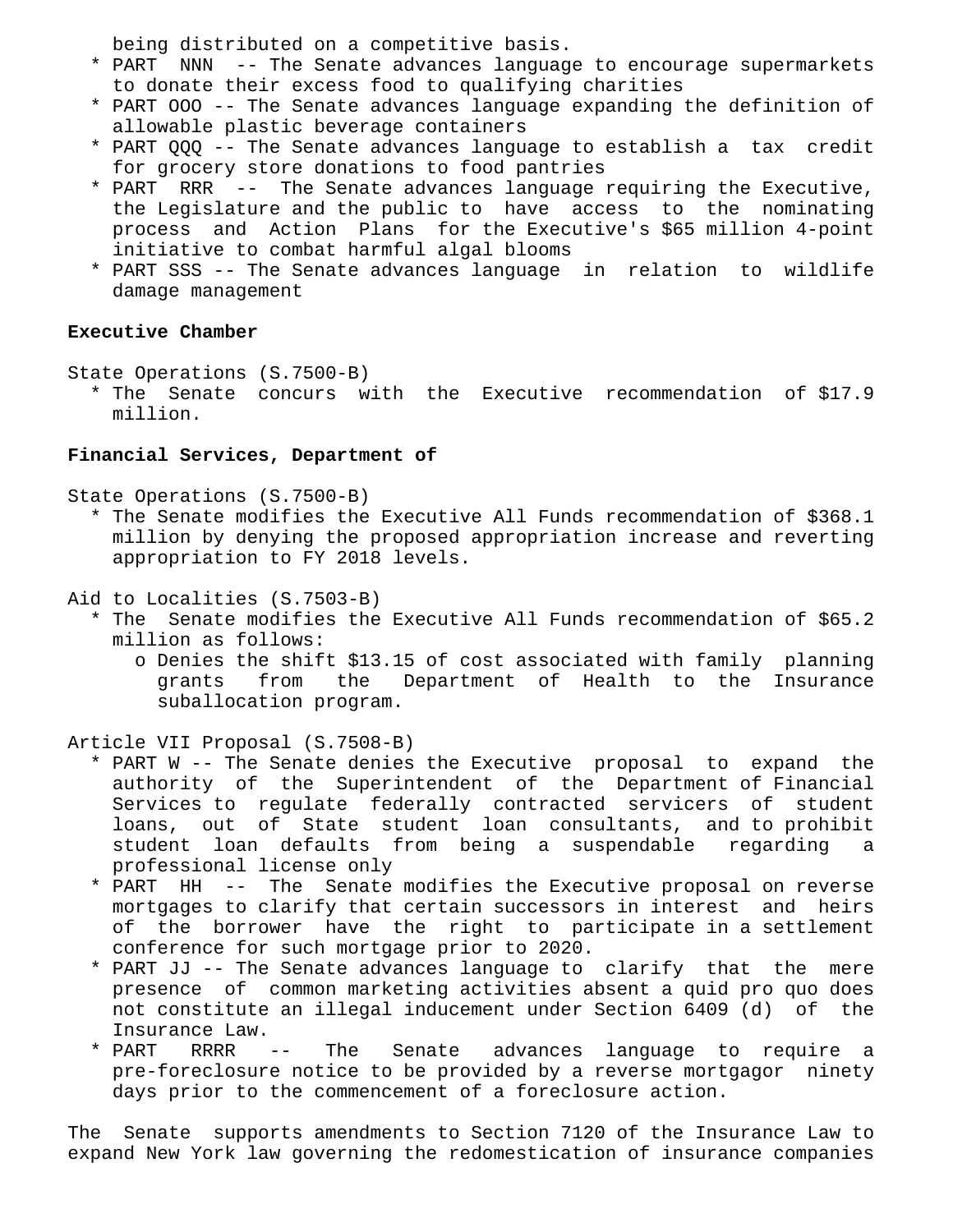to allow an insurance company the ability to relocate its state domicile. Further, this will improve and make more efficient the regulation and oversight of affiliated groups of insurance companies domiciled in multiple states and will help to preserve the continuation of state regulation of insurance. Forty-one states have adopted a version of the National Association of Insurance Commissioners (NAIC) Redomestication Model Act, which provides for a redomestication process which is effective and not unduly cumbersome. By adopting the provisions of the Model Act, it will remove a significant reason insurance companies have for not wanting to locate in New York State-the lack of a clear statutory path to relocate their state of domicile should they ever choose to do so.

# **Gaming Commission**

State Operations (S.7500-B)

- \* The Senate concurs with the Executive recommendation of \$114 million.
- Aid to Localities (S.7503-B) \* The Senate concurs with the Executive recommendation of \$246 million.

# **General Services, Office of**

State Operations (S.7500-B)

 \* The Senate concurs with the Executive recommendation of \$1.028 billion, a decrease of \$4 million from FY 2018 levels.

Capital Projects (S.7504-B)

 \* The Senate concurs with the Executive recommendation of \$179 billion, a decrease of \$70.6 billion from SFY 2017-18 levels.

Article VII Proposals (S.7505-B)

- \* PART T -- The Senate concurs with the Executive proposal to extend for five years, until April 1, 2023, the authority and operations of the State Commission on the Restoration of the Capitol.
- \* PART U -- The Senate concurs with the Executive proposal to expand the types of local government bodies that may obtain surplus State lands for nominal consideration and to expand the purposes for which local governments may use such surplus State land.
- \* PART V -- The Senate concurs with the Executive proposal to establish the Parking Services Account, Special Events Account, and Solid Waste Account as enterprise funds.

# **General State Charges**

State Operations (S.7500-B)

- \* The Senate modifies the Executive recommendation of \$7.2 billion as follows:
	- o Increase the fringe benefit escrow account offset by \$116.3 million
	- o Restore \$2.7 million to deny the elimination of the Income Related Monthly Adjustment Amount (IRMAA) for retired state employees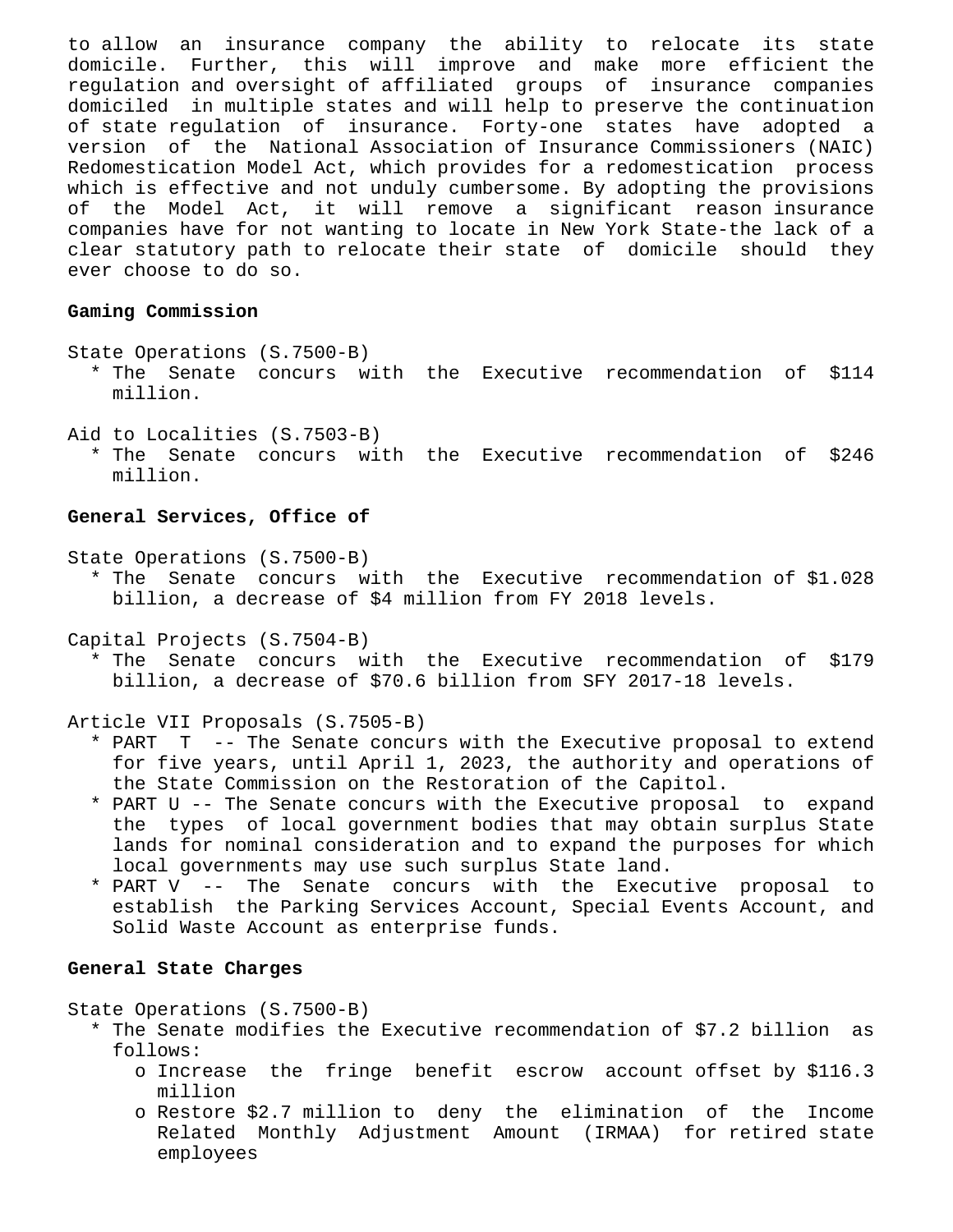o Provide \$13.4 million for death benefits for correction officers

- o Provide \$3 million for a decease police officer, firefighter, and emergency medical services family housing fund
- o Provide \$2.52 million for 75 percent salary accidental disability retirement for members of the Department of Environmental Conservation, Forest Rangers, University Police Officers and the Regional State Park Police.
- o Provide \$372,000 for disability retirement benefits for sheriffs, deputy sheriffs, undersheriffs, and correction officers in Nassau County.
- o Provide \$21,000 in tax payments for the towns of McDonough and Preston in the County of Chenango, constituting a portion of Bowman Lake State Park.

Article VII Proposals (S.7505-B)

- \* PART Z -- The Senate denies the Executive proposal to freeze the reimbursement of the Standard Medicare PART B premium paid to eligible NYSHIP retirees and their dependents at \$134 monthly.
- \* PART AA -- The Senate denies the Executive proposal to eliminate reimbursement for Income Related Monthly Adjustment Amounts (IRMAA).
- \* PART BB -- The Senate denies the Executive proposal to convert the current legal rate of interest, from nine percent per annum to a market rate of the weekly average one - year constant maturity treasury yield
- \* PART LL -- The Senate advances language that would provide direct financial support to the spouse and/or dependents of deceased public protection employees who have been killed in the line of duty.
- \* PART NN -- The Senate advances language that provides a disability benefit of three - quarters of salary to forest rangers, environmental conservation officers, and park police.
- \* PART PP -- The Senate advances language providing an enhanced death benefit for officers employed by the Department of Corrections and Community Supervision.
- \* PART QQ -- The Senate advances language that would provide a sick leave benefit for 9/11 first responders.
- \* PART RR -- The Senate advances language that would freeze a retiree's New York State Health Insurance Plan (NYSHIP) rate at the date of their retirement.
- \* PART SS -- The Senate advances language that would extend the "heart presumption" to individuals employed as State University of New York police officers.
- \* PART TT -- The Senate advances language to codify the State's obligation to fully reimburse Medicare Part B premiums for all public sector retirees.
- \* PART KKK -- The Senate advances language to provide a death benefit for volunteer firefighters.
- \* PART OOO -- The Senate advances language to make certain lands in Bowman Lake State Park subject to taxation.

# **Green Thumb**

State Operations (S.7500-B)

 \* The Senate concurs with the Executive recommendation of \$3.32 million.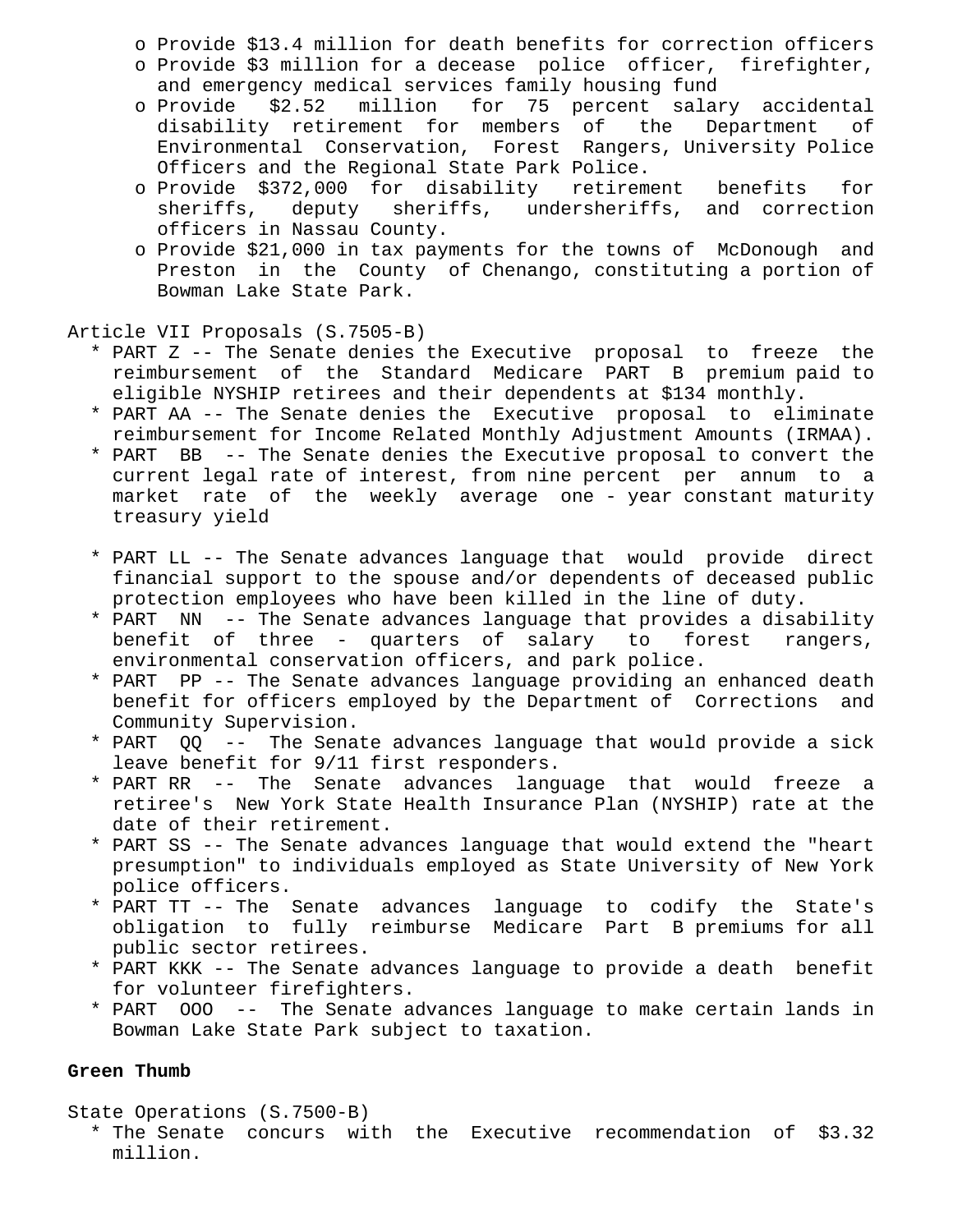#### **Greenway Heritage Conservancy of the Hudson River Valley**

State Operations (S.7500-B) \* The Senate concurs with the Executive recommendation of \$166,000.

#### **Health, Department of**

- State Operations (S.7500-B)
	- \* The Senate modifies the Executive recommendation of \$1.66 billion, to reduce by \$63 million.
	- \* The Senate denies the Executive recommendation to:
		- o Establish a two-year Medicaid budget, and reduces appropriation authority for the Medicaid Administration program to reflect one year of spending.
		- o Provide \$63 million for operations of the NY State of Health, the State's health benefit exchange, to adhere with Executive Order number 42 of 2012 which asserts no State or county taxpayer dollars be used for development or operation. o Allow for DOH to study regulated marihuana.
	- \* The Senate is sensitive to the State's desire to study the consequences to the State of New York resulting from the legalization of marihuana in surrounding states.

Aid to Localities (S.7503-B)

# Public Health:

- \* The Senate concurs with the Executive recommendation to: o Increase funding for Stem Cell Research Grants by \$7 million.
- \* The Senate denies the following Executive recommendations to: o Consolidate 30 public health appropriations into four pools and reduce each pool by 20 percent.
- \* The Senate restores funding as follows:
	- o \$9.2 million for 30 public health programs to preserve current year funding levels
	- o \$3.2 million for the Early Intervention Program services
	- o \$6.8 million for the Empire Clinical Research Investigator Program (ECRIP)
	- o \$1 million for the Comprehensive Care Centers for Eating Disorders (CCCED)
	- o \$725,000 for the New York Alliance for Donation
	- o \$475,000 for Women's Health Services, and provides an additional \$4,525,000
	- o \$400,000 for the Senate Task Force on Lyme and Tick, and provides an additional \$800,000
	- o \$200,000 for the Center for Liver Transplant
	- o \$225,000 for the Alzheimer's Disease Resource Center
	- o \$200,000 for the ALS Association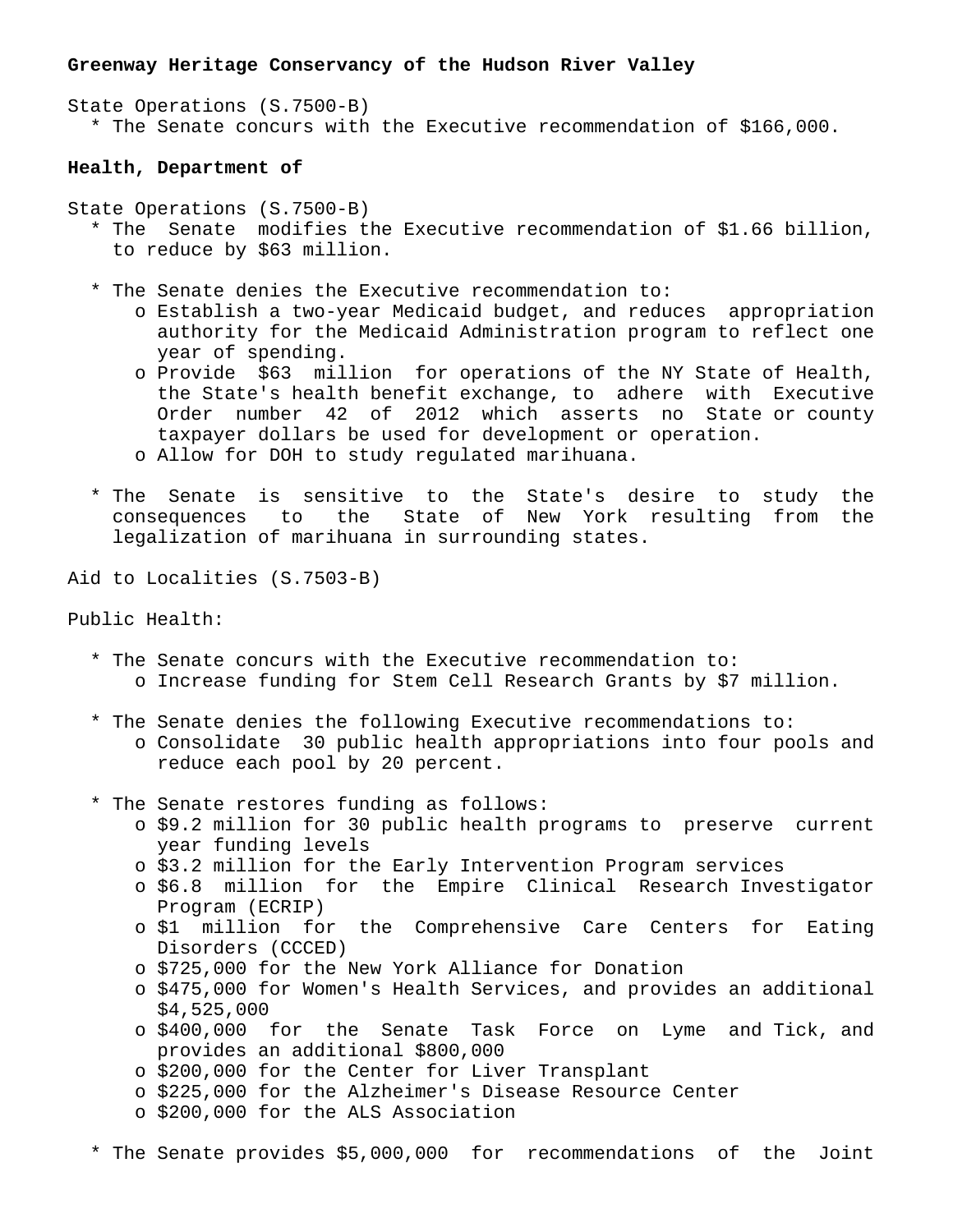Senate Task Force on Heroin and Opioid Addiction focused on public health

 \* The Senate is open to discussions to explore ways to provide security should there be a shortfall in future healthcare funding due to a loss of federal funds.

Medicaid:

- \* The Senate denies the Executive proposal to establish a two-year Medicaid budget, and reduces Medicaid appropriation authority to reflect one year of spending.
- \* The Senate denies the Executive proposal to establish an enhanced Global Cap Savings Allocation Powers to account for potential changes in Federal Financial Participation or Federal eligibility.
- \* The Senate denies the Executive proposal to extend the statutory authority that would allow a reduction in spending during the fiscal year in the event that Medicaid dollars or state operating funds from the federal government is reduced by \$850 million or more during FY 2019 or FY 2020.
- \* The Senate reduces health home funding to ensure appropriate reimbursement for care management and requires that any spending on health homes must be transparent and only occur under the explicit health home appropriation authority.
- \* The Senate provides \$7.5 million to providers of children's behavioral health services to contribute to expenses associated with the delay of the transition of children's behavioral health providers and services into managed care.
- \* The Senate provides \$6.28 million to the rate paid to ambulance providers.
- \* The Senate authorizes the necessary funding level needed to support Community First Choice Option services that have been offered by the State as of January 1, 2018.
- \* The Senate restores \$3.35 million for the New York Connects program and supports the Executive pursuit of \$5.6 million in federal funds and the use of state funds if the federal money does not materialize in order to ensure the program maintains adequate funding.
- \* The Senate provides \$78.6 million for the Department of Health to make full Disproportionate Share Hospital (DSH) payments to SUNY hospitals.
- \* The Senate provides language to require the Department to include geographic location and facility specific characteristics in allocating funds for safety net hospitals, which include critical access and sole community hospitals.

Capital Projects (S.7504-B)

- \* The Senate modifies the Executive recommendation to provide \$425 million to the Health Care Facility Transformation Program to provide an additional \$75 million in funding, for a total of \$500 million.
- \* The Senate concurs with the Executive proposal to maintain FY 2018 funding levels for the Statewide Health Information Network for New York (SHIN-NY) at \$30 million. and the All Payer Claims Database (APD) at \$10 million.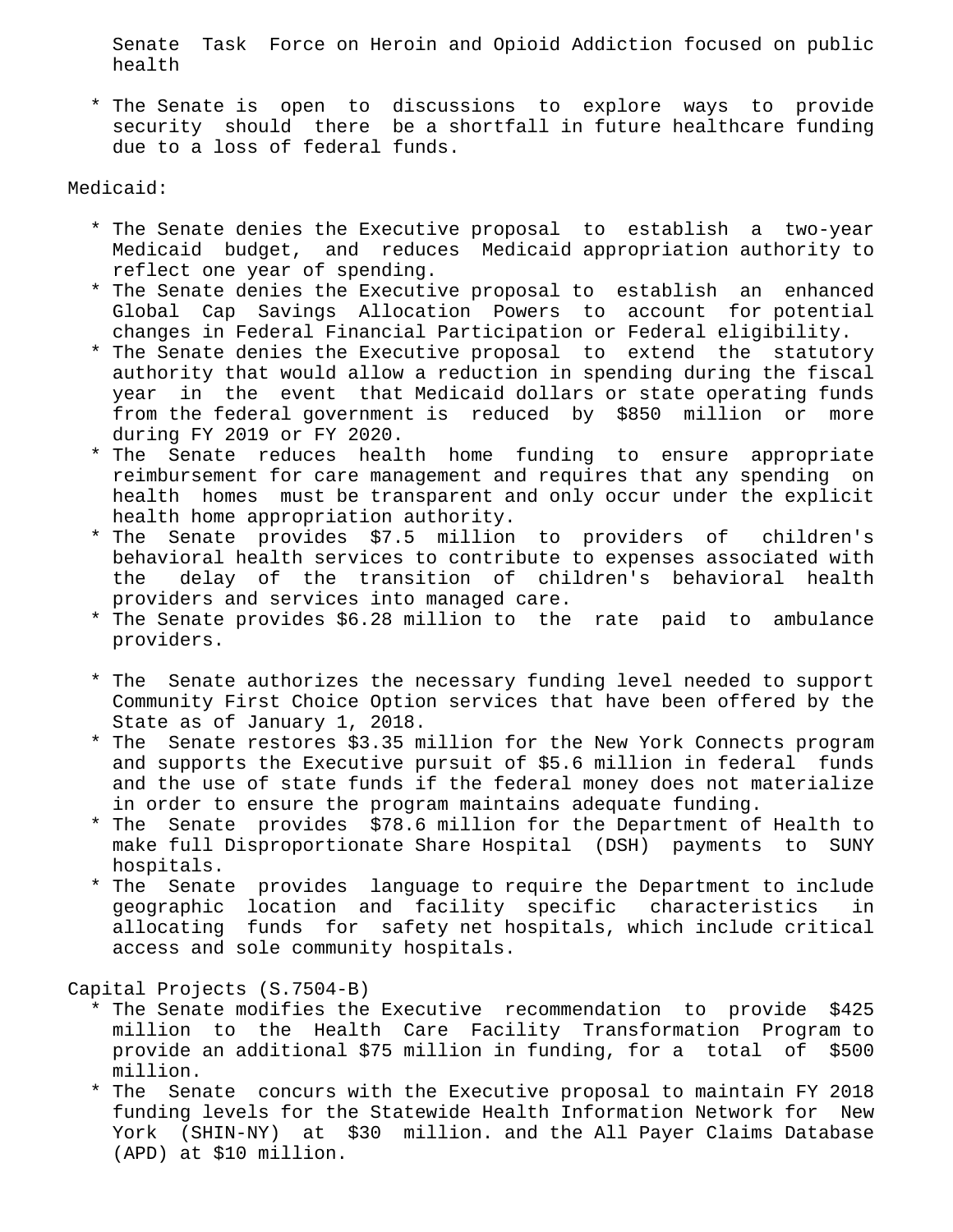\* The Senate concurs with the Executive proposal shift \$15.3 million from Roswell Park Cancer Institutes (RPCI) local assistance account to the existing capital appropriation, resulting in a capital appropriation total of \$51.3 million. RPCI's total support level is maintained at \$102.6 million.

# Article VII Proposal (S.7507-B)

- \* PART A -- The Senate modifies the Executive proposal in regards to hospital-related Medicaid Redesign Team recommendations to:
	- o Extend the Indigent Care Pool transition provisions through December 31, 2019, to extend through December 31, 2020.
	- o The Senate modifies the Executive recommendation to increase the cap on the number of physical therapy visits to restore the cap on the number of visits for both OT and speech.
	- o The Senate denies the Executive recommendation to:
		- Cut the capital rate for hospitals and nursing homes.
		- Create a penalty pool for hospitals to reduce potentially preventable emergency department visits and reducing the payment of rates to hospitals from Managed Care Organizations (MCOs) based upon the hospitals quality and safety score.
	- o The Senate advances language to:
		- Set the Critical Access Hospital (CAH) outpatient rates at 101 percent of reasonable costs.
		- Clarify that Westchester Medical to enter into collaborative agreements without violation of any law to the contrary.
		- Provide enhanced reimbursement rates for Crouse Community Center, a residential health care facility.
		- Ensure adequate reimbursement for APG IV/Hydration bags.
		- Prevent arbitrary cuts to providers in emergency department settings and protecting patient safety.
	- o The Senate acknowledges the potential pressures that future cuts to the Disproportionate Share Hospital program would place on the State and its health care delivery systems.
	- o The Senate recognizes the value of early and inclusive engagement of stakeholders, including but not limited to both voluntary and public hospitals, in a process to help bring fiscal clarity to elements of the state's health care system that may be affected by these cuts.
- \* PART B -- The Senate modifies the Executive proposal in regards to long-term care (LTC) related Medicaid Redesign Team recommendations to:
	- o The Senate concurs with the Executive recommendation to:
		- Increase the free-standing clinic rate for Medicare PART B beneficiaries in the Traumatic Brain Injury (TBI) waiver program.
		- Create a voucher demonstration project to subsidize the cost of assisted living for persons with dementia who are not eligible for Medicaid.
	- o The Senate denies the Executive recommendation to:
		- Impose a poor performing nursing home penalty.
		- Place restrictions on MLTC eligibility to those with a UAS score of 9 or greater to those that require continuous 120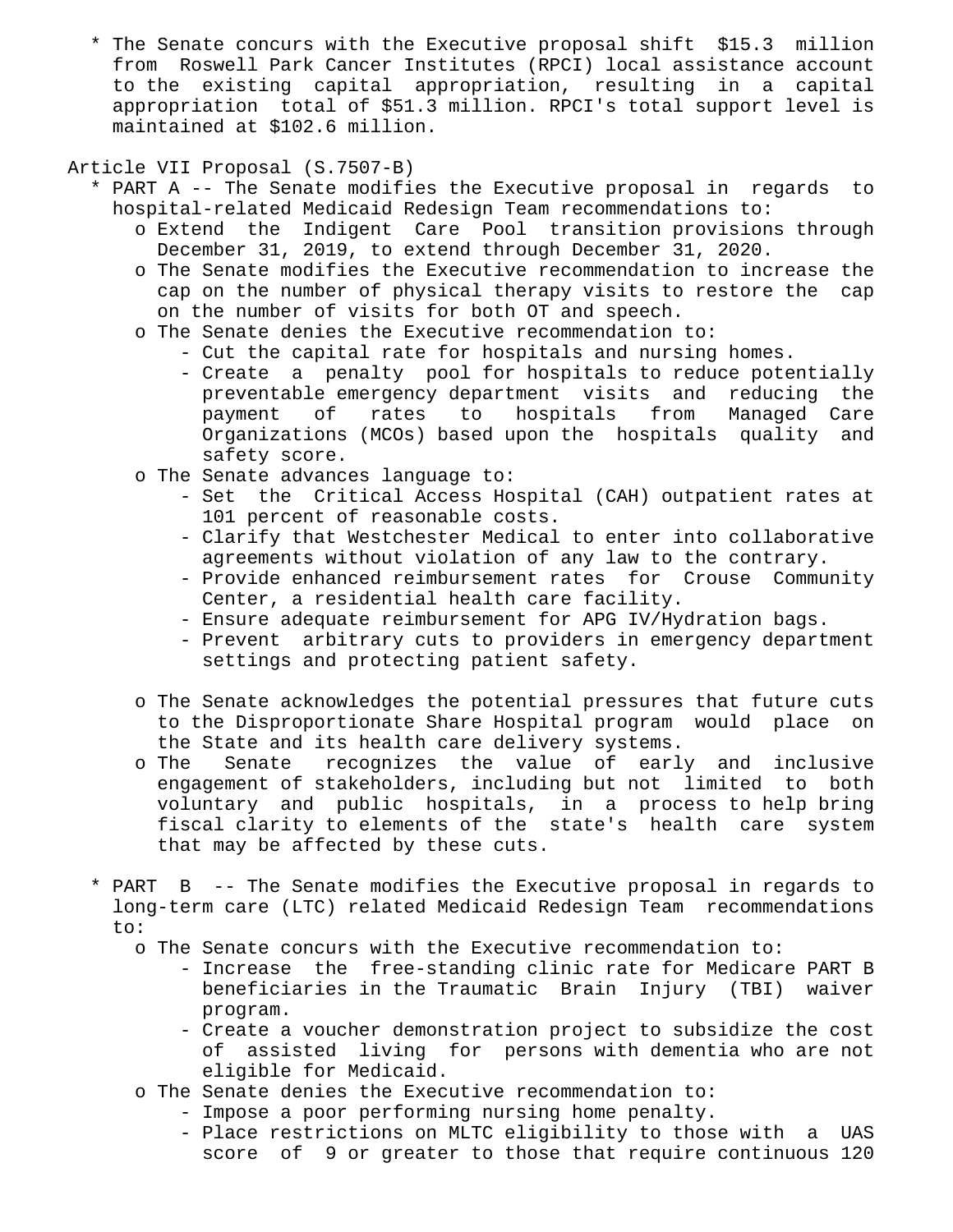days of CBLTC.

- Require continuous MLTC Plan enrollment.
- Eliminate Spousal Refusal provisions.
- Reduce the community spouse resource amount.
- o The Senate modifies the Executive recommendation to:
	- Allows existing Assisted Living Program (ALP) providers to apply for additional beds, and authorizes the Commissioner of Health to award new ALP beds in high need areas.
	- Include the Rural Health Council in DOH's study of homes and community based services in rural areas preserve \$1.5 million for rate increases.
	- Transition nursing home residents from MLTC's at 3 months, instead of 6 months and provides Olmstead protections.
- o The Senate advances language to:
	- Establish managed care high need rate cells, require the Department of Health to seek appropriate federal approval, and extend the benchmark rate as a base line for Medicaid Managed Care reimbursed through March 31, 2019.
	- Ensure components included in the Medicaid managed care rates, including minimum wage, are adequate to insurers and appropriately passed on to providers, whether it be for reimbursement of home care services, hospice residences, nursing home services, clinic services, ambulette services or other important services for the state's most vulnerable populations.
	- Require DOH to provide oversight when individuals with high needs are transferred involuntarily between managed long term care plans. When such transition is due to a closure or acquisition, DOH must review and conduct audits to assure the services of the high needs individual are substantially comparable before and after the transition.
	- Codify hospice reimbursement.
	- Implement a Public Health Priority Initiative to facilitate and promote the role of home care in addressing public health priorities in New York, including sepsis, asthma,

 falls, health disparities, medication management, and opioid overuse/misuse, and potential cost-savings/health improvement.

- Provide reimbursement certainty for St. Mary's Hospital for Children.
- Prohibit modifications to the nursing home case mix index.
- Require the Department of Health and the Public Health Planning Council to conduct a review of Licensed Home Care Services Agencies (LHCSAs) that takes into account: considerations of access, availability of workforces, unique community needs, efficiency and affordability, regional needs and variations, and the average contracts per MLTC plan per region. The Department will be required to issue recommendations on incentives to encourage and facilitate consolidation, including regional financial assistance and changes in licensing/CON process. The Department will be required to implement a transition plan that will place various limits, including marketing, on LHCSAs and also issue a moratorium on approving new LHCSAs.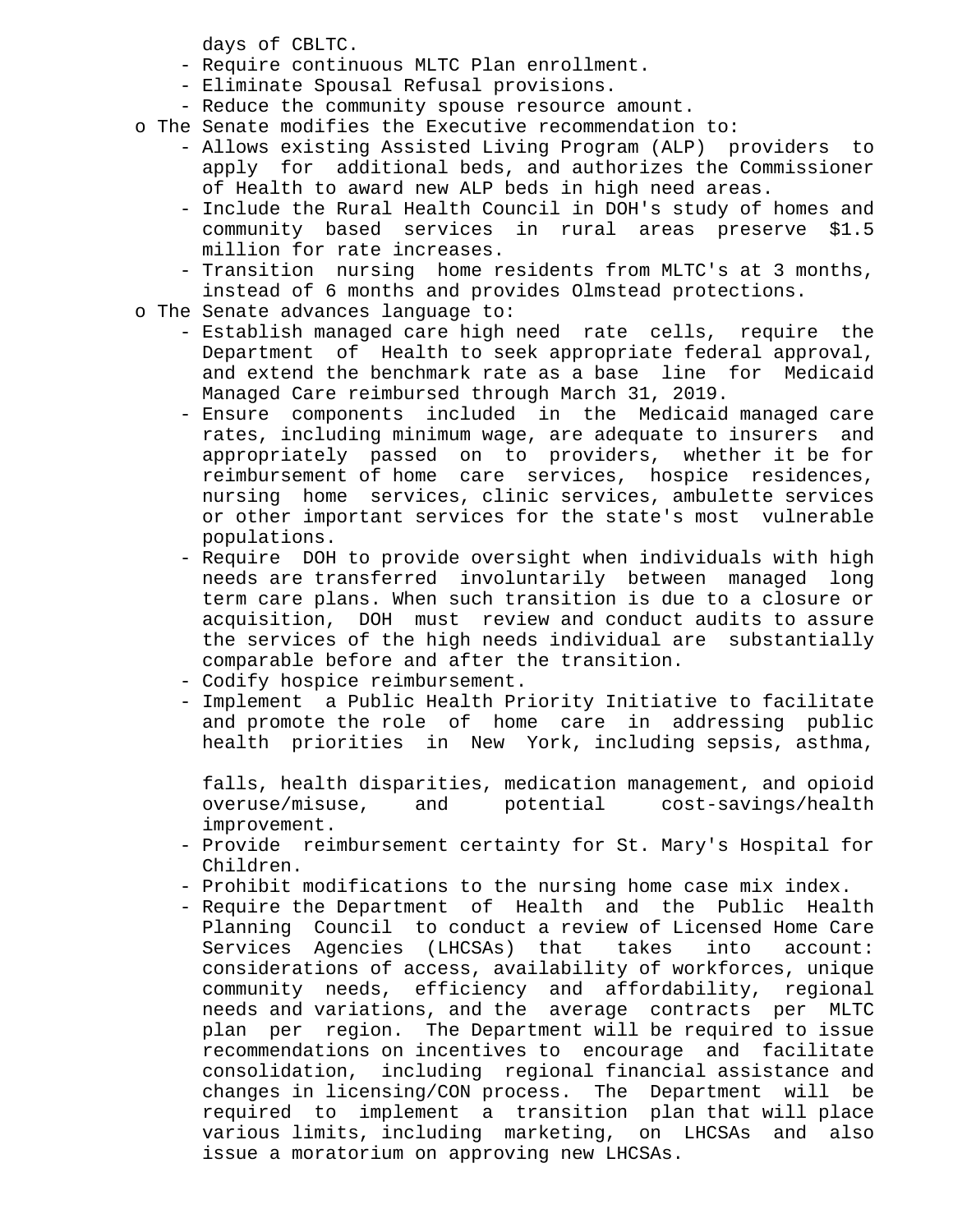- Permanently carve-out TBI from MLTC

- o The Senate encourage the utilization of pediatric day-respite centers as a cost saving alternative to pediatric hospital services and private duty nursing services in the State Medicaid program and for Child Health Plus recipients.
- \* PART C -- The Senate modifies the Executive proposal in regards to Medicaid Managed Care related recommendations to:
	- o The Senate concurs the Executive recommendation to:
		- Require criminal history record checks for health homes employees and subcontractors, or for entities that provides home and community based services to enrollees who are under 21 years of age or diagnosed with a developmental disability.
		- Requires these same providers to report child abuse or maltreatment.
	- o The Senate denies the Executive recommendation to:
		- Allow non-cash incentive payments to managed care enrollees, who are members of Health Homes, for participating in wellness activities and for avoiding unnecessary hospitalizations and Emergency Department (ED) visits.
		- Create health home enrollment targets for special needs managed care plans. Penalties may be assessed upon plans who fail to meet such enrollment targets.
		- Penalizes managed care plans with a 0.85 percent reduction in the monthly capitated reimbursement rate for failure to submit a performing provider system (PPS) partnership plan by July 1, 2018.
	- o The Senate advances language to:
		- Affirmatively deny DOH's administrative cut to the Patient Centered Medical Home (PCMH) by freezing rates.
- \* PART D -- The Senate modifies the Executive proposal in regards to pharmaceutical-related Medicaid Redesign Team recommendations:
	- o The Senate concurs with the Executive recommendation to:
		- Increase the fee paid to pharmacies for each prescription drug dispensed from \$10 to \$10.08 in order to comply with federal requirements for covered outpatient drug rules.
	- o The Senate denies the Executive recommendation to:
		- Reduce coverage for Over the Counter Drugs and increase the co-payment for these drugs from .50 to \$1.00.
		- Establish a Comprehensive Medication Management program.
		- Eliminate "prescriber prevails" for Fee For Service (FFS) and Managed Care (MC) to only eliminate prescriber prevails for opioids.
	- o The Senate modifies the Executive recommendation to:
		- Extends the Medicaid Drug Cap an additional year to exclude the Drug Cap from the Global Cap to increase transparency in drug spending.
		- Prohibit Medicaid reimbursement for opioids if a patient has been treated with opioids for pain that has lasted for more than three months, unless their medical record contains a patient-prescriber written treatment plan agreed to by the patient to expand this requirement to all opioid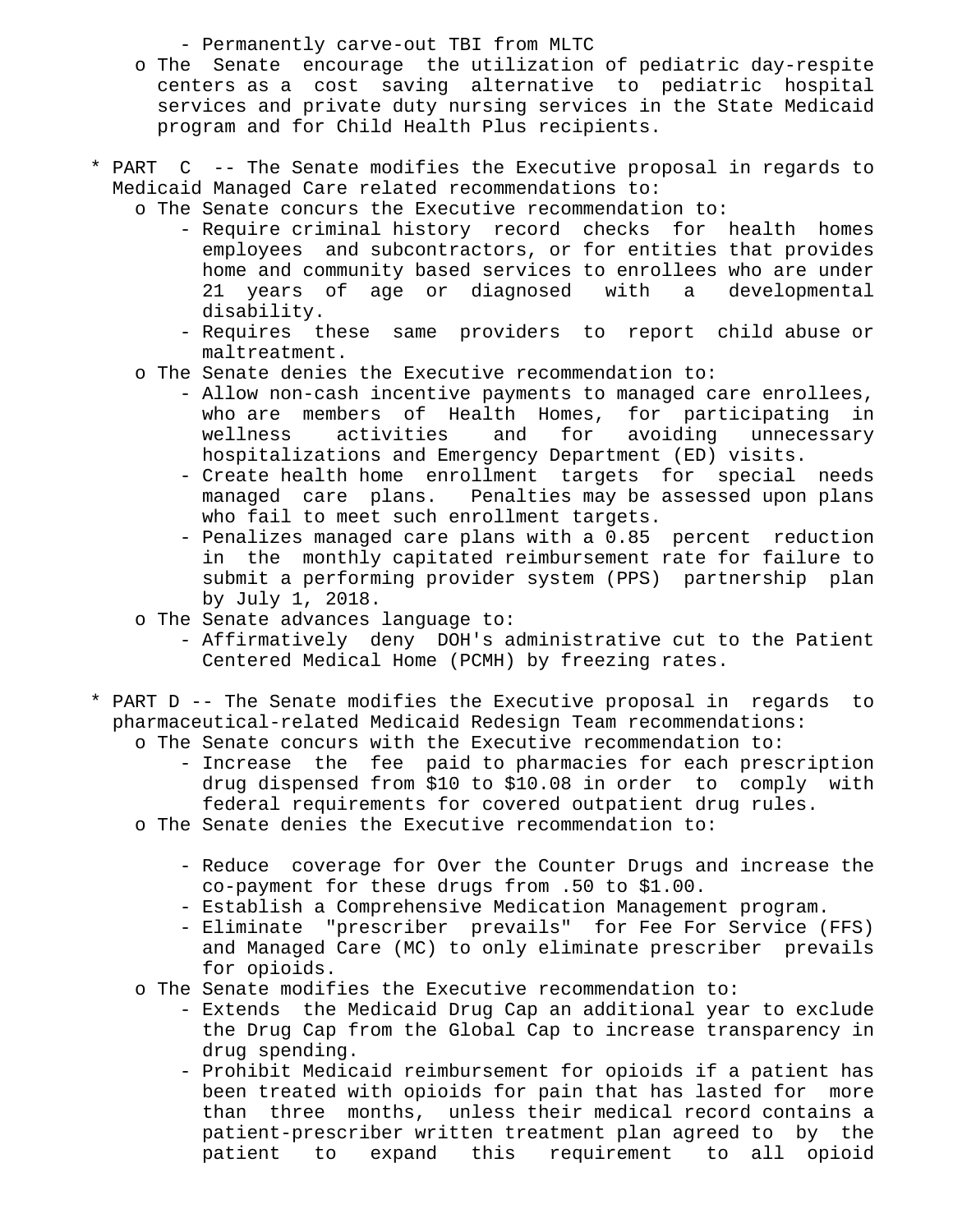prescriptions of 30 days or more and prohibit reimbursement under all insurance policies in the State. The Senate maintains the same exceptions as the Executives, which includes individuals with cancer, under hospice care or other end-of-life care, or palliative care.

- o The Senate advances language to:
	- Enact the "Drug Take Back Act" to get used and unneeded medication out of medicine cabinets.
	- Require opioid prescriptions be affixed with a label warning consumers of the highly addictive potential of controlled substance medications.
	- Reform prescribing practices, which includes:
- \* Require written consent from parents or guardians for the prescription of opioids to minors.
- \* Require providers to consider federal Centers for Disease Control recommendations for limiting the initial prescriptions to immediate release and low morphine equivalent dosages.
- \* Limiting Emergency Room opioid prescriptions to three days from five days.
- \* Limiting initial opioid prescriptions from three days to seven days.
- \* Require the Department of Health to develop guidance on the administration of opioid antagonists.
- \* Exempting individuals with cancer, under hospice care, and institutional dispensing from initial prescriptions for non-opioid pain medication requirements.
- \* Establish an Opioid Alternative Pilot Project to reduce the use of opioids in the emergency departments in at least five emergency departments in the state.
- \* Require DOH to develop guidance on the appropriate administration of naloxone, including but not limited to, when a patient has a pain management plan.
- \* Require hospitals and emergency room physicians to notify a patients' prescriber that the patient has been treated for a controlled substance overdose.
	- Provide support to expectant mothers with opioid use disorders, by establishing Children and Recovering Mothers (CHARM)- which includes:
- \* A DOH demonstration program to assist providers caring for expectant mothers recovering from an opioid addiction and linking them to care.
- \* Develop guidance for hospitals and midwifery birthing centers Neonatal Abstinence Syndrome (NAS).
- \* Establish a workgroup to study and evaluate current barriers and challenges in identifying and treating expectant mothers, newborns, and new parents with substance use disorder.
- \* Establishing four infant recovery centers in areas of need for infants suffering from drug withdrawal as a result of in utero exposure to drugs.
	- Prohibit prior authorization for outpatient substance abuse treatment.
	- Allow for the co-location of pharmacies within Mental Health and Substance Abuse Clinics.
	- Impose limitations on Pharmacy Benefit Managers (PBMs) audits of pharmacies.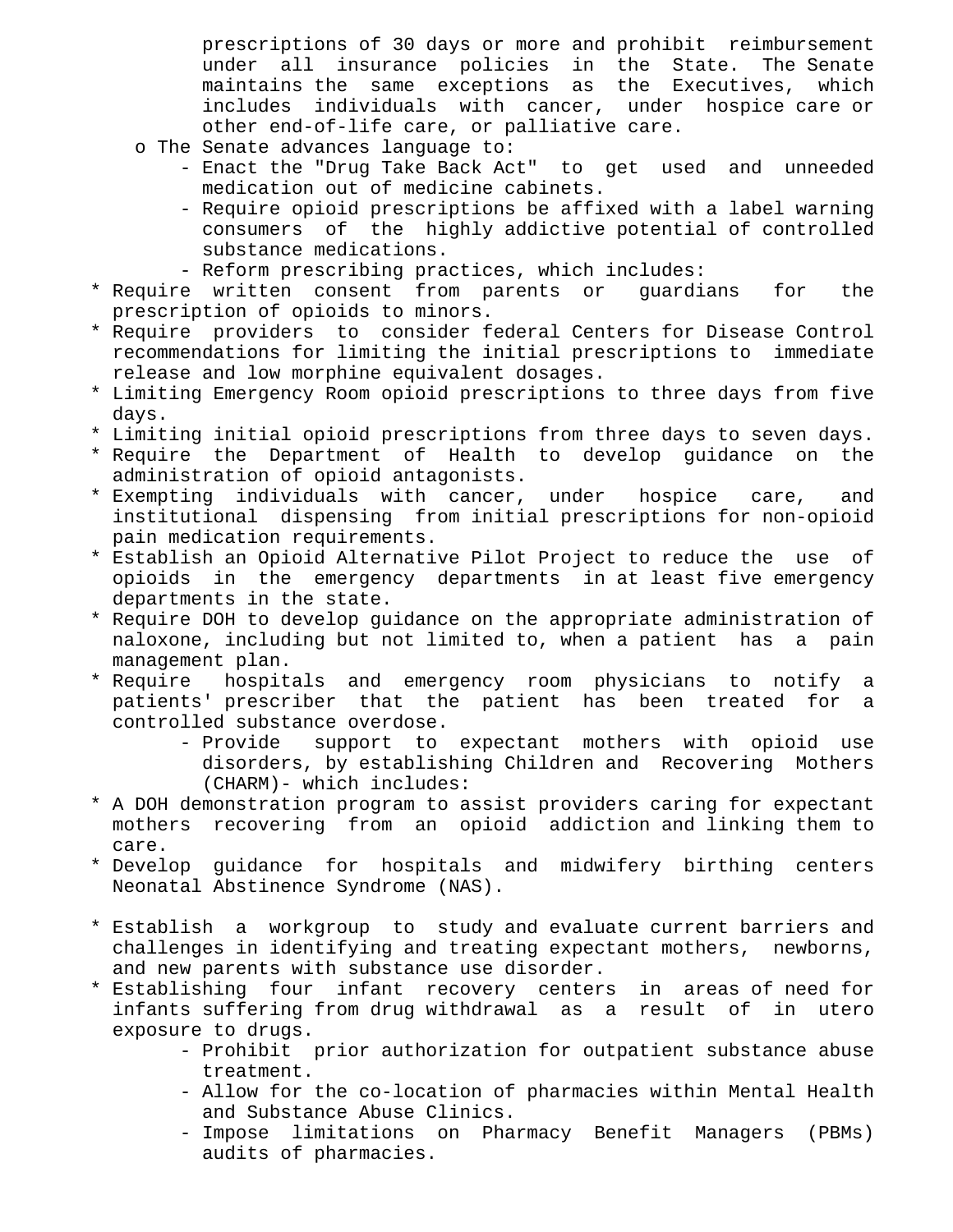- Prohibit PBMs from imposing gag clauses on pharmacies which would prevent pharmacists from disclosing to individuals: the cost of the prescription, alternative medications, or more affordable methods, including paying by cash.
- \* PART E -- The Senate modifies the Executive transportation related recommendations to:
	- o Carve-out transportation from MLTC plans and Adult Day Health Care (ADHC) programs, to provide MLTC plans and ADHC programs the option to continue to arrange transportation directly and not utilize the State's transportation manager.
	- o Increase the rate paid to ambulance providers by \$6.28 million, to codify in statute.
	- o The Senate denies the Executive recommendation to:
		- Eliminate supplemental ambulance rate payments.
- \* PART F -- The Senate denies the Executive to authorize the Department of Health (DOH) to make capitated rate adjustments for not-for-profit managed care plans that have an accumulated a contingent reserve across all Medicaid lines of business that exceeds the minimum required contingent reserves.
- \* PART G -- The Senate modifies with the Executive recommendation to authorize retail practices to provide certain health care services within the main premises of a retail business operation, such as a pharmacy, grocery store, or shopping mall to remove various restrictions.
- \* PART H -- The Senate denies the Executive recommendation to expand the scope of practice for CRNAs and establish state certification requirements for CRNAs.
- \* PART I -- The Senate modifies the Executive recommendation to expand the OMIG's authority to allow recovery of improper Medicaid payments made by Managed Care Organizations (MCOs) to providers, require MCOs to report fraud to the OMIG, and impose numerous penalties on providers and MCOs to:
	- o Require contracts between the State and plans to specify the retention policy for the treatment of recoveries or overpayments due to fraud or abuse, the process for reporting overpayments.
	- o Allow the plan and State to share the monies recovered.
	- o Allow DOH to have some enforcement powers and ability to impose penalties and removes the penalties as proposed by the Executive.
	- o Restricts the definition of public funds to prohibit the claw-back of reimbursement for administrative expenses and care management services of the plan.
- \* PART J -- The Senate modifies the Executive recommendation to align the state statute with the federal statute to automatically adjust the minimum and maximum penalty amounts to equal the federal penalty amounts. Penalties would increase from a range of \$6,000 to \$12,000 to \$10,781 to \$21,563 per false claim. The Senate advances language to require reporting on the expenditure of monies recovered pursuant to the false claims act in order to create transparency.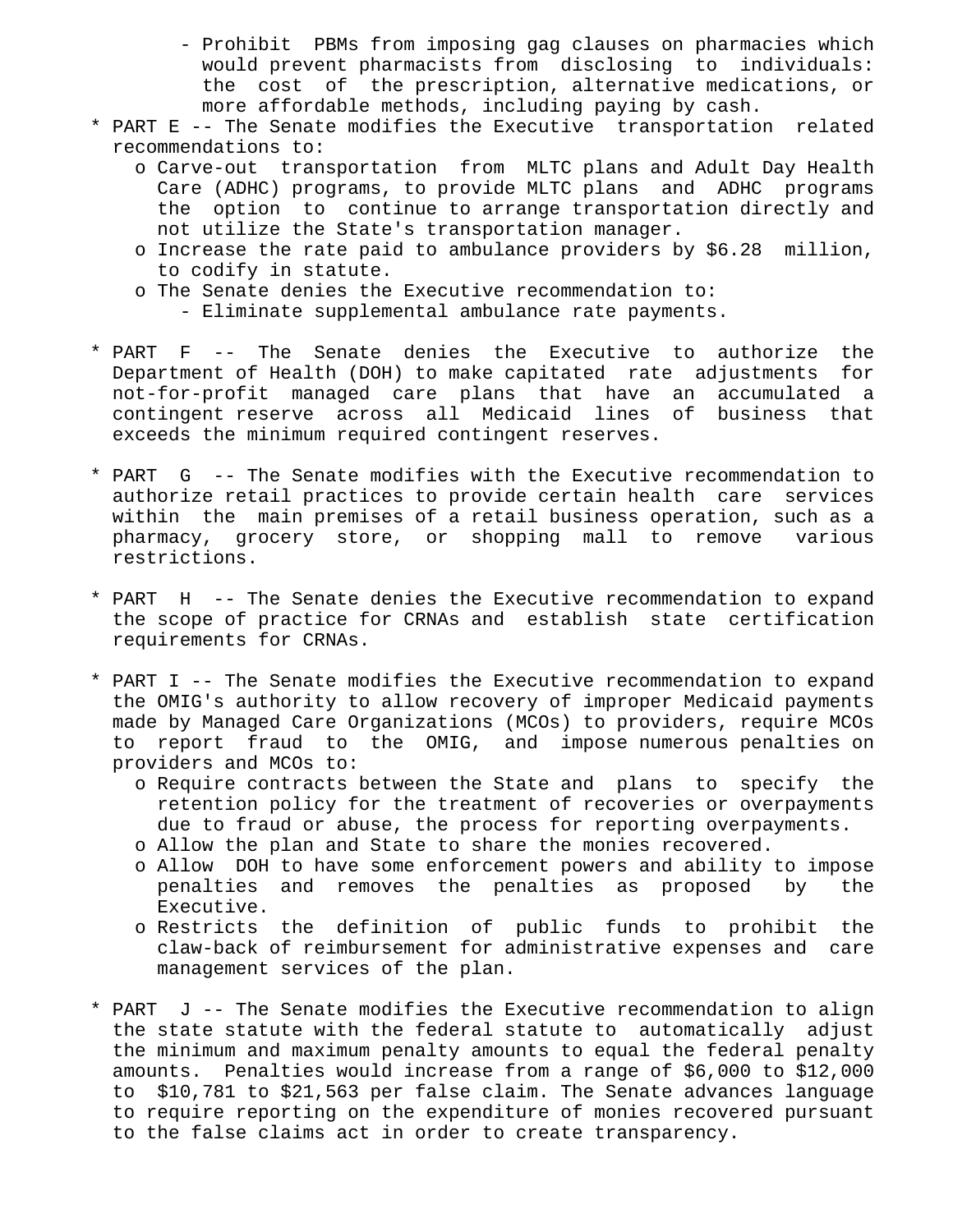- \* PART K -- The Senate modifies the Executive recommendation on the Medicaid Global Cap and miscellaneous Medicaid-related proposal to:
	- o Authorize the Department of Health to require any provider participating in the Medicaid program to report on costs incurred in rendering health care services to Medicaid beneficiaries in a frequency and format as determined by the Department, to limit to Licensed Home Case Service Agencies and Fiscal Intermediaries.
	- o Extend the Medicaid Global Cap through FY 2020 to extend for one-year and to clarify the methodology for purposes of determining the growth factor.
	- o The Senate advances language to:
		- Establish the Kidney Disease Outreach and Education Program which will contract with the New York Center for Kidney Transplantation to provide education and outreach to assist patients with end stage renal disease and are awaiting a kidney transplantation in accessing Medicare coverage, if they are eligible, and establish education and outreach to create awareness for living kidney donation.
		- The Senate advances language to repeal last year's authority granted to DOH to contract with financial institutions for the sale of accounts receivable balances owed to the state by Medicaid providers as it is no longer necessary. DOH plans to administratively hire a collection agency to manage outstanding account receivable balances of providers that do not have a repayment agreement with the State.
- \* PART L -- The Senate modifies the Executive recommendation to authorize the Child Health Program (CHP) to contract with outside entities to recover third party liabilities, to require an RFP.
	- o The Senate denies the Executive proposal to authorize the Division of the Budget (DOB), in consultation with the Department of Health (DOH), to make any necessary programmatic changes to CHP in order to continue the health coverage of eligible children within State-only funding levels should funding be discontinued or reduced.
	- o The Senate advances language to:
		- Revert the definition of "small group" in New York insurance law to 1-50 employees or members.
		- Require the New York state health care quality and cost containment commission to convene and to study the impact on health insurance costs on Lyme and tick-borne diseases to waive any vacancies for the purposes of the first meeting.
		- Modify existing law to clarify that Continuing Care Retirement Communities (CCRCs) are not subject to cybersecurity regulations under the Department of Financial Services purview; rather CCRCs would be subject to cybersecurity requirements from the Department of Health.
		- Require DOH and the Department Of Financial Services (DFS) to examine the language of current state insurance laws, a

 health insurance policies and contracts issued pursuant to such laws, to determine their efficacy in relation to fertility and in vitro fertilization coverage benefits. DFS in its examination, shall analyze how various suggested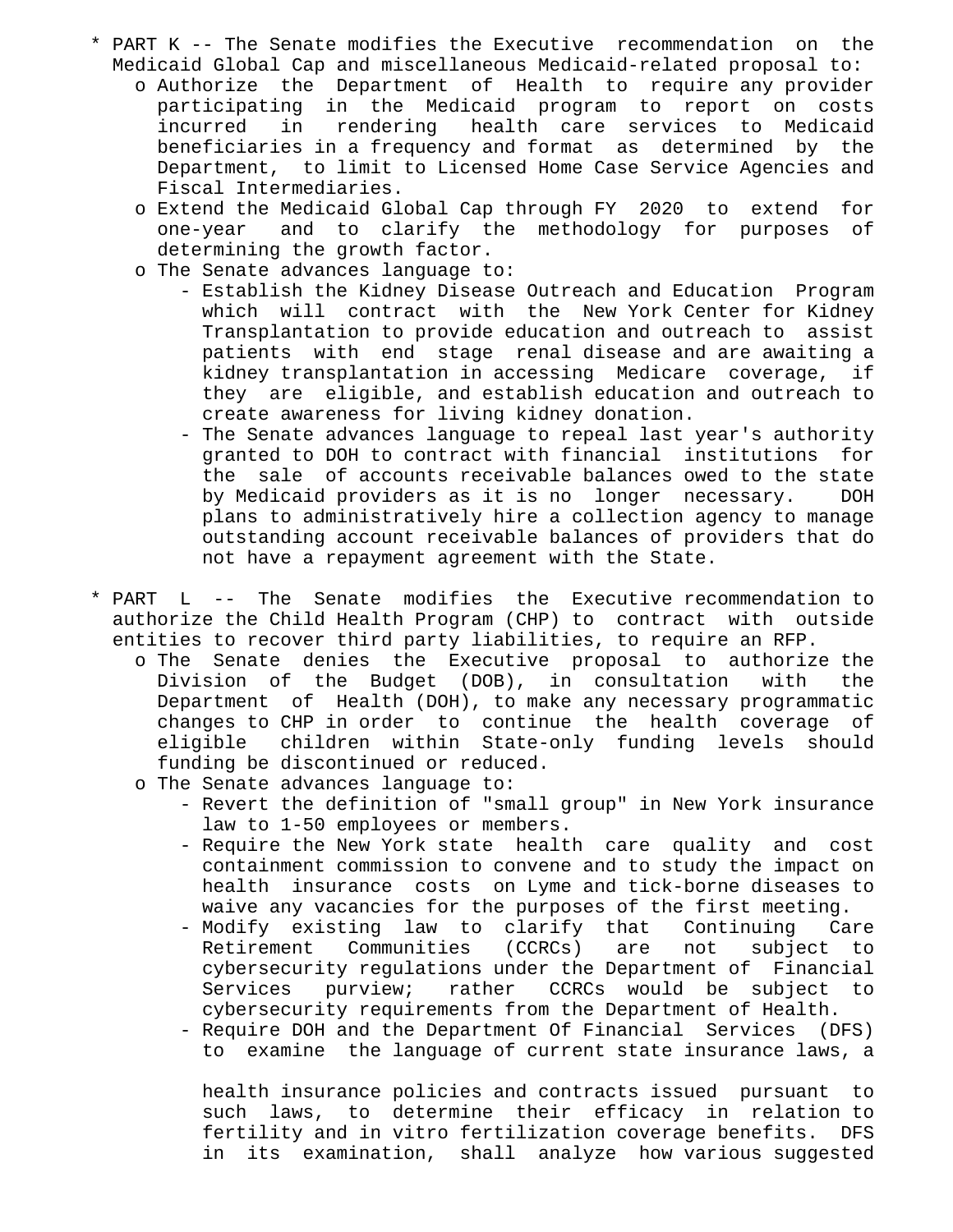changes to statute would impact utilization, and the effect they may have on premium rates. The study shall be completed, and a report delivered to the Legislature by June 1, 2018.

- \* PART M -- The Senate concurs with the Executive recommendation to extend the Physicians Excess Medical Malpractice program for one year.
	- o The Senate supports the concept of utilizing funds from malpractice company conversions to assist in stabilizing the medical malpractice insurance industry within New York State.
- \* PART N -- The Senate concurs with the Executive recommendation to discontinue the cost of living adjustment (COLA) payments to certain Department of Health (DOH) providers.
- \* PART O -- The Senate denies the Executive Early Intervention program recommendations.
- \* PART P -- The Senate modifies the Executive proposal to: o The Senate denies the Executive recommendation to eliminate the Empire Clinical Research Investigator Program (ECRIP).
	- o The Senate concurs with the Executive recommendation to eliminate the requirement for hospital resident hour working audits to be performed annually.
	- o The Senate advances language to expands the health care worker retraining program to allow hospitals and home care and long term care agencies to collaborative for cross-training and cross-utilization of direct care personnel.
- \* PART Q -- The Senate modifies the Executive recommendation establishes a new \$425 million Health Care Facility Transformation Program: Statewide III to fund capital projects, debt retirement, working capital, and other non-capital projects to increase the amount available to \$500 million.
	- o The Senate modifies the Executive language and would require that of the \$500 million a minimum amount must be provided as follows:
		- \$70 million for to community based health care providers, including diagnostic and treatment centers, mental health clinics, substance use disorder clinics, children's residential treatment facilities (newly added), or primary care providers.
		- \$20 million for assisted living facilities (ALPs) and hospice.
		- \$60 million for residential healthcare facilities.
		- \$25 million for home care providers.
- \* PART R -- The Senate modifies the Executive recommendation to reduce the risk of exposure to lead paint in residential and non-residential settings to:
	- o Expand identifying individual student blood lead level information beyond pre-school to include children in kindergarten. If a child has not been tested for lead, then

parents would be referred to a primary care provider or the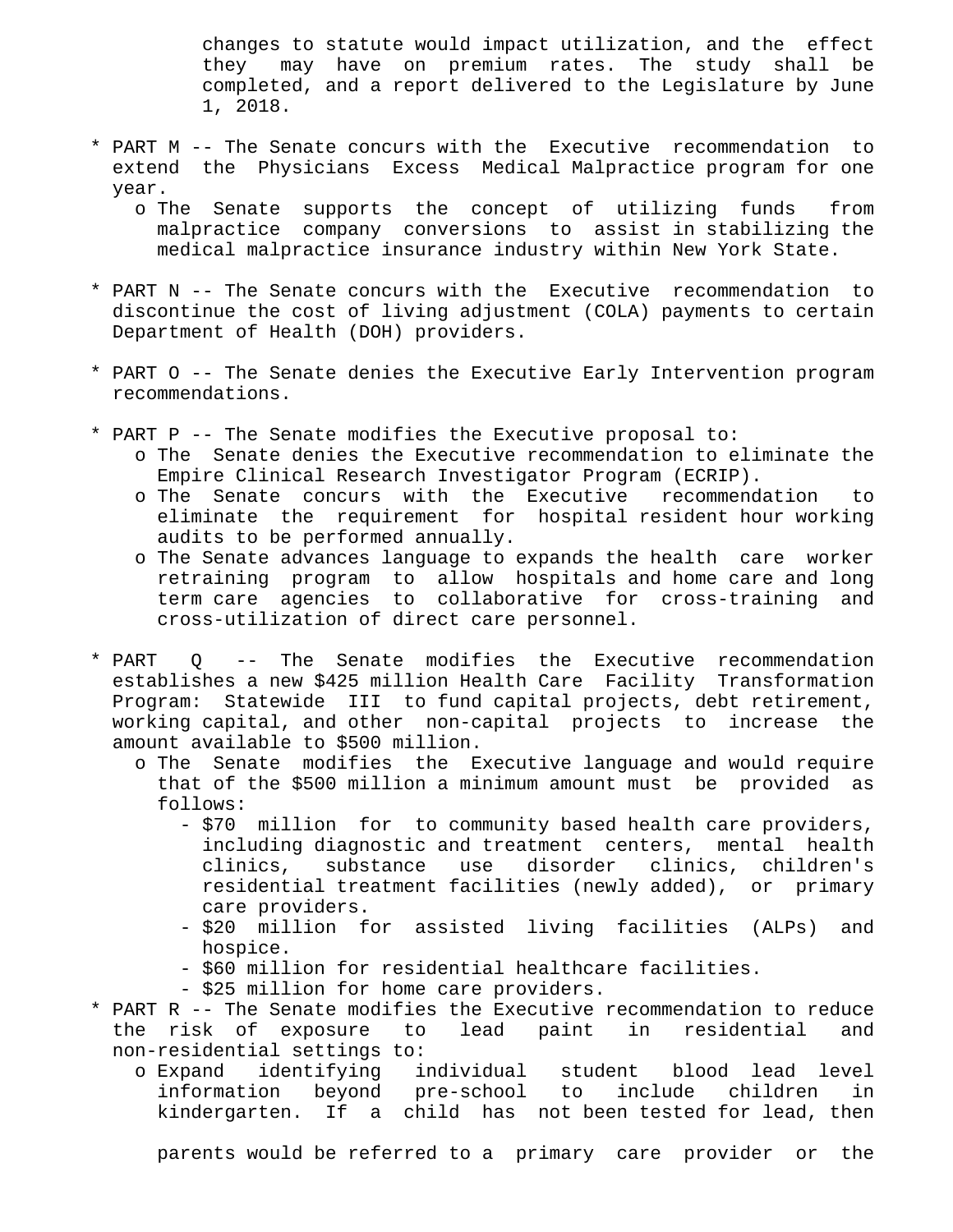local health authority.

- o Require DOH to establish a statewide plan for lead service line replacement, including an analysis of lead service lines throughout the state, and guidance on replacement.
- o Authorize schools outside of New York City to access children's blood lead test results in the statewide immunization system, consistent with the policy followed by New York City DOE and DOHMH.
- \* PART S -- The Senate concurs with the Executive recommendation to:
	- Allow providers licensed or certified by DOH, OHM and OASAS to provide integrated primary care, mental health, and/or substance abuse disorders services without needing additional licenses or certifications from one of the other agencies.
	- o The Senate modifies the Executive recommendation to:
		- Authorize community paramedicine programs to address workforce shortages and advance training opportunities that allow emergency personnel to provide care within their certification, training, and experience in residential settings, and authorizes Medicaid reimbursement for community paramedicine services, subject to financial participation.
		- Expand the Telehealth Program to provide that Medicaid services may be delivered through electronic communication technologies, to the same extent as now available under private health insurance; includes language to reduce barriers that limit the use of telehealth services by streamlining the rules and regulations across various state agencies to explicitly authorize the utilization of telehealth in residential health programs operated by OPWDD.
	- o The Senate supports exploring and implementing opportunities to utilize telehealth in nursing homes with special needs populations, pediatric nursing homes, and in worker's compensation to provide behavioral and other health care services to patients.
	- o The Senate supports including consideration of the utilization of IT based medication management/compliance devices designed to reduce hospital admissions and support appropriate treatment regimens in the home.
- \* PART T -- The Senate modifies the Executive proposal to extend various provisions of the Public Health, and Social Services Laws:
	- o The Senate concurs with the Executive proposals to:
		- Extend authorization for spousal budgeting in long-term care waiver programs through March 31, 2023.
		- Extend authorization for the continuation of the Care at Home (CAH) I and II waivers through March 31, 2023.
		- Make technical corrections to effectuate the elimination of a trend factor for general hospital reimbursement through December 31, 2019 enacted as part of the FY 2018 Enacted Budget.
	- o The Senate modifies the proposals to:
		- Extend for one year authorization for the Commissioner to require that drug manufacturers provide rebates to the State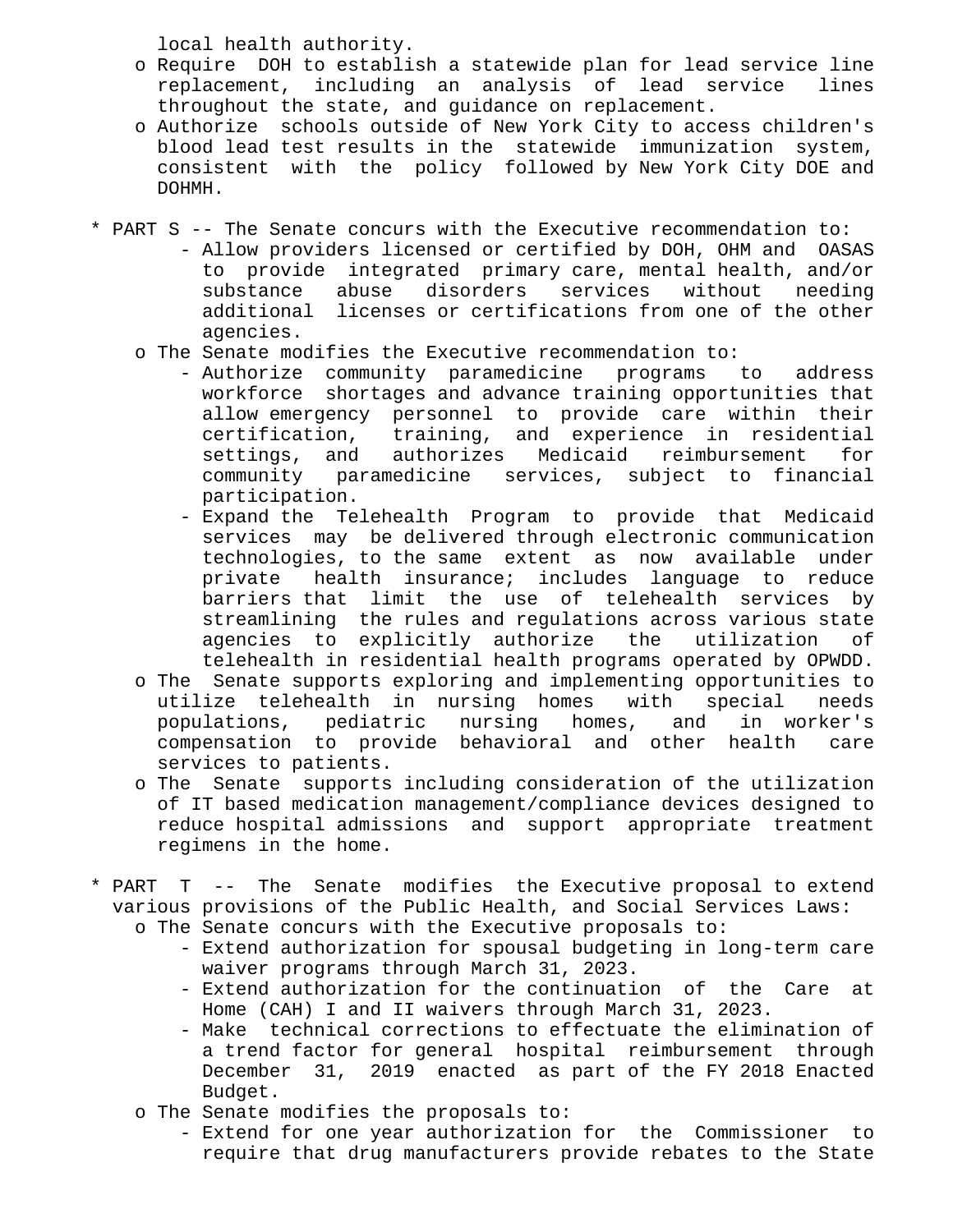when the price of generic drugs exceed 75 percent of the ceiling price set by the State's actuary.

- Extend for one year authorization for the statewide Medicaid integrity and efficiency initiative.
- o The Senate advances language to:
	- Extend authorization for the Committee for Physicians' Health (CPH), which refers physicians suffering from alcoholism, chemical dependency or mental illness to treatment through March 31, 2023.
	- Extend statutory liability protections offered for physician participants in the CPH program through March 31, 2023.
- \* PART AA -- The Senate concurs with the Executive recommendation to defer for one-year the Human Services "Cost-of-Living Adjustment" (COLA).
- \* PART BB -- The Senate modifies the Executive proposal to add Synthetic Cannabinoids, Synthetic Fentanyl Derivatives and Analogs to the Controlled Substances Schedule:
	- o The Senate concurs with the Executive proposal to:
		- Add controlled substance analogs to schedule I of section 3306 of the public health law.
		- Add controlled substance analogs to the definition of controlled substance in section 220.00 of the penal law.
	- o The Senate modifies the Executive proposal to:
		- Define a controlled substance analog under section 3302 of the public health law.
		- Add W18 and Carfentanil to subdivision (b) of schedule I of section 3306 of the public health law.
		- Repeal paragraph 6 of subdivision (c) of schedule II of section 3306 of the public health law.
		- Make technical corrections to paragraph 11 of subdivision (d) of schedule I of section 3306 of the public health law.
		- Add Thiafentanil to subdivision (c) of schedule II of section 3306 of the public health law.
		- Add Xylazine to subdivision (c) of schedule III of section 3306 of the public health law.
- \* PART CC -- The Senate denies the Executive recommendation to authorize the Commissioner of the Department of Health (DOH) to order a physician to stop practicing if charged with a felony or in response to allegations of misconduct.
- \* PART DD -- The Senate modifies with the Executive recommendation to permanently extend the Collaborative Drug Therapy Management demonstration program and the authority of pharmacists to administer immunizing agents to adults, to extend through July 1, 2021 and for two years, respectively.
	- o The Senate concurs with the Executive recommendation to extend for two-years, the authority of pharmacists to administer the Influenza Vaccine to children ages two to 18.
- \* PART EE -- The Senate advances language to establish a toll free, 24/7 hotline to receive reports of allegations of reportable incidents of vulnerable adults.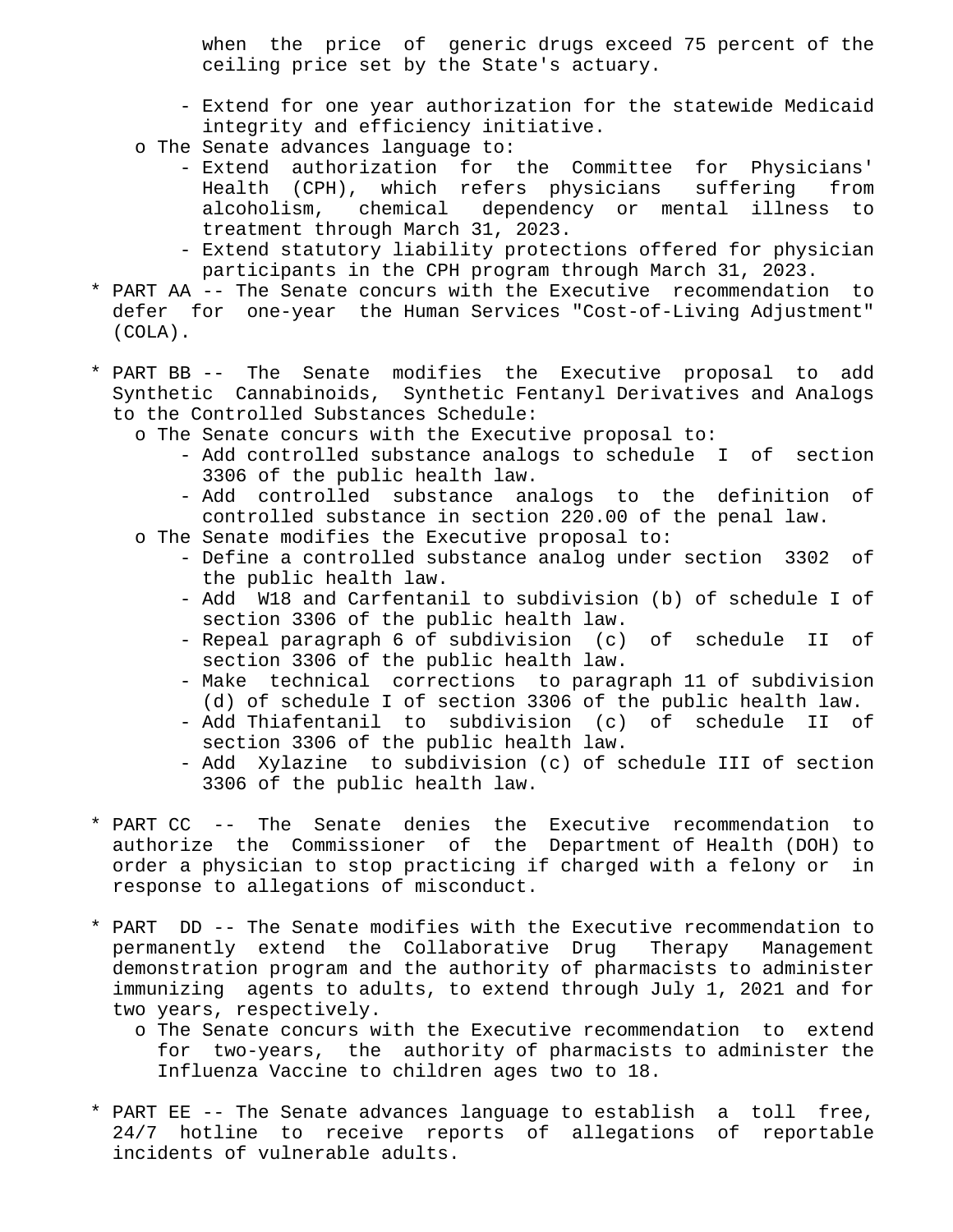- \* PART SS -- The Senate advances initiatives to address water quality issues that pose a public health concern, which include:
	- o Establishing a contingency fund for emerging contaminants to provide grants or loans to public water systems, that will

 consist of monies appropriated by the Clean Water Infrastructure Act of 2017.

- o Establish Public Water System Summits.
- o Require DOH to establish a statewide plan for lead service line replacement, which will include an analysis of lead service lines, the actual cost to replace the lead service lines, and recommendations.
- o Establish a Voluntary Public Water System Consolidation Study to evaluate the feasibility of the joining of public water systems in order to improve water quality.
- o Lead Service Line Replacement Grants.
- \* PART TT -- The Senate advances language to:
	- o Require full implementation of the Electronic Death Registry within sixty days of enactment to ensure compliance.
	- o Establish a Court Ordered Guardianship Demonstration Program in Nassau County to provide guardianship services to incapacitated adults who lack financial resources and appropriate family support. In addition, the program will study the costs and savings associated with providing such guardianship services and the individual's ability to maintain independence in and connection to their community, the cost avoidance to the state medical assistance program, and other factors which examine the effectiveness of this program.
	- o Restrict Alzheimer's grants for family intervention services, from DOH to not-for-profits that have demonstrated a capacity to provide these services within their respective geographic region and will endeavor to provide these services, statewide.
	- o Direct the Department of Health to conduct a study of the high incidences of asthma in the boroughs of Brooklyn and Manhattan and prepare a remedial plan.
	- o Require DOH to report to the Legislature by January 1, 2019 and biannually thereafter, on the Cancer Detection and Education Program.
	- o Convey the importance of accelerating the Superintendent of Financial Services' review of the potential insurance premium impacts of in vitro fertilization and fertility preservation coverage and to report on such findings by June 1, 2018.
	- o Require that public buildings contain a private and hygienic lactation room to be made available for use by a member of the public to breastfeed or express milk.
	- o Require insurance coverage of donor breast milk for inpatient use, ordered by a licensed medical practitioner for a high risk preterm infant who is unable to receive own mother's breast milk or the own mother is unable to provide.
	- o Establish a Sexual Assault Forensic Examiner (SAFE) Telehealth Pilot.
	- o Establish the Sexual Assault Bill of Rights.
	- o Ensure victims are never charged for rape kits.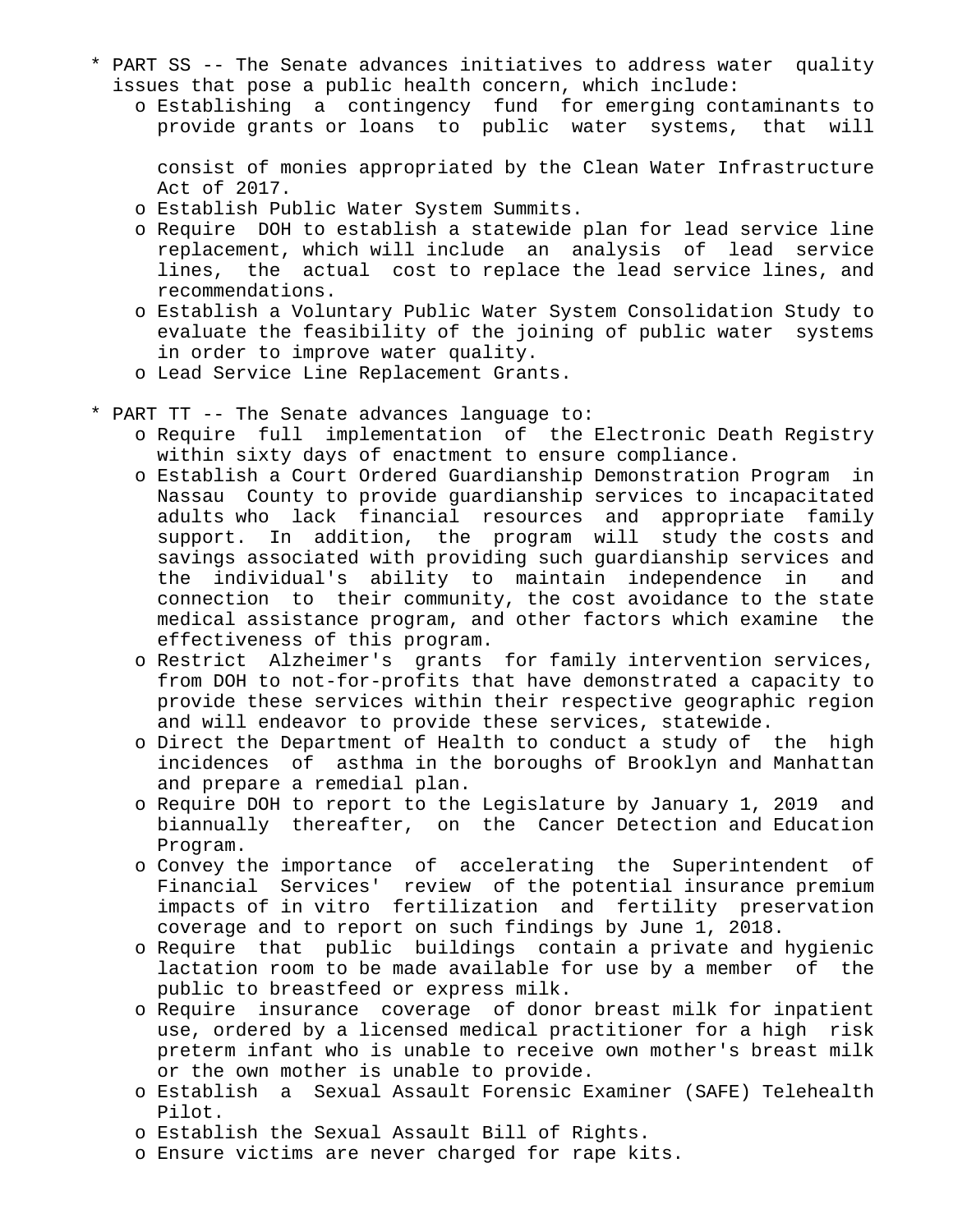- \* The Senate modifies the Executive proposal to require the installation of diaper changing stations to be available for use by both male and female to be provided on at least one floor level containing a public toilet room. Further, public buildings are required to provide, at least one family restroom, to include a safe and sanitary diaper changing station, to accommodate an adult person with physical and/or cognitive disabilities.
- \* The Senate supports the establishment of a maternal mortality review board that includes reporting requirements and the engagement of stakeholders.

The Senate notes Comprehensive Contraception Coverage exists in accordance with regulation (11 NYCRR 52).

The Senate encourages the utilization of pediatric day-respite centers as a cost saving alternative to pediatric hospital services and private duty nursing services in the State Medicaid program and for Child Health Plus recipients.

## **Medicaid Inspector General, Office of the**

State Operations (S.7500-B)

 \* The Senate concurs with the Executive recommendation of \$48.04 million.

## **Higher Education Services Corporation (HESC)**

State Operations (S.7500-B)

- \* The Senate concurs with the Executive recommendation of \$61.7 million
- Aid to Localities (S.7503-B)
	- \* The Senate modifies the Executive recommendation of \$1.2 billion as follows:
		- o Denies language to allow undocumented individuals to access financial aid programs and associated \$27 million
		- o Provides an additional \$3.5 million to expand the STEM scholarship to nonpublic schools

Article VII Proposal (S.7506-A)

- \* PART E -- The Senate denies the Executive proposal that would allow undocumented individuals to access financial aid programs
- \* PART R -- The Senate advances language that would allow for-profit schools to participate in the Enhanced Tuition Award program, tie tuition increases to the rate of the Higher Education Price Index, and provide an exemption for matching scholarship requirements
- \* PART T -- The Senate advances language allowing private schools to participate in the STEM scholarship program
- \* PART W -- The Senate advances language allowing for a restructuring of the HESC Board
- \* PART X -- The Senate advances language to amend the Excelsior Scholarship by excluding private scholarships from the last-dollar requirement and to allow remedial courses to count towards credit requirements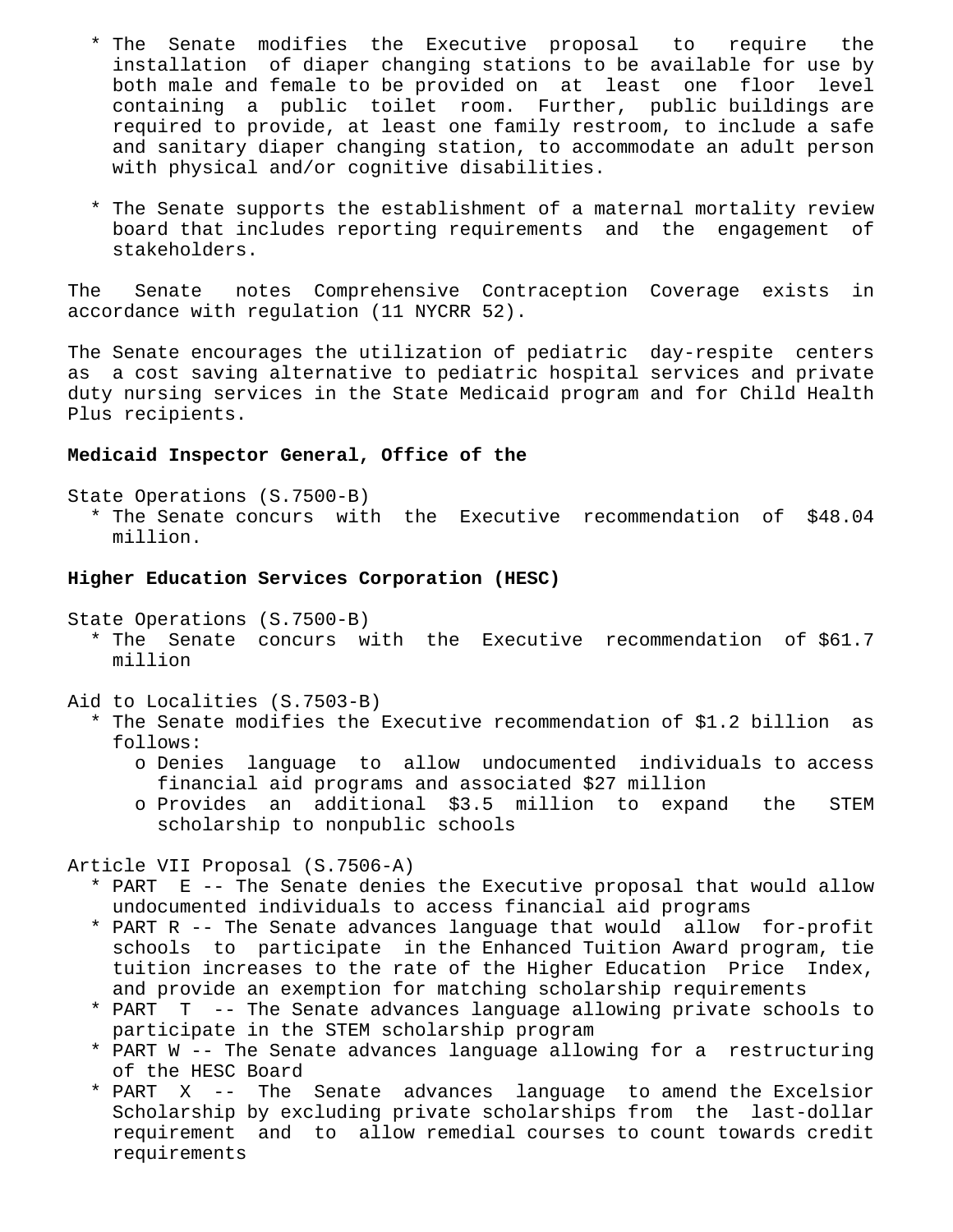\* PART BB -- The Senate advances language creating a student loan forgiveness program for teachers serving in underserved and needy areas.

## **Homeland Security and Emergency Services, Division of**

State Operations (S.7500-B)

- \* The Senate concurs with the Executive recommendation of \$78 million, with the following modification:
	- o Directs, without prejudice, that the Division of Homeland Security and Emergency Services submit a report by March 1st to

 the Temporary Leader of the Senate and Chair of the Senate Committee on Veterans, Homeland Security, and Military Affairs that includes the titles, grades, and duties of any proposed new employees for the upcoming fiscal year.

Aid to Localities (S.7503-B)

 \* The Senate concurs with the Executive recommendation of \$1.4 billion, with the following modification:

o \$2.7 million increase for the American Red Cross.

Capital Projects (S.7504-B)

- \* The Senate concurs with the Executive recommendation of \$3 million with the following modification:
	- o \$10 million increase for the purchase of twenty-first century counter-terrorism technology that includes, but is not limited to, drones with offensive and defensive capabilities, and advanced weapon detection systems.
		- Of this allotment, \$4 million to be allocated to the New York City Police Department and \$6 million for law enforcement agencies outside of the city of New York.

Article VII Proposal (S.7505-B)

- \* The Senate concurs with the Executive proposal to suspend the annual transfer of \$1.5 million from the Public Safety Communications Account to the Emergency Services Revolving Loan Fund.
- \* The Senate advances language to cap the amount of revenue that can be transferred to the Division of Homeland Security and Emergency Services from the Public Safety Communications Account.

### **Housing and Community Renewal**

State Operations (S.7500-B)

- \* The Senate modifies the Executive All Funds recommendation of \$97.4 million as follows:
	- o Denies funding for the Tenant Protection Unit.

Aid to Localities (S.7503-B)

- \* The Senate modifies the Executive All Funds recommendation of \$83.9 million as follows:
	- o Adds \$10 million for a Statewide Manufactured Home Park Preservation Loan Fund
	- o Adds \$10 million for an Affordable Independent Senior Housing and Resident Advisor Program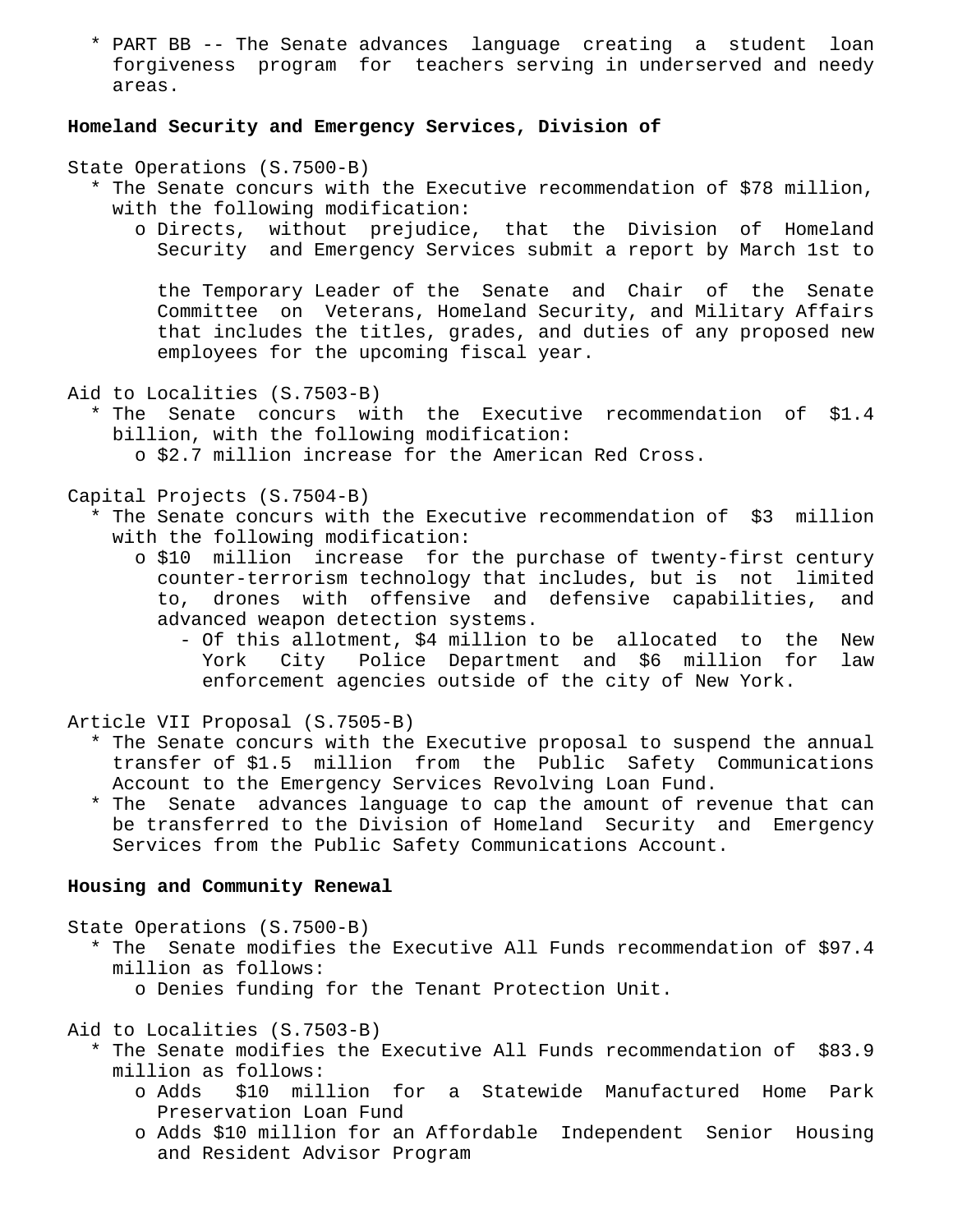\* The Senate supports a timely roll-out to the Mobile and Manufactured Home Preservation Program

Article VII Proposal (S.7506-A)

- \* PART N -- The Senate modifies the Executive proposal for transfers from the Mortgage Insurance Fund (MIF) by making transfers of \$58.5 million, an increase of \$14.5 million over the Executive proposal, as follows:
	- o An additional \$8.8 million to the Neighborhood Preservation Programs and the Rural Preservation Programs (NPP/RPP), with a carve-out for housing coalitions.
	- o Add \$4 million for the Access to Home Program.
	- o Add \$3.6 million for the Residential Emergency Services to offer Home Repairs to the Elderly Program (RESTORE).
	- o Decrease funding to the Homeless Housing Assistance Corporation by \$1.8 million.
- \* PART O -- The Senate modifies the Executive proposal to add interchange language to allow for transfer between residential homeowner, small business and municipality grant programs under the 2017 Lake Ontario, St. Lawrence River grant program to:
	- o SUBPART A -- Concur with the Executive to add interchange language to allow for transfer between residential homeowner, small business and municipality grant programs under the 2017 Lake Ontario, St. Lawrence River grant program and increases the cap on the residential program from \$15 million to \$90 million
	- o SUBPART B -- Advance clarifying language to include docks within the definition of structures eligible for grants under the 2017 Lake Ontario, St. Lawrence River grant program
	- o SUBPART C -- Advance language to establish a new Lake Ontario, St. Lawrence River Flood Prevention, Response and Recovery Program under the direction of the Adjutant General and the Division of Military and Naval Affairs
	- o SUBPART D -- Advance language to authorize the Urban Development Corporation to issue bonds and notes for infrastructure projects performed in accordance with the new Lake Ontario, St. Lawrence River Flood Prevention, Response and Recovery Program
	- o SUBPART E -- Advance language to establish the New York State Lake Ontario - St. Lawrence River Flood Prevention, Response, Recovery and Mitigation Task Force, to study and make recommendations on the flooding involving Lake Ontario and the St. Lawrence River.
- \* PART CC -- The Senate advances language to create the affordable independent senior housing and assistance program.
- \* PART DD -- The Senate advances language to create the residential emergency services to offer home repairs to the elderly program.
- \* PART EE -- The Senate advances language to create the access to home for heroes program.
- \* PART FF -- The Senate advances language to amend the multiple dwelling law, in relation to the floor area ratio (FAR) in the city of New York.
- \* PART GG -- The Senate advances language to bifurcate the state low-income housing tax credit from the federal low-income housing tax credit.
- \* PART HH -- The Senate advances language to create the tenant rent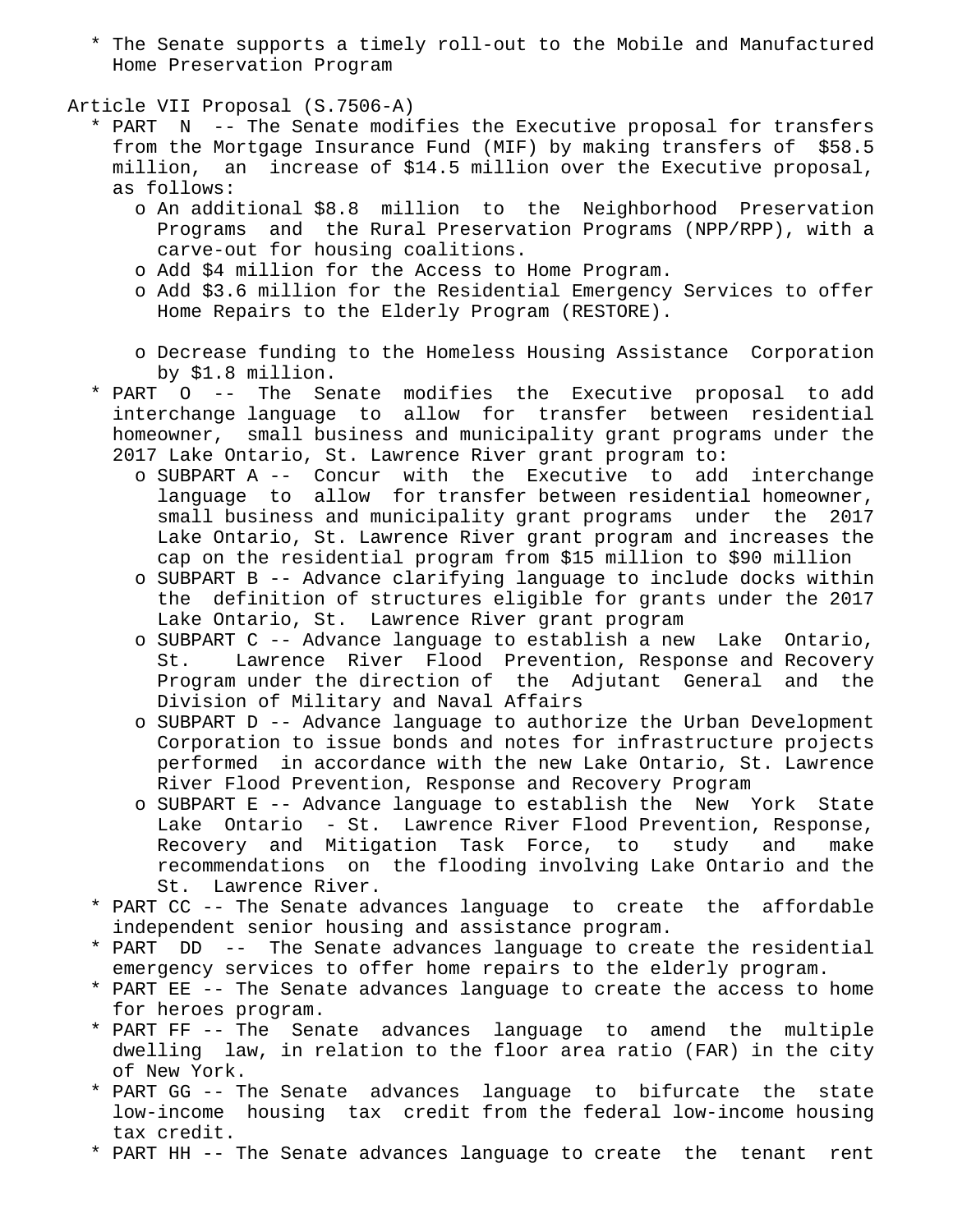increase exemption program.

- \* PART II -- The Senate advances language to create the New York City tax reform study commission.
- \* PART JJ -- The Senate advances language to ensure rents are frozen at the level of an eligible tenant under either the Senior Citizens Rent Increase Exemption (SCRIE) or Disability Rent Increase Exemption (DRIE) programs, regardless of whether it is a preferential rent or the legal regulated rent.
- \* PART KK -- The Senate advances language to expand the eligibility threshold for the J-51 program from \$30,000 to \$50,000.
- \* PART LL -- The Senate advances language to remove the exemption for public housing in New York City, and requires licensed professionals are performing mold assessment, abatement, and remediation.
- \* PART MM -- The Senate advances language to create a New York City Housing Authority repair certificate program.
- \* PART NN -- The Senate advances language to authorize New York City Council oversight of the New York City Housing Authority.
- \* PART OO -- The Senate advances language to create an independent monitor to oversee projects by the New York City Housing Authority.
- \* PART PP -- The Senate advances language to authorize tenants of the New York City Housing Authority to report housing violations and other complaints through the existing 311 citizens service center.
- \* PART QQ -- The Senate advances language to provide a two-year lookback window for seniors and individuals with disabilities to receive benefits under the Senior Citizens Rent Increase Exemption (SCRIE) and the Disability Rent Increase Exemption (DRIE) programs.

The Senate understands that the New York City Housing Authority is in crisis, tenants are faced with issues of long wait times to repair lead, mold, roofs and boilers. The Senate is open to discussing methods to reduce these long wait times including but not limited to expanding the use of alternative project delivery methods for the New York City Housing Authority for independently monitored project specific purposes, which may include the remediation and abatement of lead and mold as well as projects related to the repair, construction, or installation of roofs and boilers.

### **Hudson River Valley Greenway Communities Council**

State Operations (S.7500-B) \* The Senate concurs with the Executive recommendation of \$185,000.

Aid to Localities (S.7503-B)

\* The Senate concurs with the Executive recommendation of \$136,000.

## **Hudson River Park Trust**

Capital Projects (S.7504-B) \* The Senate denies, without prejudice, the Executive recommendation of \$50 million for capital improvements for the Hudson River Park.

# **Human Rights, Division of**

State Operations (S.7500-B)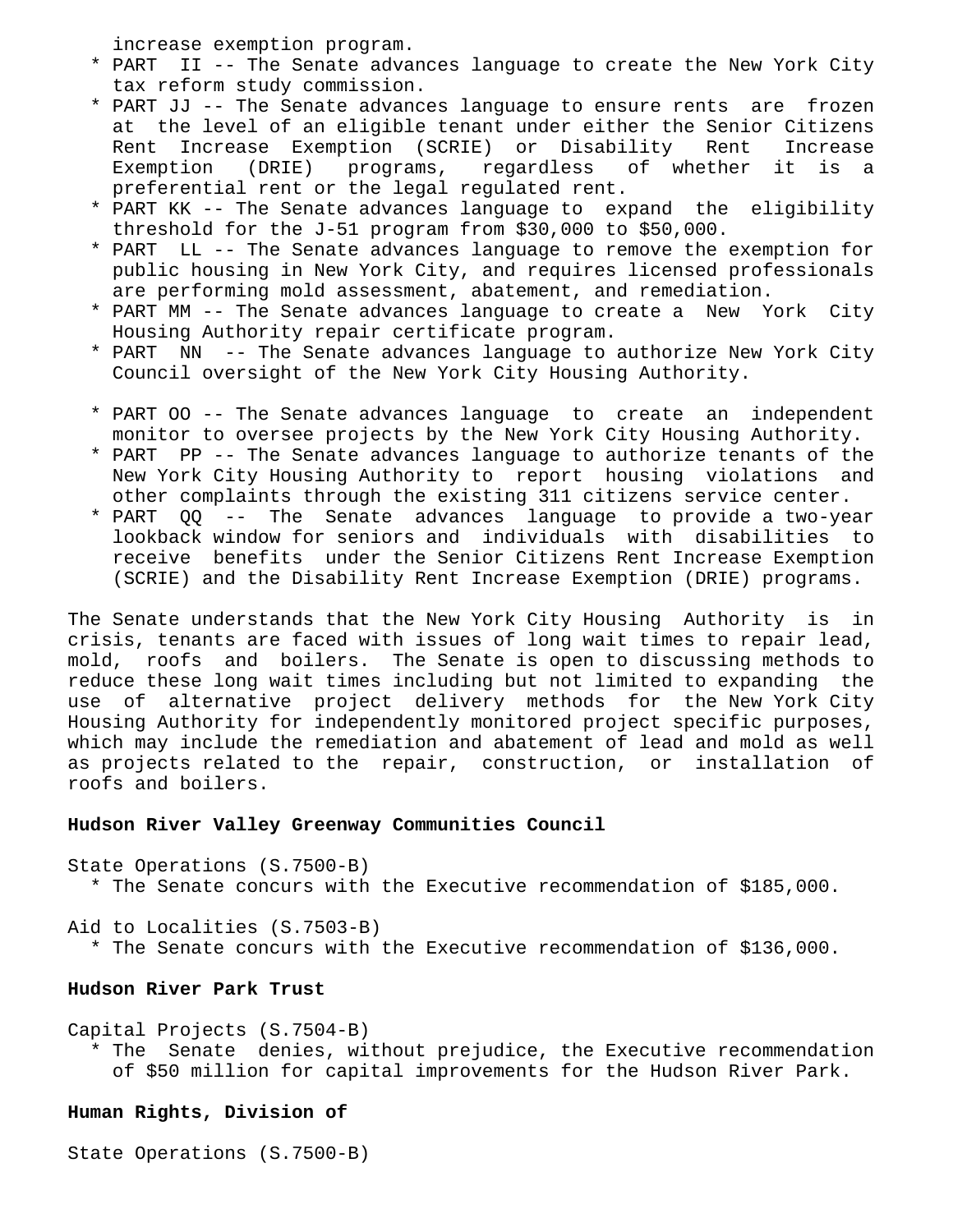\* The Senate concurs with the Executive All Funds recommendation of \$18.2 million

```
Article VII Proposal (S.7511-B)
```
 \* PART H -- The Senate modifies the Executive proposal to change the definition of an "educational institution" under Human Rights Law to cover public school students by including a cap on any damages that can be awarded under such definition.

## **Indigent Legal Services, Office of**

```
State Operations (S.7500-B)
* The Senate concurs with the Executive recommendation of $5.7 million
```
Aid to Localities (S.7503-B) \* The Senate concurs with the Executive recommendation of \$156 million

## **Information Technology Services, Office For**

```
State Operations (S.7500-B)
```
 \* The Senate concurs with the Executive recommendation of \$768 million an increase of \$500,000 from FY 2018 levels.

Capital Projects (S.7504-B)

 \* The Senate modifies the Executive appropriation of \$85.7 million to eliminate the \$157 million in reapproporations for various technology projects.

## **Data Analytics**

State Operations (S.7500-B) \* The Senate concurs with the Executive recommendation level of \$25 million, no change from FY 2018 levels.

### **Inspector General, Office of the State**

State Operations (S.7500-B) \* The Senate concurs with the Executive recommendation of \$7.4 million.

#### **Interest on Lawyers Account**

State Operations (S.7500-B) \* The Senate concurs with the Executive recommendation of \$2 million

Aid to Localities (S.7503-B)

\* The Senate concurs with the Executive recommendation of \$45 million

## **Judiciary**

Legislature and Judiciary (S.7501)

 \* The Senate modifies the Office of Court Administration recommendation as follows:

o Denies \$25 million of appropriation authority.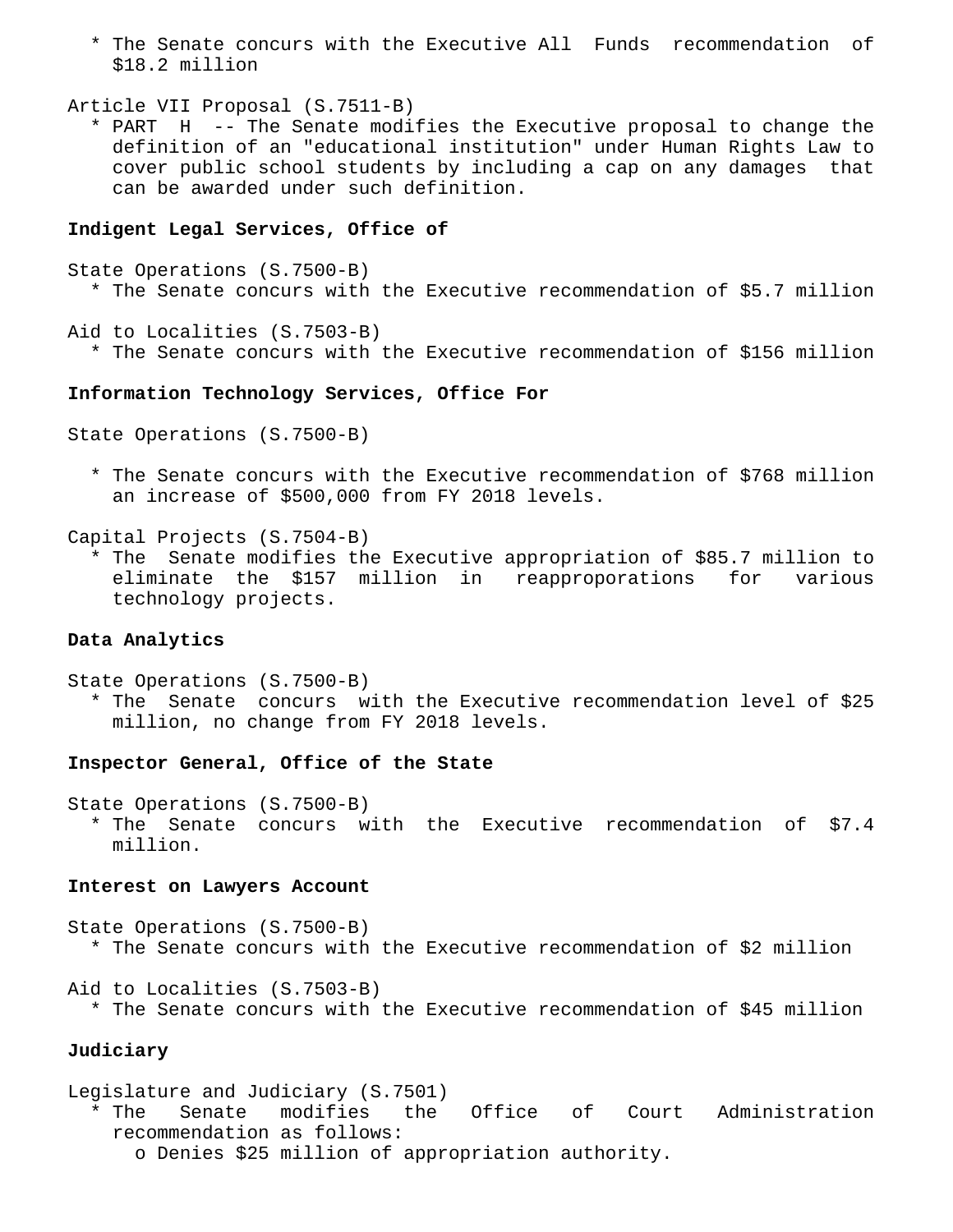o Provides a \$25 million supplemental appropriation to provide funding for new court officers to be distributed in a geographically balanced manner for those areas experiencing increased gang-related workload.

Article VII Proposal (S.7505-B)

- \* PART B -- The Senate denies the Executive proposal to require that each state-paid judge or justice certify every month that such judge or justice performed judicial duties at an assigned court location for the full daily period of at least eight hours.
- \* PART CCCC -- The Senate advances language to allow the removal of an action pending in a local criminal court to a problem solving court, as designated by the chief administrator of the courts, in the same county.

# **Judicial Conduct, Commission on**

State Operations (S.7500-B)

 \* The Senate concurs with the Executive recommendation of \$5.7 million.

### **Judicial Nomination, Commission on**

State Operations (S.7500-B)

\* The Senate concurs with the Executive recommendation of \$30,000.

### **Judicial Screening Committees**

```
State Operations (S.7500-B)
* The Senate concurs with the Executive recommendation of $38,000.
```
## **Good Government and Ethics Reform**

Article VII Proposal (S.7510)

The Senate will consider modifications to the Executive Article VII entitled "Good Government and Ethics Reform."

The Senate and Assembly have already acted to amend the Constitution to strip a corrupt public official convicted of a felony of his or her pension. Voters approved this measure in November.

The Senate is open to discussing proposals that increase access to voting while ensuring proper compliance with the election law. The Senate believes any voter reform proposal must include adequate funding for counties.

In addition, the Senate and Assembly have already acted to require any member of the Legislature earning more than \$5,000 income through outside employment to submit a written request for an advisory opinion to the Legislative Ethics Commission to ensure the employment is consistent with the Public Officers Law.

The Senate remains opposed to taxpayer funded campaigns and does not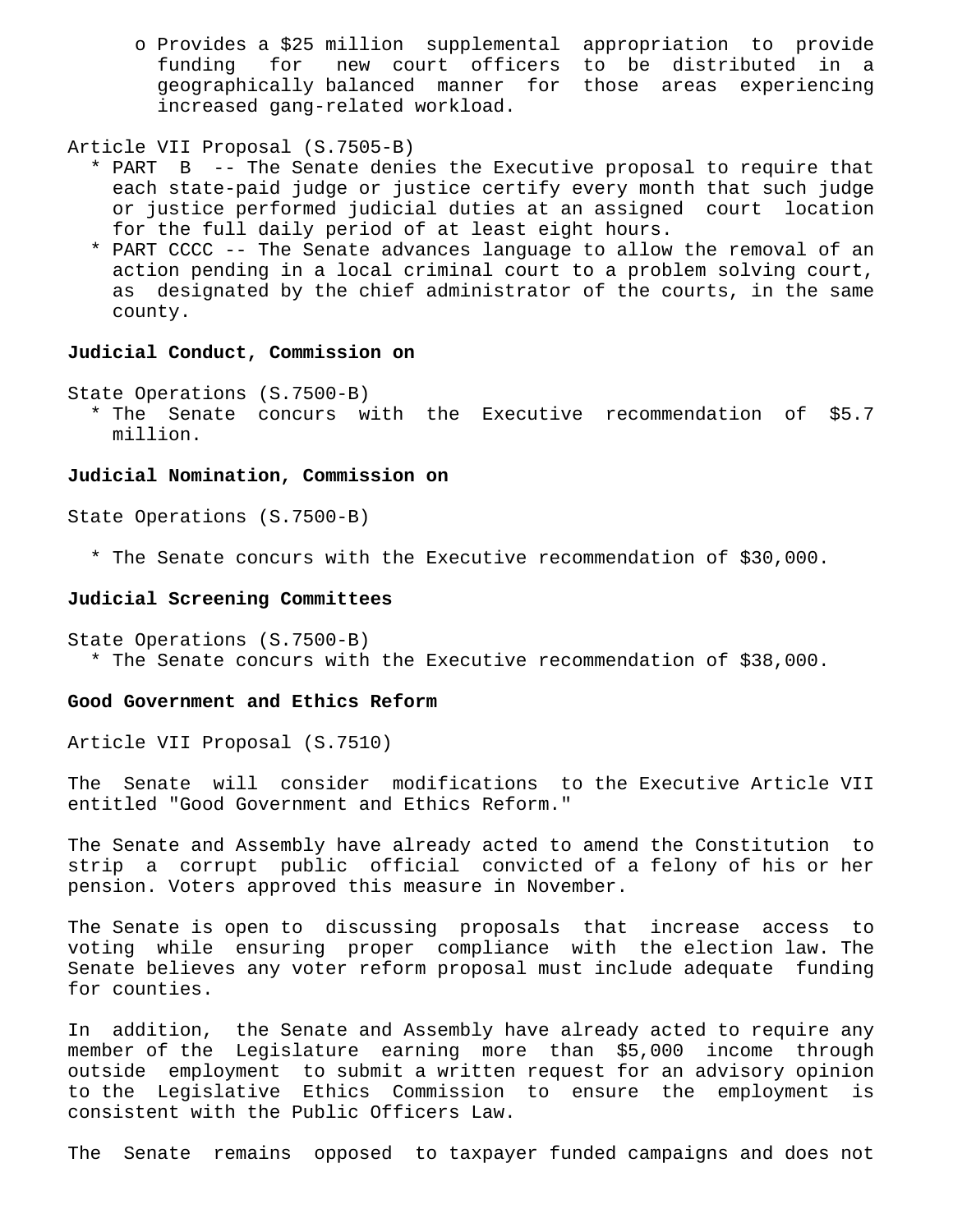believe that a full-time professional legislature best represents the State. The Senate is open to discussing proposals that increase access to voting while ensuring proper compliance with the election law. The Senate believes any voter reform proposal must include adequate funding for counties. Further, the Senate denies the Executive proposal to subject the legislature and the legislative ethics commission to the same freedom of information law provisions to which Executive agencies are subject. The legislative process is inherently open to the public for input, scrutiny and review. In contrast, the public is made aware of many Executive agency activities only after they occur. As such, for purposes of freedom of information law, these branches are treated differently. This differentiation is one that is recognized at the federal level as well. In addition, with respect to the legislative ethics commission, confidentiality encourages individuals to proactively seek ethics guidance.

Any ethics reform requires balanced and measured actions to ensure New Yorkers are best served by their public officials.

## **Labor, Department of**

State Operations (S.7500-B)

- \* The Senate concurs with the Executive recommendation of \$570.1 million, with the following modification:
	- o Denies new language in the reemployment services program appropriation allowing funds to be used for workforce development and employment training programs, and to be

 transferred or suballocated to any other state department, agency or public authority

- Aid to Localities (S.7503-B)
	- \* The Senate concurs with the Executive All Funds recommendation of \$3.05 billion, with the following modifications:
		- o Provides the following restorations:
			- \$4 million for the Workforce Development Institute (WDI)
			- \$3 million for the WDI manufacturing initiative
			- \$1.25 million for the Manufacturing Intermediary Apprenticeship program
			- \$980,000 for the Chamber of Commerce On-the-Job Training program
			- \$900,000 for Youth Build programs across the state
			- \$805,000 for the Displaced Homemakers program
			- \$500,000 for The Solar Energy Consortium (TSEC)
			- \$400,000 for a logger job training program administered by WDI in partnership with the North American Logger Training School at Paul Smith's College and New York Logger Training
			- \$350,000 for the Western New York Council on Safety and Health (WNYCOSH)
			- \$300,000 for the Domestic Violence Program at the Cornell University Institute of Industrial and Labor Relations (ILR)
			- \$300,000 for the Cornell ILR Worker Institute
			- \$300,000 for the Rochester Summer of Opportunity Youth Employment program
			- \$250,000 for the Building Trades Pre-Apprenticeship Program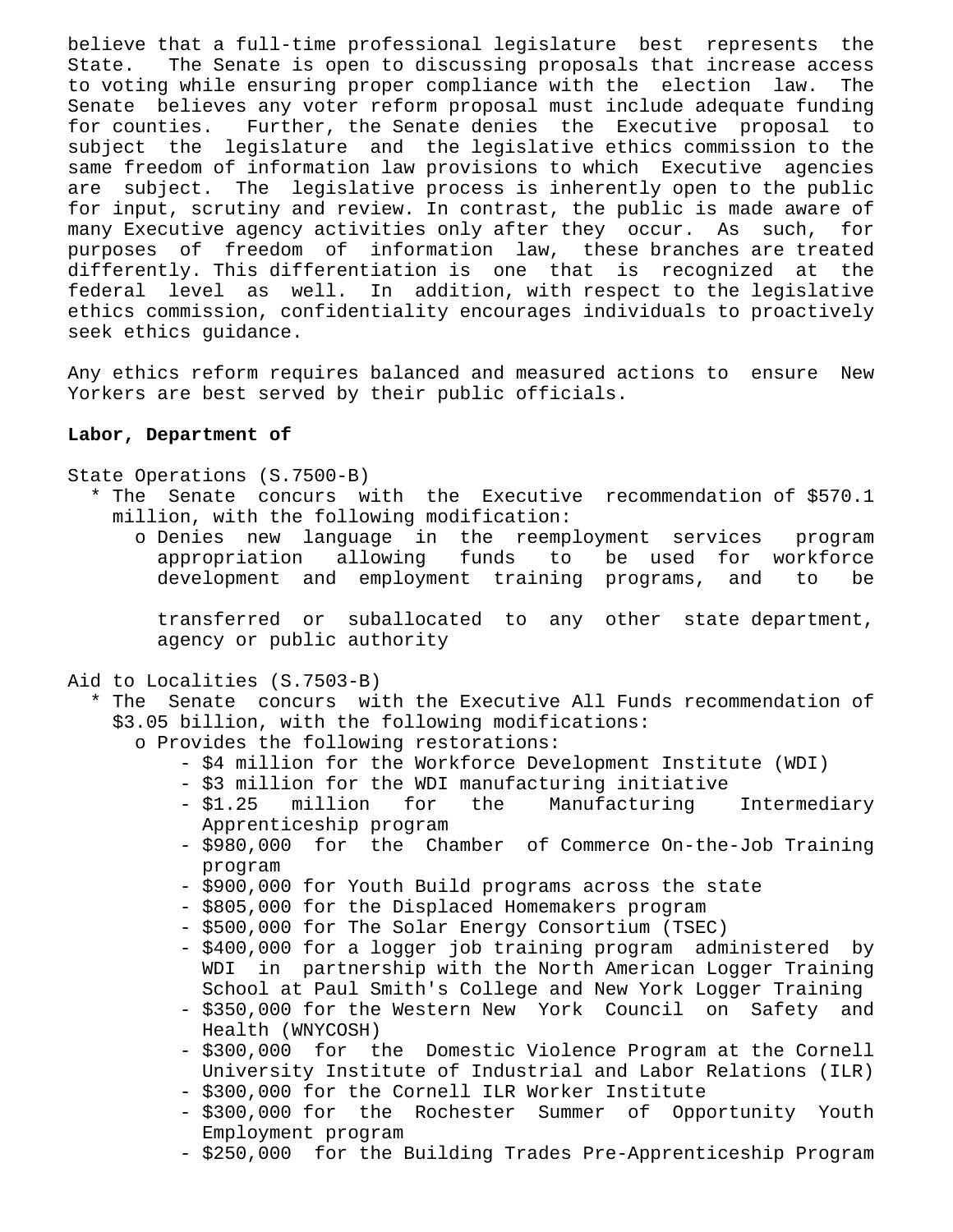(BTPAP) in Western New York

- \$200,000 for the Building Trades Pre-Apprenticeship Program (BTPAP) in Rochester
- \$200,000 for the Building Trades Pre-Apprenticeship Program (BTPAP) in Nassau County
- \$200,000 for the Cornell ILR Leadership Institute
- \$200,000 for the New York Council on Safety and Health (NYCOSH), located on Long Island
- \$200,000 for the New York State Pipe Trades Labor Management Cooperation Committee for a Solar Thermal training grant program
- \$100,000 for Rochester Tooling and Machining Institute
- \$100,000 for the LGBT Community Center
- \$30,000 for the Office of Career Education Services (OACES)

The Senate denies with prejudice any actions by the Executive to administratively establish an Office of Workforce Development, to be led by a new Director of Workforce Development, within the Executive Chamber. Additionally, the Senate denies with prejudice any action by the Executive to create a new Consolidated Funding Application through the Regional Economic Development Councils for various existing programs related to workforce development. The Senate strongly believes that additional investments in workforce development initiatives should be specifically directed by the Legislature to existing, proven programs, such as the New York State AFL-CIO Workforce Development Institute (WDI), the Chamber of Commerce On-the-Job Training Program, the Manufacturers Intermediary Apprenticeship Program, and the various Youth Build programs located across the state.

The Senate supports having a discussion about whether the definition of public work should be updated.

In addition, the Senate proposes that any new comprehensive workforce development budget actions should include the legislative reforms developed by the Senate Task Force on Workforce Development and proposed in the Senate's Gateway to Opportunity package.

# **Law, Department of**

State Operations (S.7500-B) \* The Senate concurs with the Executive recommendation of \$263 million.

Capital Projects (S.7504-B)

\* The Senate concurs with the Executive recommendation of \$1 million.

## **Lieutenant Governor, Office of the**

State Operations (S.7500-B) \* The Senate concurs with the Executive recommendation of \$630,000.

### **Local Government Assistance**

State Operations (S.7500-B) \* The Senate concurs with the Executive recommendation of \$2.5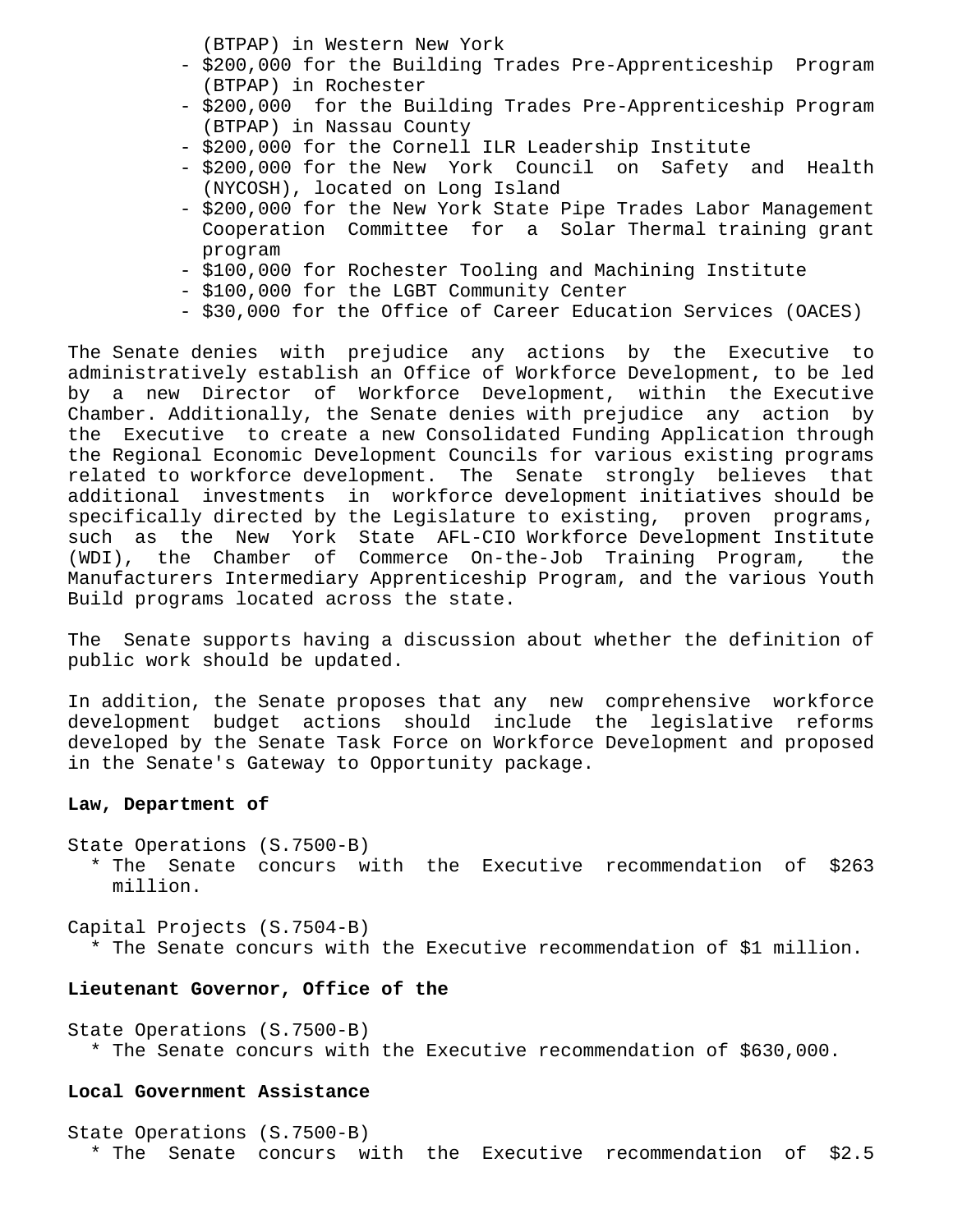million.

- Aid to Localities (S.7503-B)
	- \* The Senate modifies the Executive proposed appropriation level as follows:
		- o \$1.6 million for City of Niagara Falls
		- o \$340,000 for Seneca County
		- o \$310,000 for Franklin County
		- o \$200,000 for City of Cortland
		- o \$200,000 for City of Oneonta
		- o \$100,000 for Village of Cobleskill
		- o \$92,500 for Cayuga County
		- o \$27,000 for Village of Woodbury
		- o \$19,000 for Village of South Blooming Grove
		- o \$2,000 for Village of Sagaponack

# **Miscellaneous Appropriation**

- \* The Senate modifies the Executive proposal by adding the following funding:
	- o \$14.3 million for additional funding for base level grants to municipalities within the AIM Program
	- o \$2 million for Small Business Assistance Program
	- o \$500,000 for Town of Ashford
	- o \$210,000 for Village of Brockport
	- o \$200,000 for Village of Delhi
	- o \$200,000 for Village of New Paltz
	- o \$150,000 for Town of Vestel
	- o \$50,000 for City of Binghamton.

# Article VII Proposal (S.7505-A)

 \* PART CC -- The Senate concurs with the Executive proposal to amend the Citizen Empowerment Tax Credit, so as to limit its eligibility to the reorganization or dissolution of local governments, created prior to, or dissolved before, December 31, 2017. This proposal

 would also limit aid provided under this program to the lesser of one million dollars, or the dissolving village's property tax levy.

- \* PART DD -- The Senate modifies the Executive proposal on shared services to advance language to allow non-adjoining towns within a county to join courts and to deny the Executive proposal to authorize counties to engage in planning and zoning.
- \* PART EE -- The Senate denies the Executive proposal to make the Shared Services Panels permanent and to end state shared services assistance aid.
- \* PART FF -- The Senate concurs with the Executive proposal to authorize the Town of Islip Resource Recovery Agency to select its own independent auditor, without requiring signoff from the director of the division of the budget.
- \* NEW PART UU -- The Senate advances language to accelerate the start date for the already-approved town of Palm Tree, and to provide special state aid to the Monroe-Woodbury Central School District in order to offset the financial impact the new town will have on the school district's taxpayers.
- \* NEW PART OOO -- The Senate advances language to allow school districts to collect school taxes, if the town is advised of this in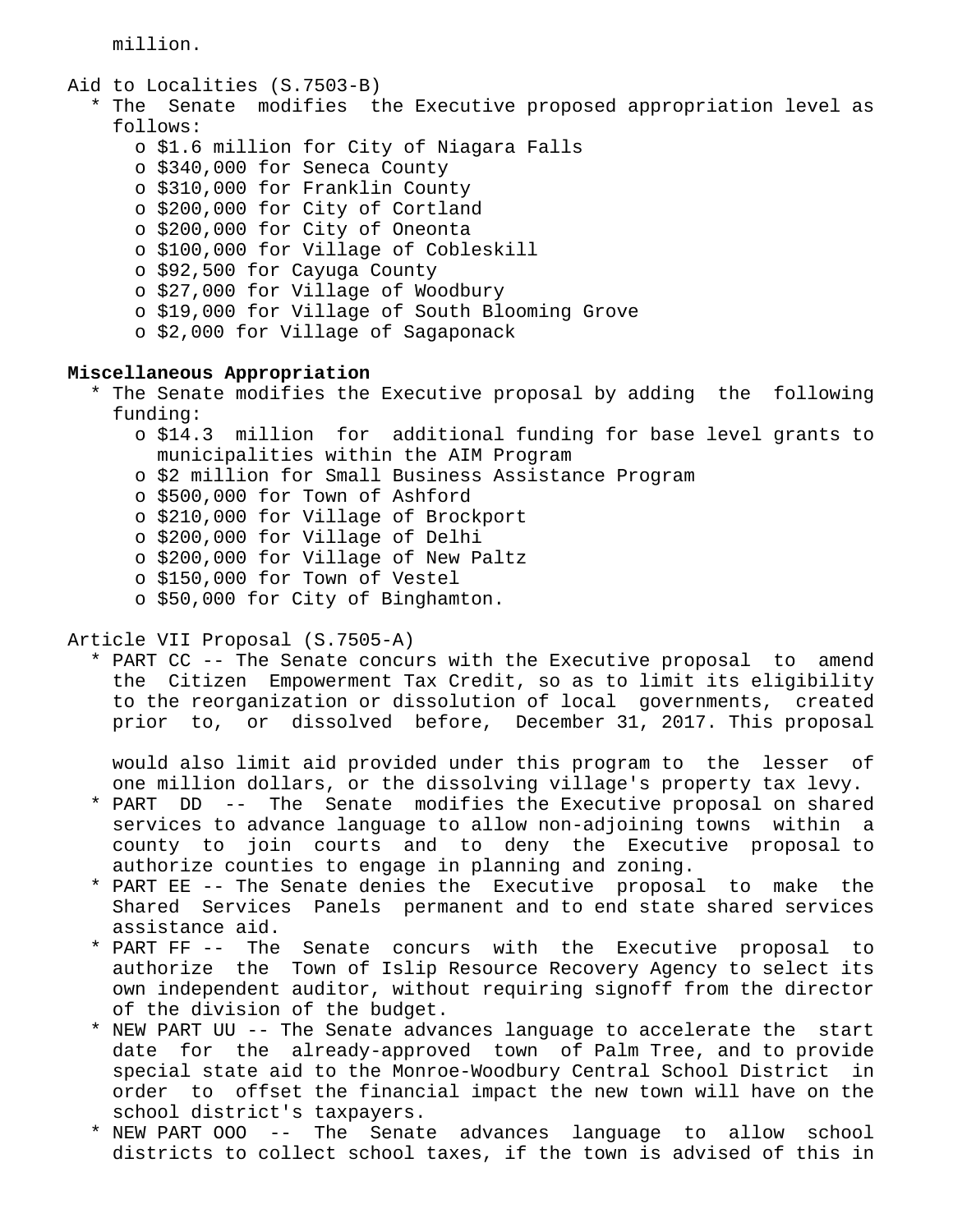writing no later than September 1 of each year.

- \* NEW PART EEE -- The Senate advances language to allow a municipality to recoup the cost of sending a firefighter to training school from another municipality that hires that firefighter within three years of their training.
- \* NEW PART NNN -- The Senate advances language to allow patrons to remove alcohol from a licensed premises in a leisure and recreation district.

# **Mental Health, Office of**

State Operations (S.7500-B)

- \* The Senate modifies the Executive recommendation of \$2.3 billion to provide additional funding of \$500,000 for salary enhancements for nurses working in state-operated psychiatric facilities.
- \* The Senate denies the Executive proposal to reduce state operated inpatient beds, and restores \$5.5 million for this purpose.
- \* The Senate denies without prejudice the Executive proposed appropriation language that would allow for restoration to competency treatment in jail and prison based settings.

# Aid to Localities (S.7503-B)

- \* The Senate modifies the Executive recommendation of \$1.5 billion to provide additional funding of:
	- o \$5.5 million for increased community services
	- o \$5 million increased residential services support
	- o \$3.5 million for the Joseph P. Dwyer Veteran Peer to Peer Services Program
	- o \$500,000 for Crisis Intervention Teams
	- o \$500,000 for crisis services
	- o \$450,000 for the Veterans Mental Health Training Initiative
	- o \$400,000 for FarmNet
	- o \$275,000 for Children's Prevention and Awareness Initiatives
	- o \$175,000 for the South Fork Mental Health Initiative
	- o \$100,000 for the North Country Behavioral Healthcare Network
	- o \$100,000 for the Mental Health Association in New York State, Inc.
- \* The Senate modifies the Executive recommendation to provide increased support to residential services by delaying implementation until January 1, 2019.

Capital Projects (S.7504-B)

- \* The Senate modifies the Executive recommendation of \$424 million to provide an additional \$10 million for children's behavioral health facilities.
- \* The Senate modifies the Executive proposal to specify that \$10 million of the Executive recommendation of \$50 million for developing crisis programs be used for the creation of state operated services. Additionally, the Senate supports the creation of both children and adult crisis programs.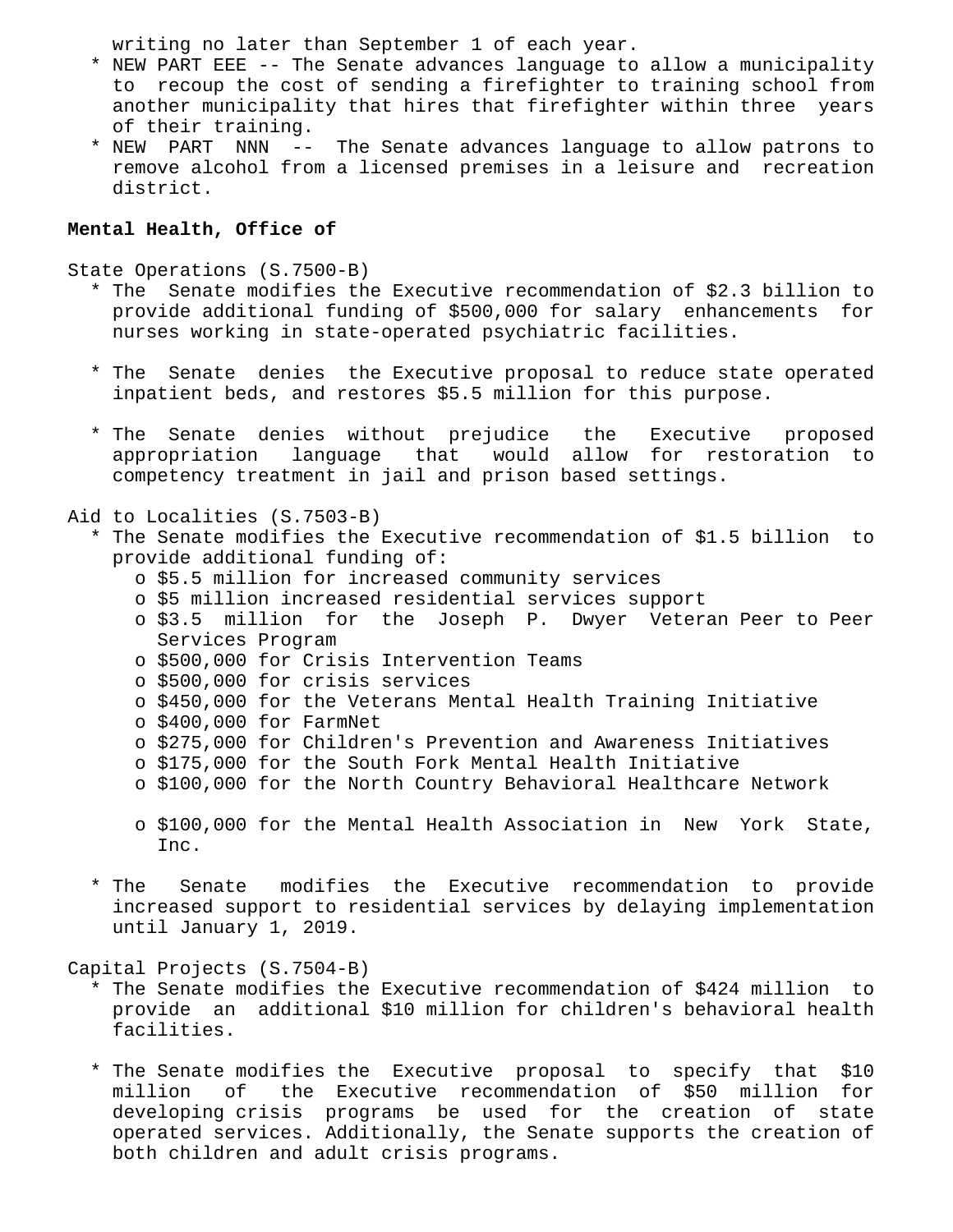Article VII Proposal (S.7507-B)

- \* PART W -- The Senate denies without prejudice the Executive recommendation to allow for restoration to competency treatment in jail and prison based settings.
- \* The Senate advances language:
	- o NEW PART FF -- Prohibiting sex offenders from being admitted into state operated psychiatric facilities that share facilities with children.
	- o NEW PART GG -- Requiring Western New York Children's Psychiatric Center be maintained in Erie County as a separate and distinct entity, both organizationally and physically, from other facilities.
	- o NEW PART HH -- Providing time frames for the expiration of notice of closures for state operated psychiatric facilities.

# **Alcoholism and Substance Abuse Services, Office of**

State Operations (S.7500-B)

- \* The Senate concurs with the Executive recommendation of \$135 million.
- Aid to Localities (S.7503-B)
	- \* The Senate modifies the Executive recommendation of \$561 million to provide an additional:
		- o \$15 million for prevention, treatment, and recovery services
		- o \$12.8 million for substance use disorder treatment in local jails
- Capital Projects (S.7504-B)
	- o The Senate modifies the Executive recommendation of \$90 million to provide an additional \$10 million for the expansion of heroin and opiate supports and services.

Article VII Proposal (S.7507-B)

- \* NEW PART JJ -- The Senate advances language authorizing the Office to provide funding for substance use disorder and/or compulsive gambling programs operated by for-profit agencies.
- \* NEW PART KK -- The Senate advances language codifying the peer engagement program.
- \* NEW PART LL -- The Senate advances language making it a crime to offer or accept any kickback from an individual or entity that provides substance abuse services in exchange for patient referral and admission.
- \* NEW PART MM -- The Senate advances language creating a Family Support and Recovery Services Demonstration Program.
- \* NEW PART NN -- The Senate advances language allowing for the voluntary certification of sober homes.
- \* NEW PART OO -- The Senate advances language creating mandatory Assisted Outpatient Treatment for substance abuse.
- \* NEW PART PP -- The Senate advances language requiring the Office to assess the outcomes and effectiveness of current state supported services and include such information in the statewide comprehensive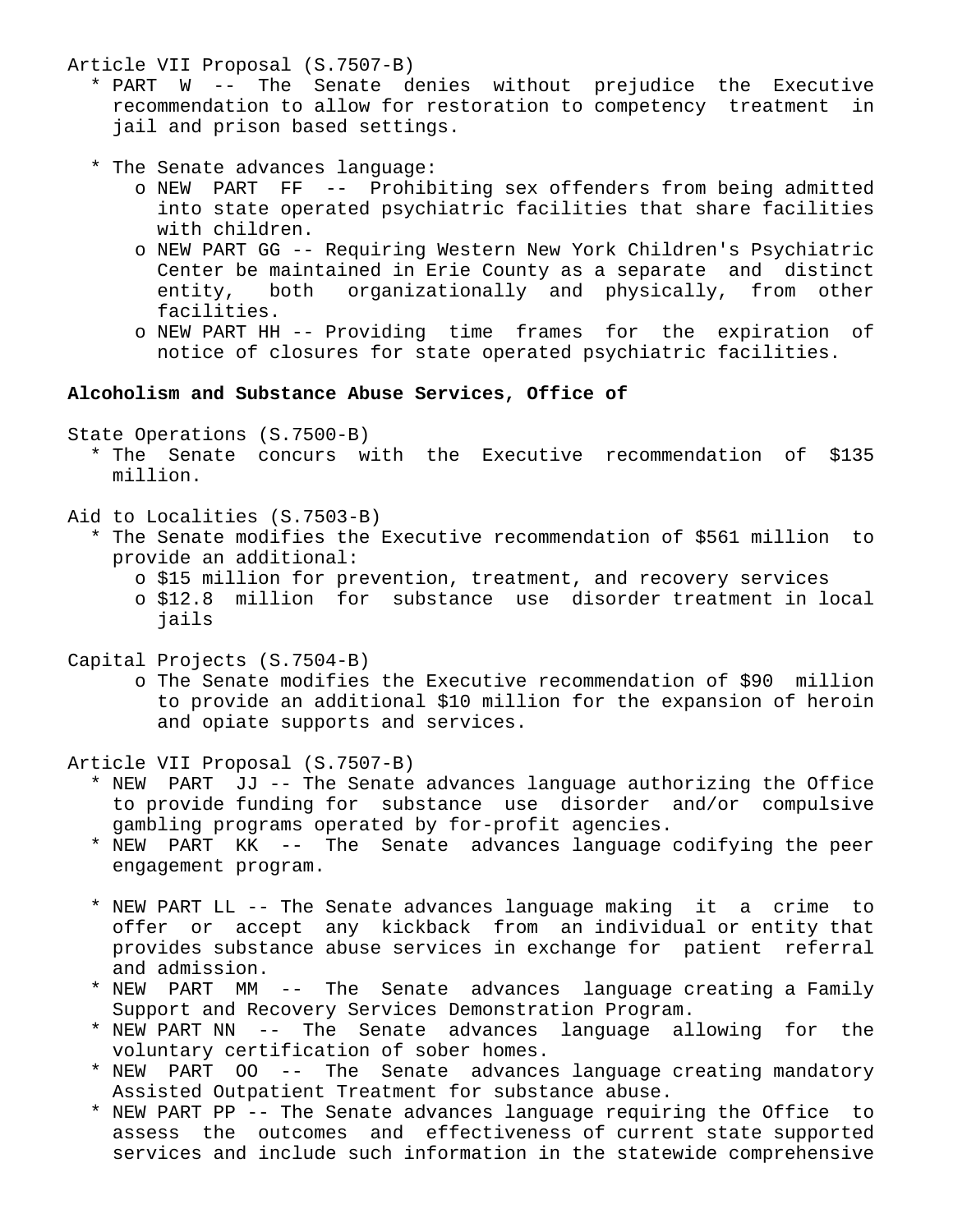plan.

- \* NEW PART QQ -- The Senate advances language creating an ombudsman within the Office to assist consumers and providers with insurance issues, including network adequacy.
- \* NEW PART RR -- The Senate advances language establishing jail based substance use disorder treatment programs.

# **Mental Hygiene, Department of**

```
State Operations (S.7500-B)
```
 \* The Senate concurs with the Executive recommendation of \$600 million.

Article VII Proposal (S.7507-B)

- \* PART Y -- The Senate modifies the Executive recommendation to clarify definitions pertaining to supervision, assessment, counseling, and assistance; creating a dispute resolution process between the State Education Department and other State agencies; and amending the effective date from July 1, 2020 to July 1, 2018.
- \* PART AA -- The Senate modifies the Executive proposal to stipulate four years of salary enhancements for mental hygiene not for profit provider direct support, direct care, and clinical workers, effective April 1, 2019.

# **Developmental Disabilities Planning Council**

State Operations (S.7500-B)

 \* The Senate concurs with the Executive recommendation of \$4.8 million.

# **People with Developmental Disabilities, Office for**

State Operations (S.7500-B)

\* The Senate modifies the Executive recommendation of \$2.2 billion.

Aid to Localities (S.7503-B)

- \* The Senate modifies the Executive recommendation of \$2.4 billion to provide an additional:
	- o \$2 million for a managed care preparedness and assistance programs
	- o \$200,000 for New York Special Olympics, Inc.
	- o \$100,000 for Best Buddies International, Inc.
	- o \$100,000 for In the Driver's Seat
	- o \$55,000 for the Developmental Disabilities Alliance of Western New York

Capital Projects (S.7504-B)

- \* The Senate modifies the Executive recommendation of \$96 million to provide an additional:
	- o \$10 million to assist providers with preparing for the transition to managed care
	- o \$5 million to assist in the implementation of telemedicine services for the developmentally disabled.

Article VII Proposal (S.7507-B)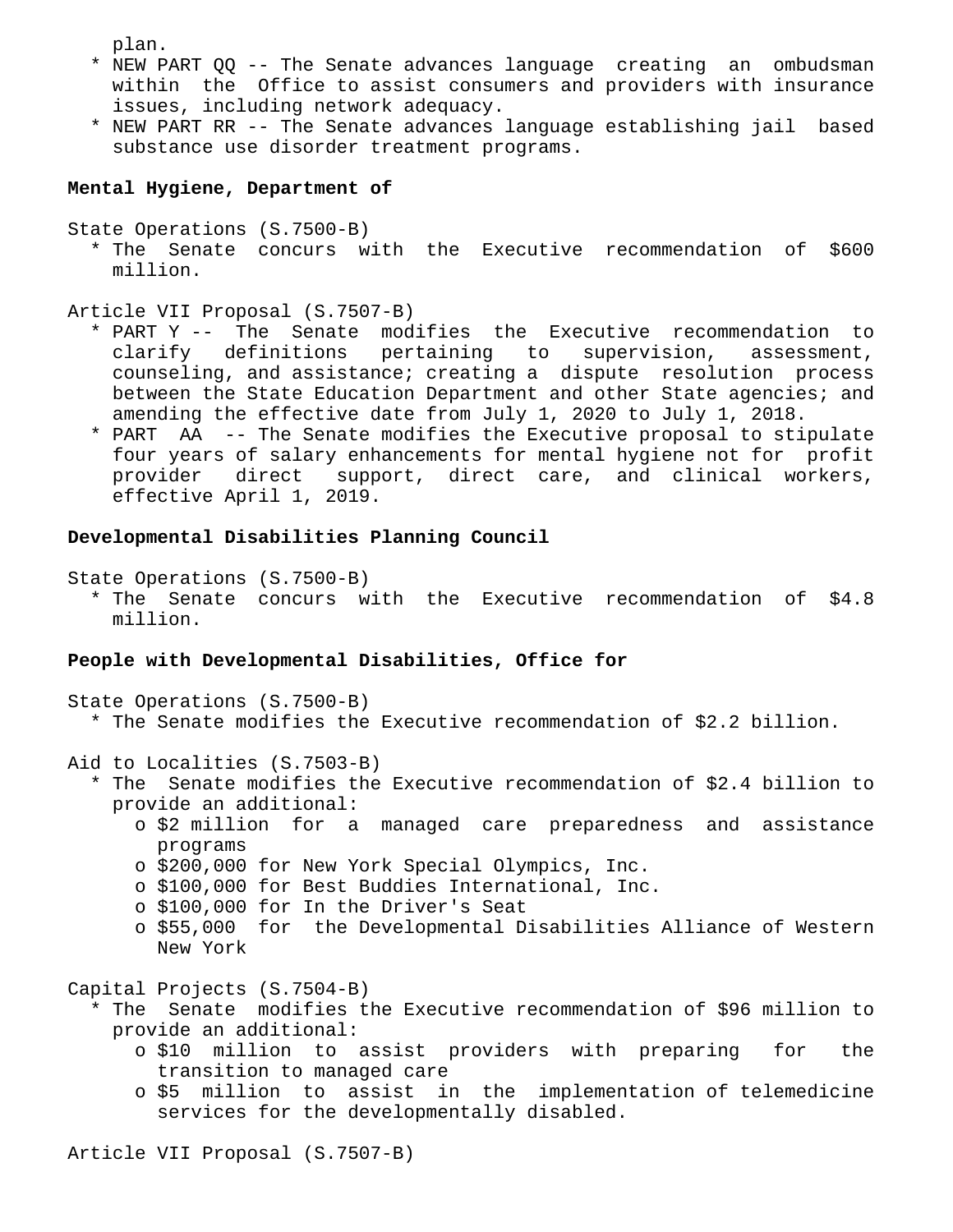- \* PART Z -- The Senate modifies the Executive proposal by amending the expiration date for developmental disability managed care authority to September 30, 2020.
- \* NEW PART II -- The Senate advances language amending notice requirements for the closure of state operated Individualized Residential Alternatives.

The Senate supports the resolution of reimbursement issues regarding Independent Practitioner Services for Individual with Developmental Disabilities program.

### **Justice Center for the Protection of People with Special Needs**

State Operations (S.7500-B)

 \* The Senate concurs with the Executive recommendation of \$55.8 million.

Aid to Localities (S.7503-B)

\* The Senate concurs with the Executive recommendation of \$649,000.

## **Metropolitan Transportation Authority**

Aid to Localities (S.7503-B)

 \* The Senate concurs with the Executive All Funds recommendation of \$944 million

Capital Projects (S.7504-B)

 \* The Senate concurs with the Executive All Funds recommendation of \$414 million

Article VII Proposal (S.7508-B)

- \* PART K -- The Senate modifies the Executive proposal as follows:
	- o Modifies the Executive proposal to allow monies accrued through the Payroll Mobility Tax (PMT) to flow directly to the MTA, without needing appropriation, provided that such funds may not be securitized
	- o Denies the Executive proposal to transfer a portion of Department of Transportation (DOT) and Department of Motor Vehicles (DMV) programs and associated revenues from the Dedicated Highway and Bridge Trust Fund to the General Fund
- \* PART L -- The Senate denies the Executive proposal to create value capture districts in the City of New York
	- o The Senate supports continued discussion on the use of value capture as an additional revenue stream for MTA capital projects that provide significant enhanced value to surrounding properties
- \* PART M -- The Senate modifies the Executive proposal relating to capital needs of the City's subway system, as follows:
	- o Denies the Executive proposal to require all New York City Transit Authority capital costs be borne by the City of New York
	- o Concurs with the Executive proposal to require, when the Executive declares a subway emergency and the State authorizes funds to address such emergency, the City of New York provide matching funds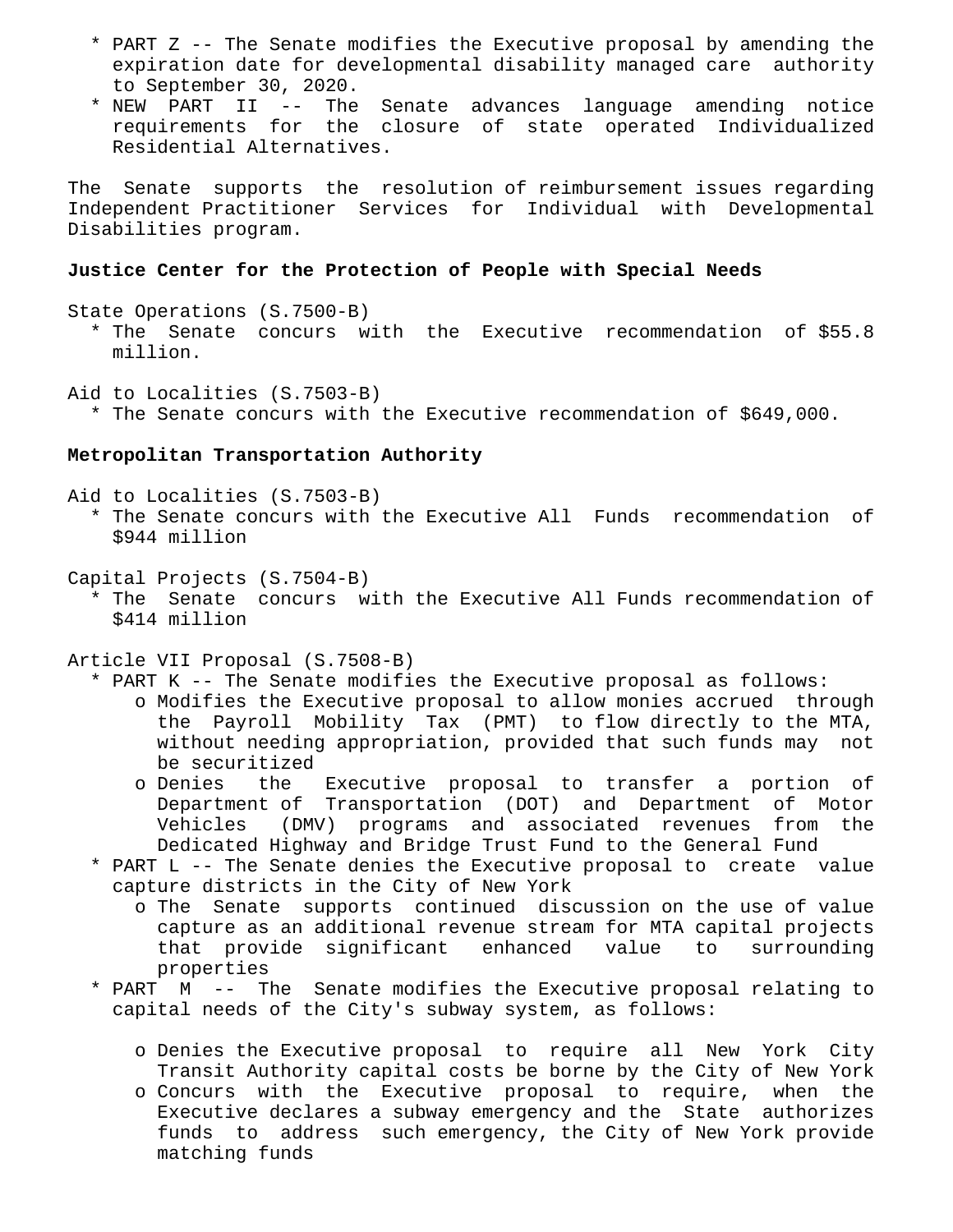- \* PART N -- The Senate denies the Executive proposal to enact certain changes to the MTA procurement process.
- \* PART II -- The Senate denies the Executive proposal relating to congestion in Lower Manhattan
	- o The Senate supports continuing the discussion on developing means to decrease congestion in Lower Manhattan and providing additional and stable revenue streams for the MTA
- \* NEW PART TTTT -- The Senate advances language that authorizes the state of New York to collect the sum of \$428 million in New York City sales tax revenue for the purpose of funding the MTA Subway Action Plan.

## **Military and Naval Affairs, Division of**

State Operations (S.7500-B)

- \* The Senate concurs with the Executive recommendation of \$85 million
- Aid to Localities (S.7503-B)
	- \* The Senate concurs with the Executive recommendation of \$900,000
- Capital Projects (S.7504-B) \* The Senate concurs with the Executive recommendation of \$70 million

Article VII Proposal (S.7505)

 \* The Senate modifies the Executive proposal to establish an armory rental enterprise fund for the Division by advancing language to require an annual report on the use and maintenance status of the state's armories.

# **Mortgage Agency (SONYMA)**

State Operations (S.7500-B)

 \* The Senate concurs with the Executive All Funds recommendation of \$76.8 million.

Aid to Localities (S.7503-B)

 \* The Senate concurs with the Executive All Funds recommendation of \$145.9 million.

## **Motor Vehicles, Department of**

State Operations (S.7500-B)

- \* The Senate modifies the Executive All Funds recommendation of \$105.8 million, as follows:
	- o Denies the Executive proposal to transfer a portion of Department of Motor Vehicles (DMV) programs and associated revenues from the Dedicated Highway and Bridge Trust Fund to the General Fund

Aid to Localities (S.7503-B)

- \* The Senate concurs with the Executive All Funds recommendation of \$22 million
- Capital Projects (S.7504-B) \* The Senate modifies the Executive All Funds recommendation of \$234.4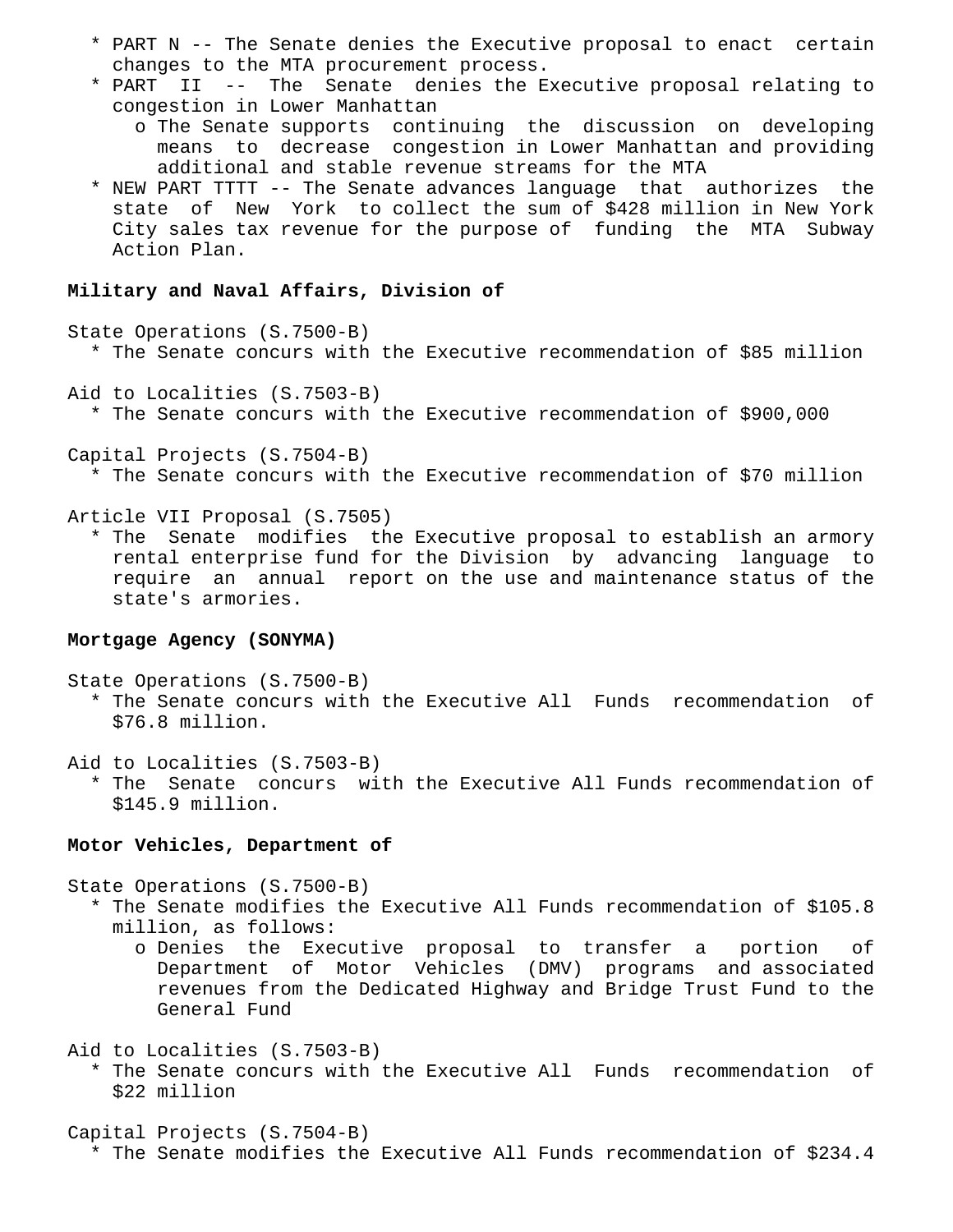million, as follows:

 o Denies the Executive proposal of 89 new full time equivalent positions

# Article VII Proposal (S.7508-B)

- \* PART G -- The Senate modifies the Executive proposal for various driving provisions and grade crossing safety provisions, as follows: o Denies the various driving provisions
	- o Modifies the grade crossing safety provisions
- \* PART H -- The Senate modifies the Executive proposal to extend the authorization of autonomous vehicle testing in the State to repeal the requirement that drivers must have one hand on the wheel effective immediately
- \* PART I -- The Senate concurs with the Executive proposal to make a technical correction to allow DMV to report on behalf of New York City for traffic adjudication data
- \* PART J -- The Senate concurs with the Executive proposal to create an internet pre-licensing course pilot program that will provide a reduced cost for students to complete drivers' license requirements
- \* NEW PART TTT -- The Senate advances language to allow for the mailing of parking violation notices
- \* NEW PART UUU -- The Senate advances language to prohibit the issuance of drivers licenses and non-driver ID's that are not Federal REAL ID compliant
- \* NEW PART VVV --The Senate advances language to provide increased penalties for moving violations that result in serious bodily injury or death to another person
- \* NEW PART XXX -- The Senate advances language to amend the definition of all-terrain vehicle (ATV) to reflect a weight increase to 1,500 pounds
- \* NEW PART YYY -- The Senate advances language related to the<br>distribution of certain mandatory surcharges imposed for mandatory surcharges imposed for alcohol-related traffic convictions and provides adequate funding for the implementation of the ignition interlock provisions of Leandra's Law (Impaired Driving Safety program)
- \* NEW PART AAAA -- The Senate advances language to clarify DMV authority to sell or offer for sale certain information for federally approved purposes
- \* NEW PART DDDD -- The Senate advances language to provide a ten percent discount on senior citizen driver's license fees
- \* NEW PART GGGG -- The Senate advances language to increase penalties for school zone speeding violations
- \* NEW PART HHHH -- The Senate advances language to create a "Guardians for Schools" license plate and create a Guardians for Schools fund
- \* NEW PART JJJJ -- The Senate advances language to classify human organ delivery vehicles as emergency vehicles

# **National And Community Service**

State Operations (S.7500-B)

- \* The Senate concurs with the Executive All Funds recommendation of \$30.3 million
- Aid to Localities (S.7503-B) \* The Senate concurs with the Executive All Funds recommendation of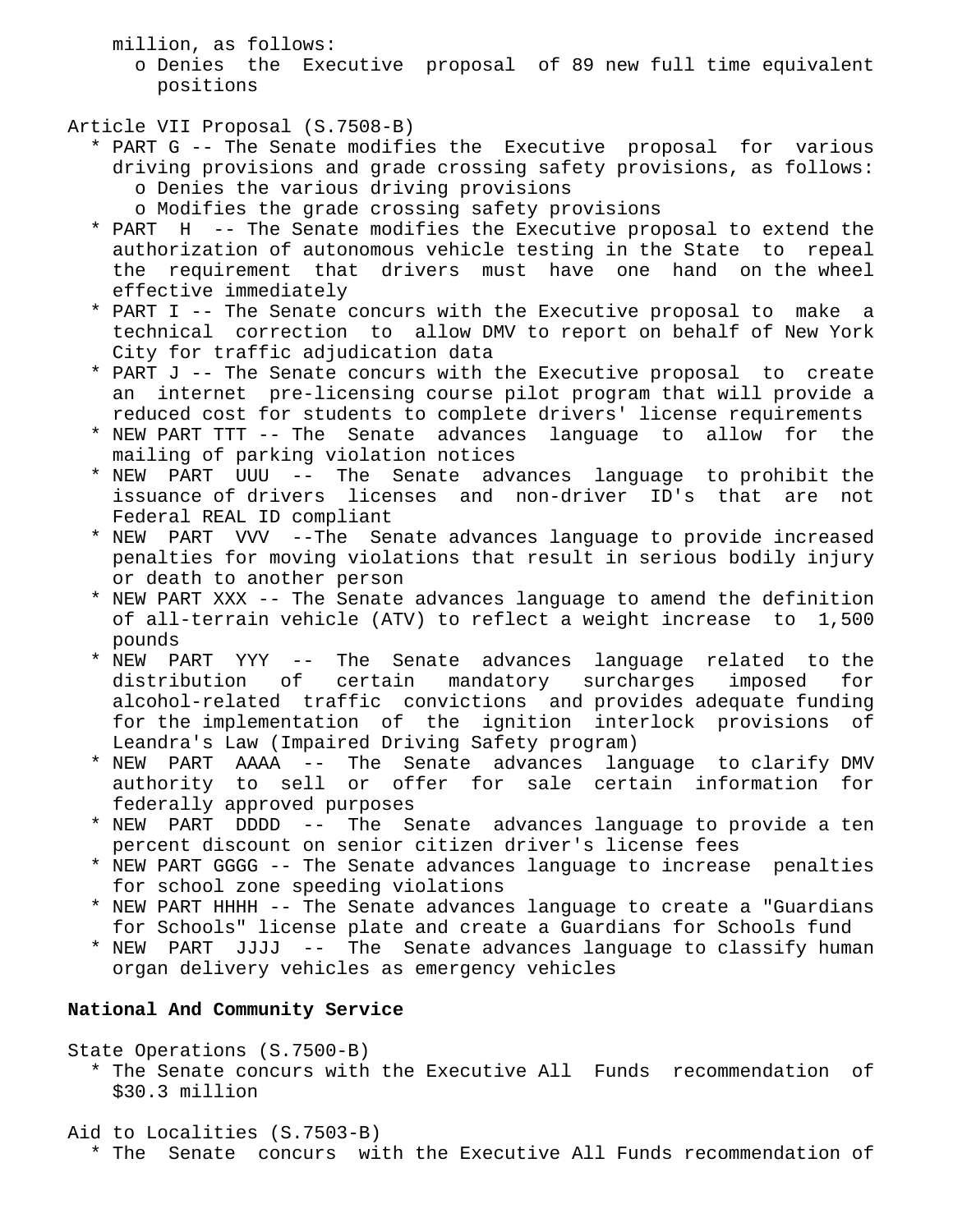## **New York State 2020 Complete Count Commission**

Article VII Proposal (S.7505-B)

 \* NEW PART DDDD -- The Senate advances language to establish the New York State 2020 complete count commission, and provide for its powers and duties, with a purpose to help ensure an accurate count during the 2020 US Census.

## **Power Authority**

State Operations (S.7500-B)

 \* The Senate concurs with the Executive All Funds recommendation of \$215 million.

Article VII Proposal (S.7508-B)

- \* PART FF -- The Senate denies the Executive proposal to substantially expand the New York Power Authority's ability to provide "energy-related projects, programs, and services" to any of its power customers, not just those who purchase power under specific enumerated programs.
- \* PART GG -- The Senate denies the Executive proposal to allow the New York Power Authority to develop renewable energy projects and procure and sell renewable products to public entities and NYPA customers.
- \* PART TT -- The Senate advances language to update the Recharge New York program and increase its effectiveness

## **Olympic Regional Development Authority**

State Operations (S.7500-B)

 \* The Senate concurs with the Executive recommendation of \$10.2 million.

Capital Projects (S.7504-B)

 \* The Senate concurs with the Executive recommendation of \$60 million, which includes additional capital spending at ORDA facilities for energy efficiency upgrades and renovation projects.

### **Parks, Recreation and Historic Preservation**

State Operations (S.7500-B)

- \* The Senate modifies the Executive recommendation of \$225.8 million as follows:
	- o Denies language authorizing the costs of the agency in relation to general ratemaking proceedings to be eligible expenses under 18-a of the Public Service Law to avoid additional utility costs being passed on to customers.

Aid to Localities (S.7503-B)

- \* The Senate modifies the Executive proposed appropriation level of \$9.3 million as follows:
	- o \$1,279,000 for building renovation and capital improvements at Camp Morty in the County of Westchester.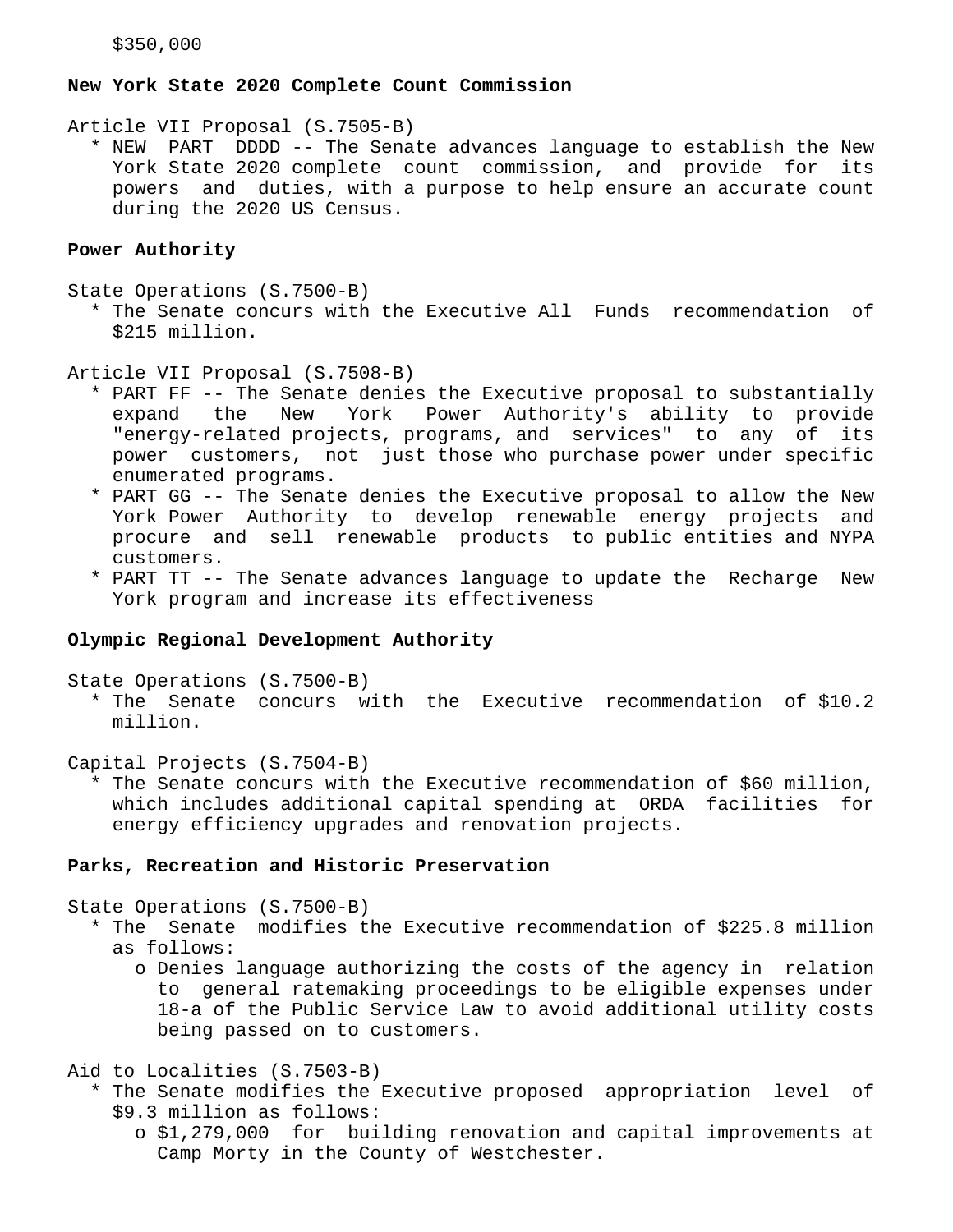o \$300,000 for park access improvements for shared areas of Catskill Park.

Capital Projects (S.7504-B)

- \* The Senate modifies the Executive recommendation of \$200 million as follows:
	- o Denies, without prejudice, \$92.5 million in New York Works capital Parks appropriation.

The Senate supports eliminating park deserts, enhancing open space, and recreational opportunities in Brooklyn through the revitalization of idle lands.

### **Prevention of Domestic Violence, Office of**

- State Operations (S.7500-B)
	- \* The Senate concurs with the Executive recommendation of \$3.8 million
- Aid to Localities (S.7503-B)

 \* The Senate concurs with the Executive recommendation of \$1.8 million, and restores language omitted by the Executive related to the Women's Rights Clinic at SUNY Buffalo Law School within the appropriation.

### **Public Employment Relations Board**

State Operations (S.7500-B) \* The Senate concurs the Executive recommendation of \$4 million.

## **Public Ethics, Joint Commission On**

State Operations (S.7500-B)

 \* The Senate concurs with the Executive recommendation of \$5.6 million.

## **Public Service**

State Operations (S.7500-B)

- \* The Senate modifies the Executive recommendation of \$89.7 million as follows:
	- o Denies language authorizing the costs of the agency in relation to ratemaking proceedings to be eligible expenses under 18-a of the Public Service Law to avoid additional utility costs being passed on to customers.

Aid to Localities (S.7503-B)

 \* The Senate concurs with the Executive All Funds recommendation of \$5.75 million.

Article VII Proposal (S.7508-B)

 \* PART DD -- The Senate denies the Executive proposal to allow the Department of Public Service to reimburse the Office of Parks, Recreation and Historic Preservation and the Departments of Agriculture and Markets, Environmental Conservation, Health and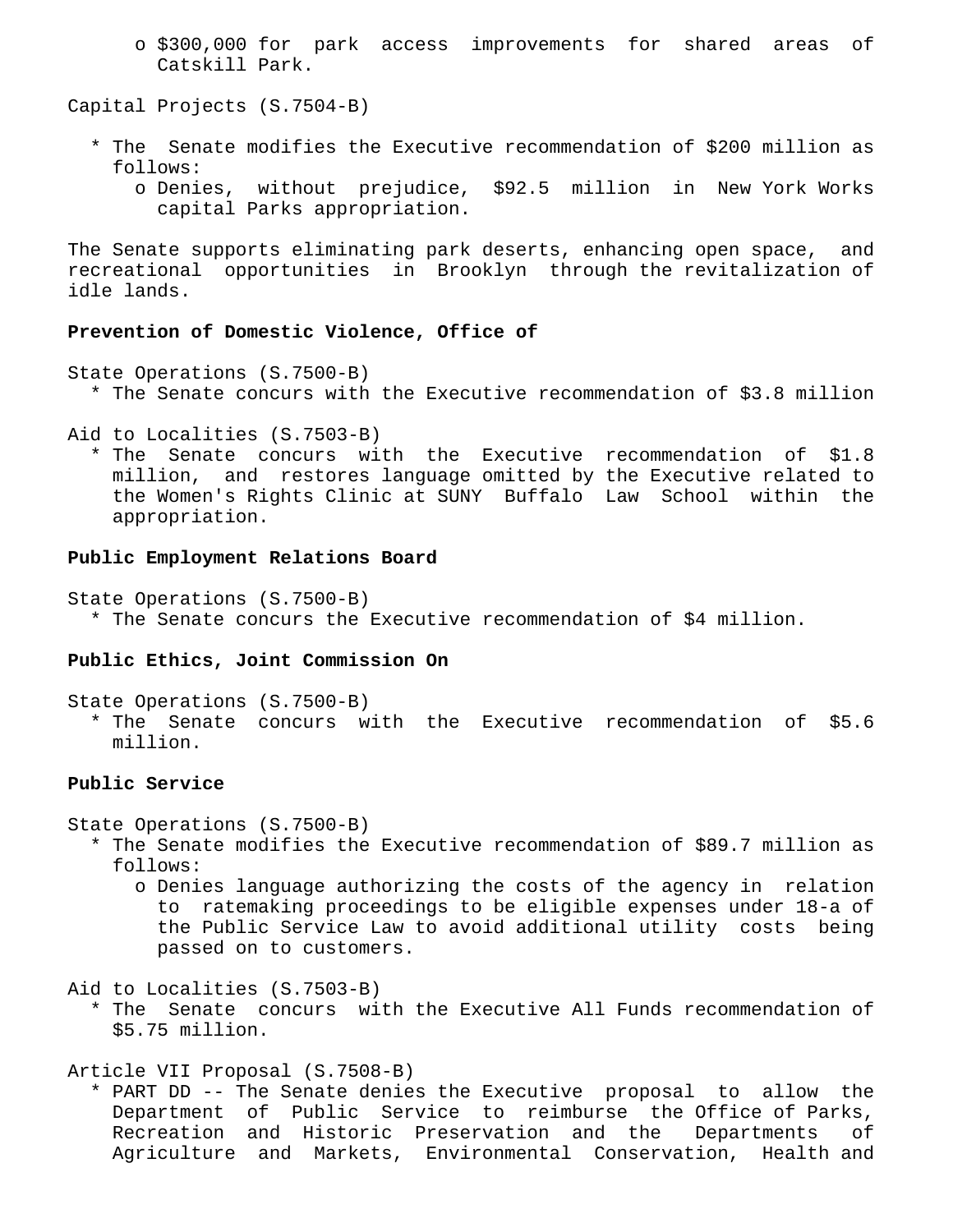State for costs expended relative to public health campaigns and utility oversight from statutory assessments levied on cable television companies and public utilities and instead moves those costs to the General Fund

- \* PART KK -- The Senate advances language creating an Indian Point tax stabilization fund to ease the financial impact of the closure of Indian Point on affected municipalities and supports a multi-year approach to solving this issue.
- \* PART LL -- The Senate advances language to require the PSC to retain an independent auditor to conduct audits of private water utility companies prior to and after rate changes are approved
- \* PART NN -- The Senate advances language to permit consumer choice when choosing an electric or natural gas supplier. The New York State Public Service Commission announced a moratorium on energy service companies (ESCOs) selling electricity and natural gas to low-income consumers across the state. The decision was in response to some bad actors taking advantage of New York's most vulnerable low-income customers. The Senate recommends legislatively codifying ESCOs in order to provide oversight and accountability, which would include penalties for violations of consumer protection provisions.
- \* PART PP -- The Senate advances language to encourage the installation of combined heat and power generating systems by extending to those systems eligibility for certain existing real property tax exemptions.
- \* PART QQ -- The Senate advances language to direct the Public Service Commission (PSC) to establish a self-direct program for its industrial, commercial and large users.
- \* PART SS -- The Senate advances language relating to setting the rate of credit per kilowatt hour for farm waste generating equipment customer generators, which includes the anaerobic digestion of agricultural waste.
- \* PART VV -- The Senate advances language to require PSC to issue a report detailing time-of-use plans offered by utilities.

The Senate supports hiring an independent consultant to examine the bill impacts of the Clean Energy Standard and make recommendations on improving its cost effectiveness and overall performance. Such consultant will be selected by a majority of the Senate Energy Committee.

## **Racing Reform Program**

State Operations (S.7500-B)

 \* The Senate concurs with the Executive reappropriation of \$2 million proposal.

# **State, Department of**

Aid to Localities (S.7503-B)

 \* The Senate concurs with the Executive recommendation level of \$77 million a decrease of \$8 million from FY 2018 levels.

## State Operations (S.7500-B)

\* The Senate modifies the Executive recommendation level of \$70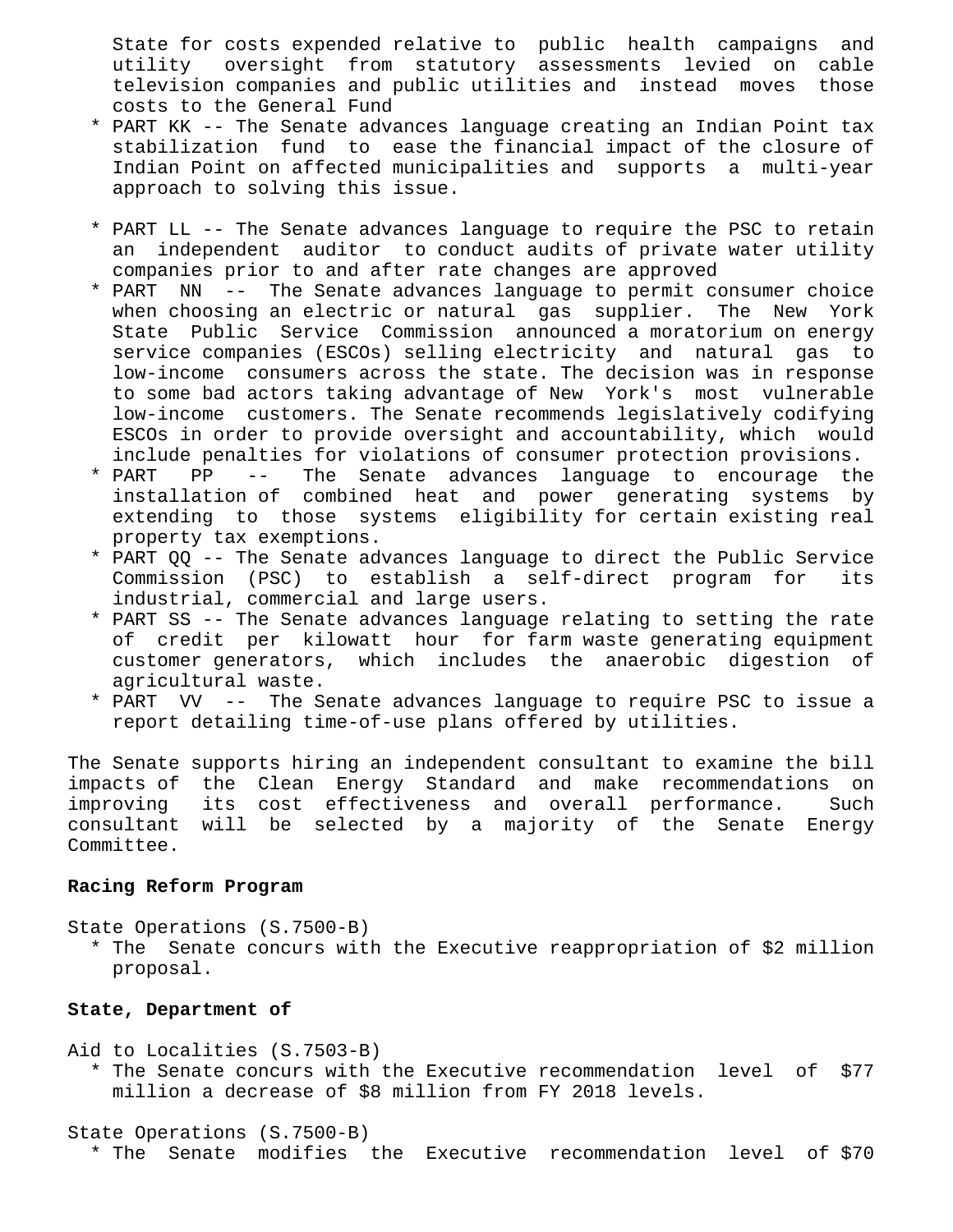million by \$1.1 million to reflect a shift from Special Revenue Other Fund to General Fund.

Capital Projects (S.7504-B)

- \* The Senate denies the Executive recommendation to fund the Downtown Revitalization initiative of \$100 million.
- \* The Senate adds \$1 million capital funding for the Irish Cultural and Historical Society of the Mohawk Valley.

Article VII Proposal (S.7505-B)

 \* PART T -- The Senate denies the Executive proposal to amend the procedure for service of process upon corporations, which has been

 the tested practice since 1847, by requiring plaintiffs to serve a copy upon the defendant corporation rather than merely serving the secretary of state.

- \* PART V -- The Senate concurs with the Executive proposal to eliminate the twenty-five percent match for Community Block grants, thereby relieving localities of this maintenance of effort cost.
- \* PART W -- The Senate concurs with the Executive proposal to provide enhancements to the Brownfield Opportunity Areas program.
- \* PART U -- The Senate concurs with the Executive proposal to eliminate the 25 percent match requirement for localities utilizing federal Community Service Block Grant funds.

The Senate advances several regulatory reform proposals to help reduce unnecessary red tape, improve the regulatory practices of State agencies, and give more New York businesses the opportunity to succeed:

- \* PART RRR -- curtailing agency overuse of the emergency regulation process
- \* PART SSS -- improving regulatory "job impact" statements
- \* PART TTT -- creating a Task Force to review the State Administrative Procedure Act (SAPA) and make further recommendations for reform
- \* PART UUU -- providing small businesses with appropriate guidance after their first regulatory violation, instead of imposing a civil penalty
- \* PART VVV -- establishing a small business liaison in each State agency
- \* PART WWW -- creating a process for the filing of official objections to proposed regulations by the Administrative Regulations Review Commission (ARRC) and detailed responses by the State agency
- \* PART XXX -- increasing the amount of time to comment upon and comply with proposed regulations
- \* PART YYY -- creating a new process for negotiated rulemaking
- \* PART ZZZ -- providing for review of unfunded mandates on localities, and authorizing additional options for local governments to identify alternative methods to regulatory compliance.

# **State Police, Division of**

```
State Operations (S.7500-B)
```
 \* The Senate concurs with the Executive recommendation of \$878 million.

Capital Projects (S.7504-B)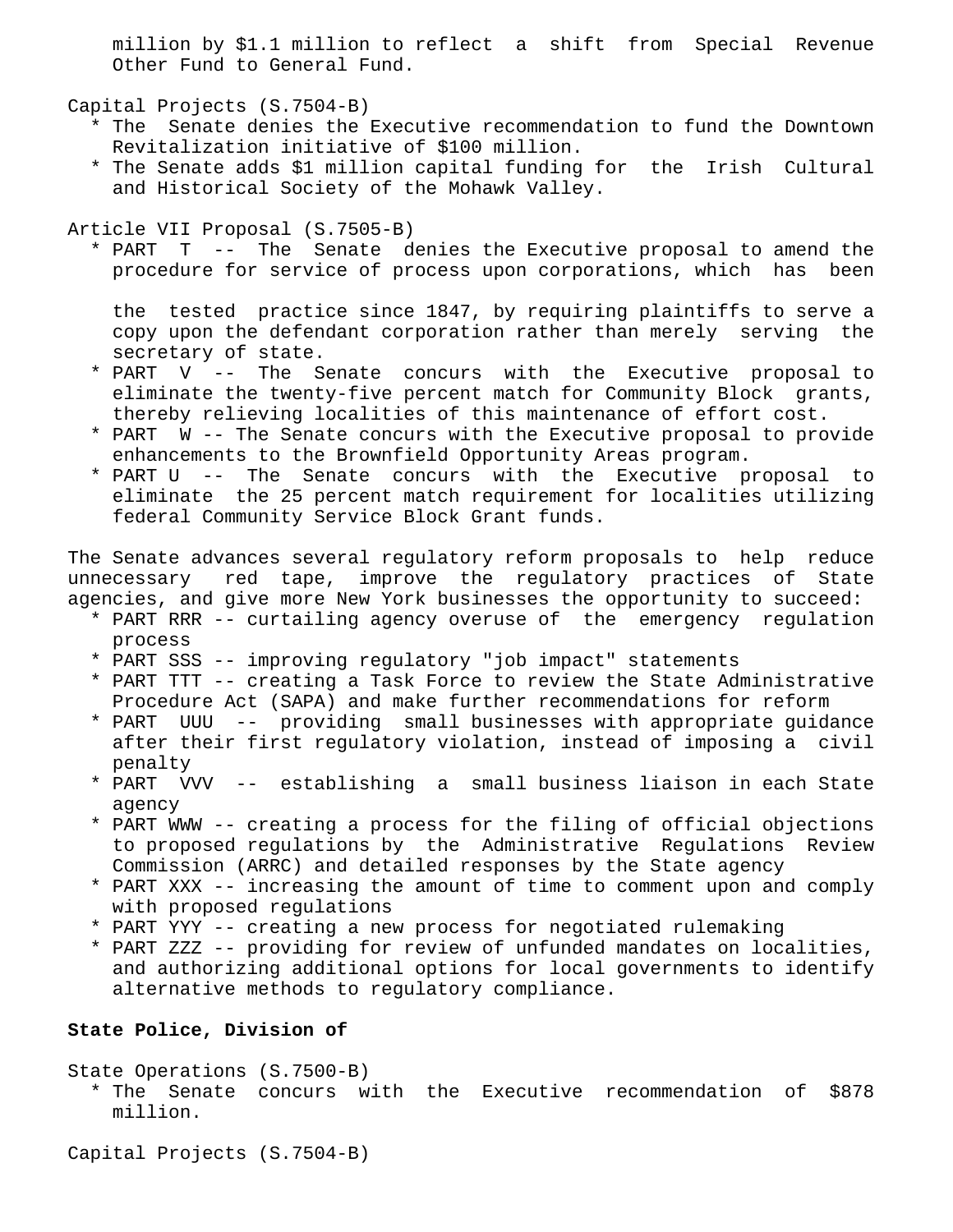\* The Senate concurs with the Executive recommendation of \$116.5 million

### Article VII Proposal (S.7505)

- \* PART N -- The Senate concurs with the Executive proposal to allow the Superintendent of the State Police to have administrative subpoena authority for cases of online sexual abuse of children.
- \* NEW PART GGG -- The Senate advances language for a new part on School Safety to:
	- o SUBPART A -- Advance language to:
		- Include individuals who knowingly, unlawfully, discharge a firearm within 1000 feet of a school, a place of worship, or a mass gathering of 25 or more people, or in a business of one or more employees, within the definition of committing an act of terrorism
		- Clarify that a "school, house of worship, business or mass gathering" are protected sites under counter terrorism laws
		- Codify the operations of the New York State Intelligence Center, so as to establish such within the Division of State Police
		- Provide that such center would be responsible for the collection, integration, receipt, processing, evaluation, analysis, fusing, dissemination, sharing, and maintenance of intelligence information to aid in detecting, preventing, investigating and responding to acts of terrorism (including school shootings)
		- Require the center to cooperate with the state division of homeland security and emergency services, and other expressly named state, local, and federal government agencies, subject to applicable state and federal laws
		- Provide, for the first time, that schools and the state department of education, be participating parties at the intelligence center
		- Require the addition of a new Buffalo office to the current fusion centers in Albany and New York City
	- o SUBPART B -- The Senate advances language to provide retired police officers, who are hired by a school district or a board of cooperative educational services, with peace officer status when they are employed as a school resource officer
	- o SUBPART C -- The Senate advances language to include all threats of intentional acts or continuing course of actions that would cause serious physical harm to ten or more people upon school grounds in the definition of falsely reporting an incident in the first degree, a class D felony
	- o SUBPART D -- The Senate advances language to provide for an elevated Penalty for crimes committed on school grounds.

# **State University of New York (SUNY)**

State Operations (S.7500-B)

- \* The Senate modifies the Executive recommendation of \$9.2 billion as follows:
	- o Transfers \$202 million in hospital revenues to an off-budget escrow account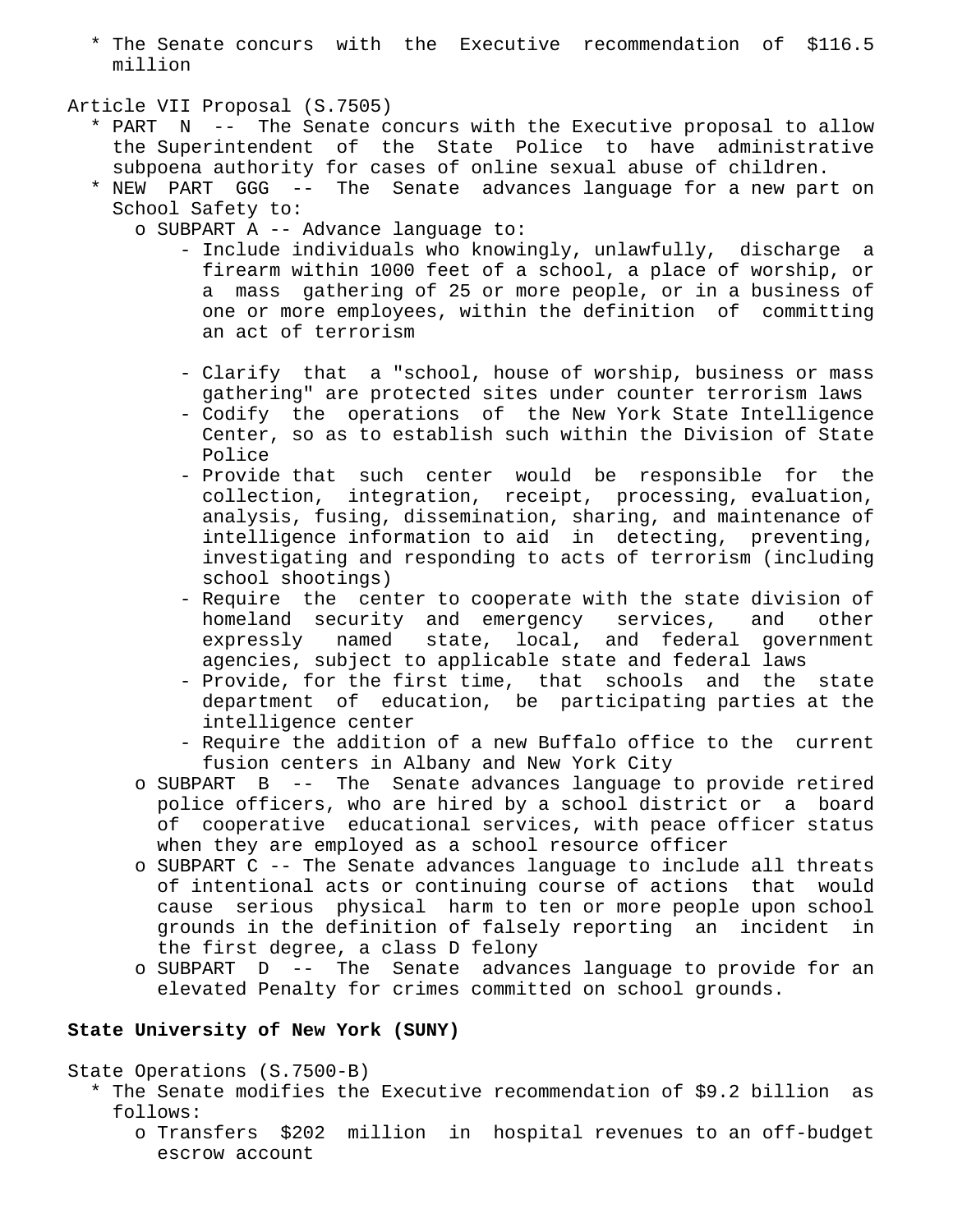- o Restores \$78.6 million for hospital operating subsidy
- o Restores \$1.5 million for Small Business Development Centers
- o Provides an additional \$1.4 million in revenue authority to the Long Island Veteran's Home
- o Restores \$300,000 for the Student Telecounseling Network
- o Provides an additional \$64 million for operating aid
- o Provides an additional \$500,000 for the Central New York Cord Blood Center
- Aid to Localities (S.7503-B)
	- \* The Senate modifies the Executive recommendation of \$468 million as follows:
		- o Restores \$1.5 million for the Graduate Achievement and Placement Program
		- o Restores \$1.1 million for childcare centers
		- o Restores \$600,000 for the Harvest NY Program
		- o Restores \$100,000 for the SUNY Orange Community College BRIDGE Program
		- o Provides an additional \$12.1 million for community college base aid support

Capital Projects (S.7504-B)

- \* The Senate modifies the Executive recommendation of \$981 million as follows:
	- o Denies language that would process bond transactions through the State Financial System
	- o Denies \$78.6 million in capital for hospitals
	- o Provides \$255 million in flexible capital for senior colleges
	- o Provides \$20.4 million for a new academic building at Fashion Institute of Technology
	- o Provides \$13 million for various projects at Nassau County Community College
	- o Provides \$2.3 million for a Public Safety Facility at Ulster County Community College

Article VII Proposal (S.7506-A)

- \* PART P -- The Senate advances language repealing a statute that would implement a new chargeback methodology
- \* PART Q -- The Senate advances language allowing Stony Brook Hospital to create an escrow account to expand its affiliations
- \* PART S -- The Senate advances language requiring a progress report on the implementation of career pathways language passed in 2016
- \* PART U -- The Senate advances language amending the maintenance of effort provisions to expand State obligations to SUNY and CUNY
- \* PART V -- The Senate advances language requiring five-year capital plans as part of the budget process
- \* PART AA -- The Senate advances language allowing SUNY hospitals to spend up to an additional \$281 million in revenues

## **Statewide Financial System**

State Operations (S.7500-B)

 \* The Senate concurs with the Executive recommendation level of \$30.4 million, no change from FY 2018 levels.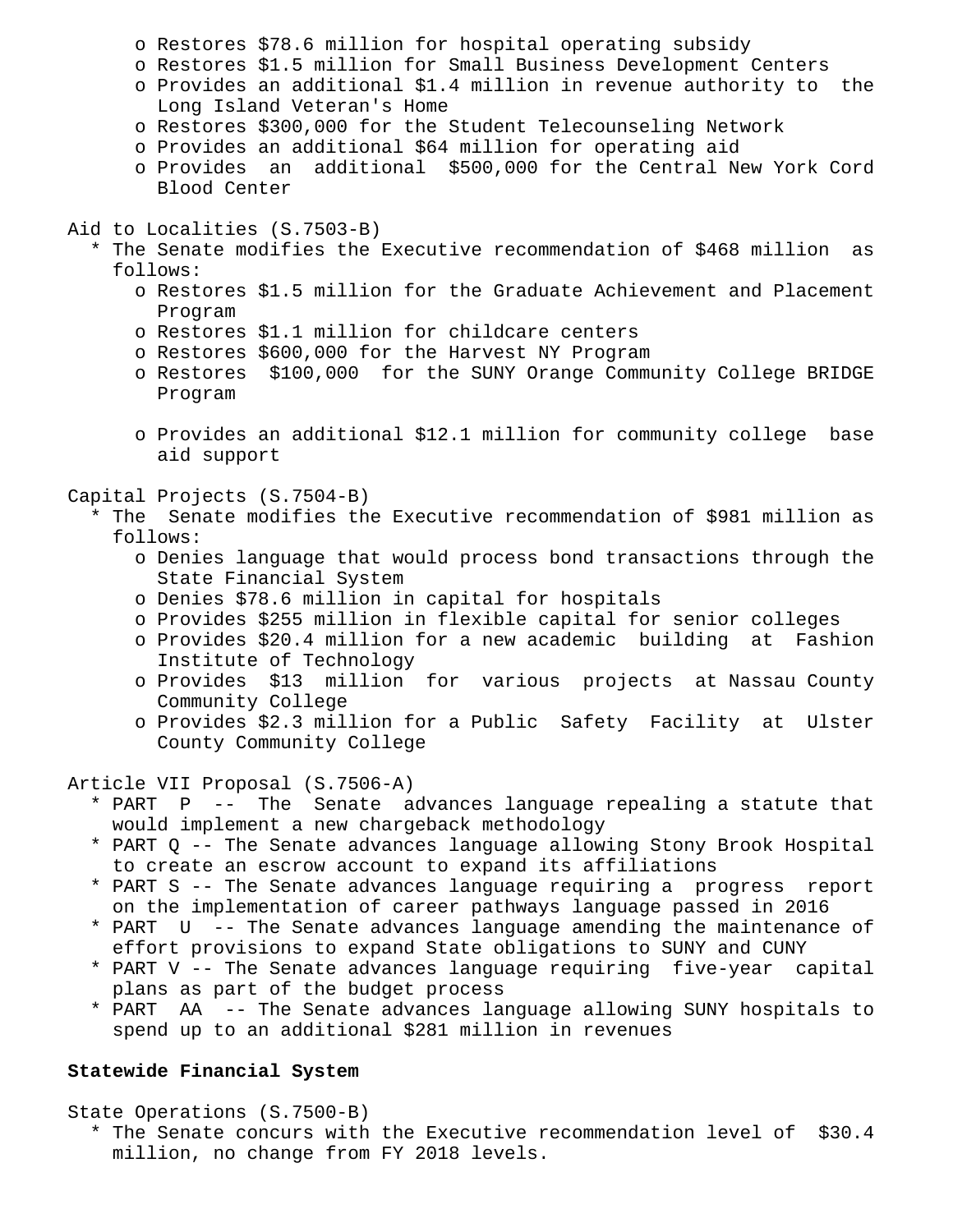# **Tax Appeals**

State Operations (S.7500-B) \* The Senate concurs with the Executive recommendation of \$3 million.

# **Taxation and Finance**

- State Operations (S.7500-B)
	- \* The Senate concurs with the Executive recommendation of \$456.6 million.
- Aid to Localities (S.7503-B)
	- \* The Senate concurs with the Executive recommendation of \$4.9 million.
- Article VII Proposal (S.7509-B)
	- \* PART N -- The Senate denies the Executive proposal to allow the Commissioner of the Department of Taxation and Finance to seek judicial review of decisions of the Division of Tax Appeals Tribunal.

## **Temporary and Disability Assistance, Office of**

State Operations (S.7500-B)

- \* The Senate concurs with the Executive All Funds recommendation of \$434.8 million
- Aid to Localities (S.7503-B)
	- \* The Senate concurs with the Executive All Funds recommendation of \$5.2 billion, with the following modifications:
		- o Denies new public assistance appropriation language allowing the Office of Temporary and Disability Assistance to withhold funding or deny reimbursements to local Social Services Districts that fail to develop, submit or implement a homeless outreach or services plan, or homeless services outcome reports.
		- o Denies, without prejudice, public assistance appropriation language relating to a 30 percent rent cap and emergency shelter payments for persons living with medically diagnosed HIV infection, as defined by the AIDS Institute
		- o Provides the following restorations of General Fund programs:
			- \$750,000 in additional funding for the Disability Advocacy Program (DAP)
			- \$200,000 for the Council of Jewish Organizations of Flatbush
			- \$150,000 for Association of Community Employment Programs for the Homeless
			- \$25,000 for Housing and Family Services of Greater New York
		- o Provides the following restorations of Temporary Assistance for Needy Families (TANF) programs:
			- \$2.3 million for the child care facilitated enrollment demonstration project in Monroe County
			- \$1.3 million for the child care facilitated enrollment demonstration project in the Capital District and Oneida County
			- \$400,000 for the Welfare to Careers program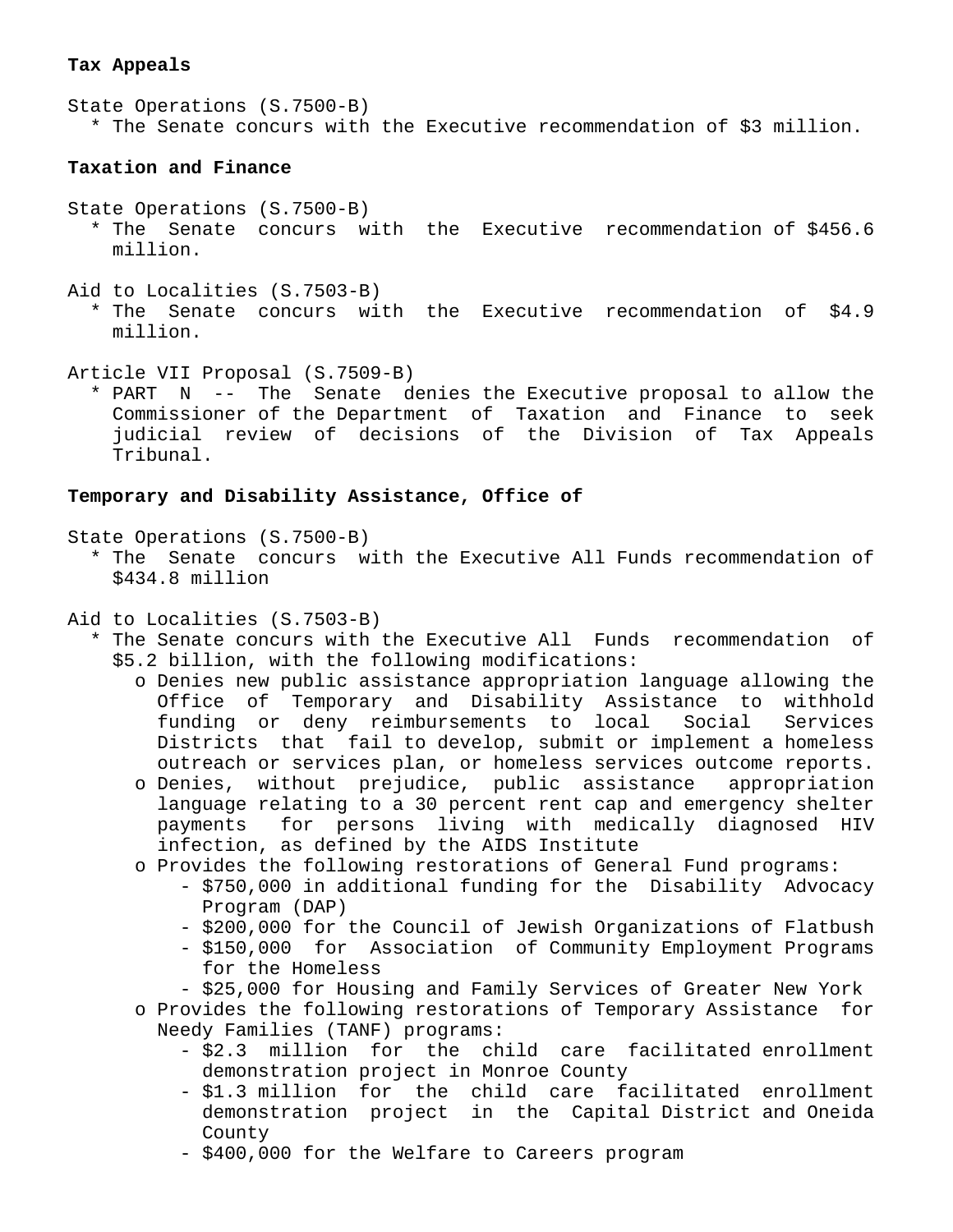o Provides funding for the following:

- \$20 million to increase the state Supplemental Security Income (SSI) share allowance for Adult Care Facilities
- \$15 million to establish Home Stability Support to provide additional rental subsidies to those eligible for public assistance who are facing eviction, experiencing or at risk of homelessness, or those facing loss of housing due to domestic violence or hazardous housing conditions

```
Capital Projects (S.7504-B)
```
 \* The Senate concurs with the Executive All Funds recommendation of \$64 million

Article VII Proposal (S.7506-A)

- \* PART L -- The Senate concurs with the Executive proposal to authorize the pass-through of any federal SSI COLA that becomes effective in 2019, and advances language to increase the state SSI share allowance for Adult Care facilities by \$4 per day per year, over five years.
- \* PART M -- The Senate denies without prejudice the Executive proposal to authorize counties outside of New York City to provide a rental subsidy to public assistance recipients who have medically diagnosed HIV infection as defined by the AIDS Institute.

# **Thruway Authority**

Article VII Proposal (S.7508-B)

- \* PART D -- The Senate denies without prejudice the Executive proposal to allow the New York State Thruway Authority to directly administer its fiber optic network and charge fees for usage
- \* NEW PART BBBB -- The Senate advances language to institute the Toll Payer Protection Act which would provide basic protections for motorist toll payers in New York State
- \* NEW PART CCCC -- The Senate advances language to create a Toll Advisory Task Force to review current toll rates and discount programs

The Senate supports maintaining one cash lane at every toll plaza along the New York State Thruway.

## **Transportation, Department of**

Aid to Localities (S.7503-B)

- \* The Senate concurs with the Executive recommendation of \$4.8 billion in State operating assistance for the Metropolitan Transportation Authority (MTA), with the following modification:
	- o Restores \$3.5 million for the Verrazano-Narrows Bridge toll rebate program to cover the \$0.24 toll increase for Staten Island residents and commercial vehicles and proposes a similar discount for Brooklyn residents
- \* The Senate concurs with the Executive recommendation of \$525 million for non-MTA Downstate and Upstate transit systems, with the following modification:
	- o Provide an additional \$27 million in State operating assistance for non-MTA transit systems (\$552 million total), a five percent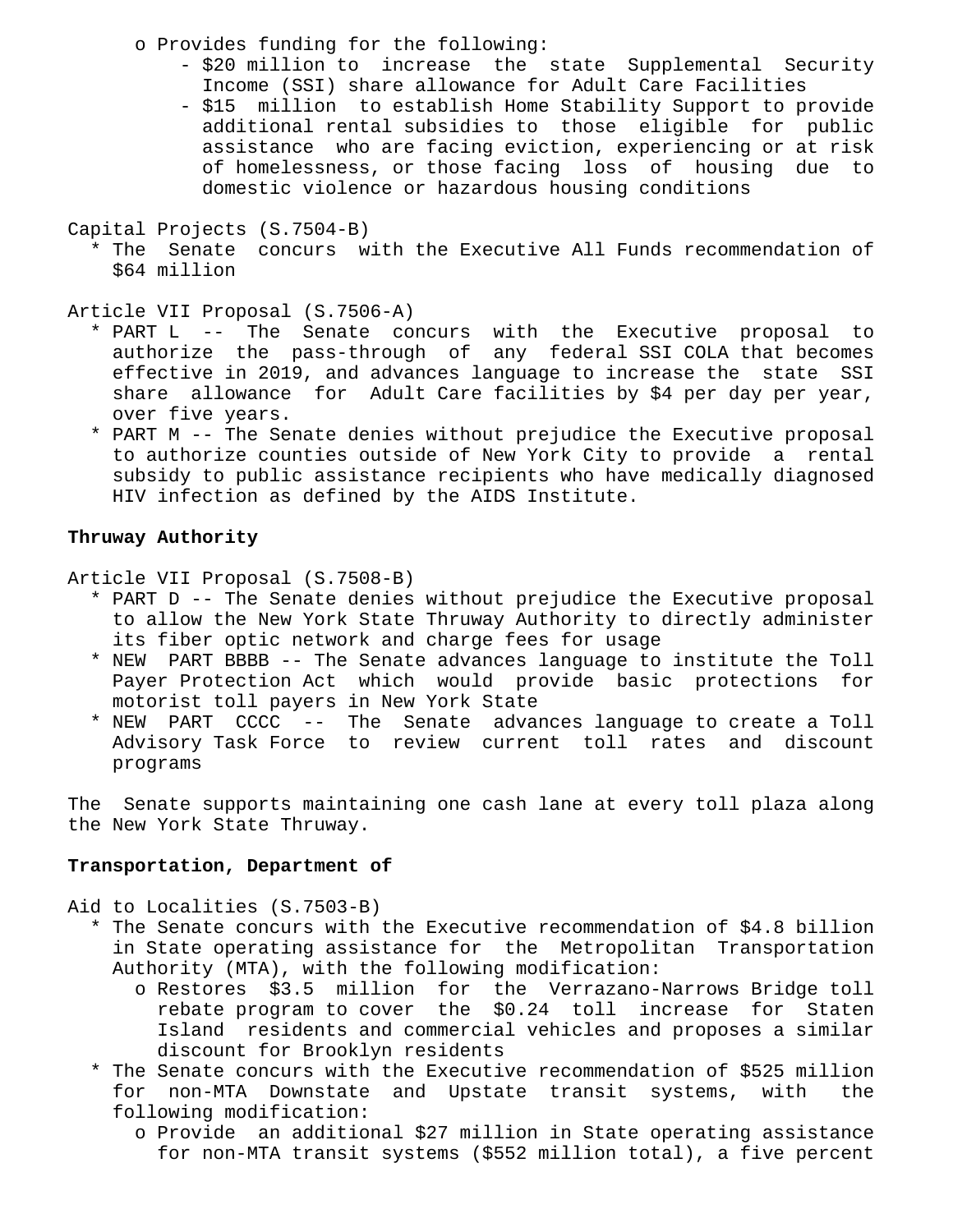increase over the Executive Budget and a six percent increase over last year

 \* The Senate restores the \$4 million for rural public transportation systems negatively impacted by changes in Medicaid reimbursements under the Department of Health (DOH)

State Operations (S.7500-B)

- \* The Senate modifies the Executive All Funds recommendation of \$386.5 million, as follows:
	- o Denies the Executive proposal to transfer a portion of Department of Transportation (DOT) programs and associated revenues from the Dedicated Highway and Bridge Trust Fund to the General Fund
	- o Denies the Executive proposal of 70 new full time equivalent positions
- Capital Projects (S.7504-B)
	- \* The Senate concurs with the Executive All Funds recommendation of \$5.4 billion, with the following modifications:
		- o The Senate restores:
			- \$50 million for the Local Bridge NY program, including \$500,000 for a pilot program for load-testing sensors on lift bridges, for a total of \$150 million
			- \$20 million for non-MTA capital, for a total of \$104.5 million
			- \$10 million for aviation capital for the Aviation Capital Grant Program, for a total of \$27 million
		- o The Senate adds:
			- \$65 million for the Consolidated Local Street and Highway Program (CHIPS) to be added to the base (\$438 million), for a total of \$503 million in CHIPS funding
			- \$11.9 million to increase the reimbursement rate to cities for maintaining State highways running through them from \$0.85 per square yard to \$1.80 per square yard
			- \$1 million to conduct a statewide study to determine the number of X-Lite guardrails currently in use on local highways
			- \$1 million to conduct a study on a proposed extension of the Long Island Motor Parkway in the County of Queens to extend the existing bike and walking path

Article VII Proposal (S.7508-B)

- \* PART A -- The Senate denies without prejudice the Executive proposal to strengthen the State's authority to enforce Federal Motor Carrier Safety regulations and increased motor carrier penalties pending further documentation from the Executive
- \* PART B -- The Senate denies the Executive proposal to authorize the State to place commercial facilities at the State's roadside rest areas
- \* PART C -- The Senate modifies the Executive proposal to enhance Public Transportation Safety Board (PTSB) enforcement power in compliance with federal requirements to only encompass law created prior to April 1, 2019
- \* PART E -- The Senate denies the Executive proposal to authorize DOT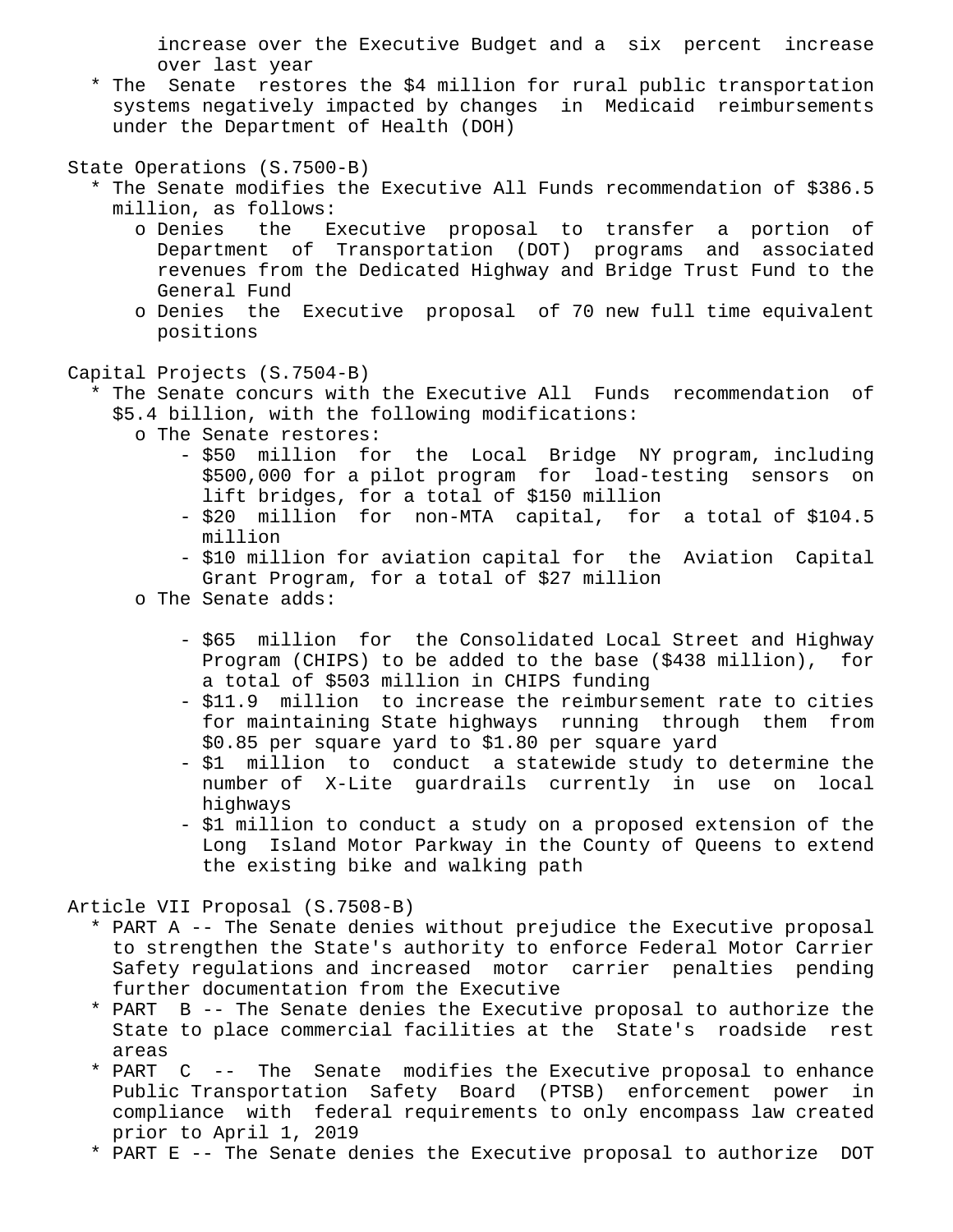to collect a \$120 fee for semi - annual inspections of certain for-profit vehicles

- \* PART F -- The Senate denies the Executive proposal to authorize DOT to charge for use and occupancy of fiber optic lines on DOT right of ways and to establish a uniform process for the siting of small cell wireless facilities
	- o The Senate supports making the State accessible for the installation of small cell wireless facilities with proper local authority
- \* NEW PART WWW -- The Senate advances language to allow Brooklyn residents to receive a discount under the Verrazano-Narrows Bridge toll rebate program
- \* NEW PART ZZZ -- The Senate advances language to modify the composition of the Interagency Coordinating Committee on Rural Public Transportation and to require the Committee to meet and report on rural transportation in the State
- \* NEW PART EEEE -- The Senate advances statutory language to increase the reimbursement rate for local governments that enter agreements with the State for the maintenance and repair of arterial highways passing through cities from \$.85 per square yard to \$1.80 per square yard
- \* NEW PART FFFF -- The Senate advances language to require DOT to conduct a study on a proposed extension of the Long Island Motor Parkway in the County of Queens to extend the existing bike and walking path
- \* NEW PART IIII -- The Senate advances language to require DOT to conduct a statewide study to determine the number of X-Lite guardrails currently in use on local highways

The Senate supports ensuring affordable transportation for hard working New Yorkers by creating a revenue stream with the fines collected from traffic violations in the City of New York in order to provide necessary

rider relief through fair fares for NYC transit riders, decreased express bus fares, and providing funds to freeze the next fare hike.

# **Veterans' Affairs, Division of**

State Operations (S.7500-B)

 \* The Senate concurs with the Executive All Funds recommendation of \$8.5 million

Aid to Localities (S.7503-B)

- \* The Senate concurs with the Executive All Funds recommendation of \$10.7 million, with the following modifications:
	- o Modifies the \$1 million appropriation related to veteran-to-veteran support services to require that \$750,000 be made available, no later than October 1, 2018, to support field service operations conducted by Congressionally Chartered Veterans' Service Organizations
	- o Provides funding for the following programs:
		- \$300,000 for Warrior Salute
		- \$250,000 for the New York State Defenders' Association Veterans' Defense Program
		- \$250,000 for Legal Services of the Hudson Valley's (LSHV)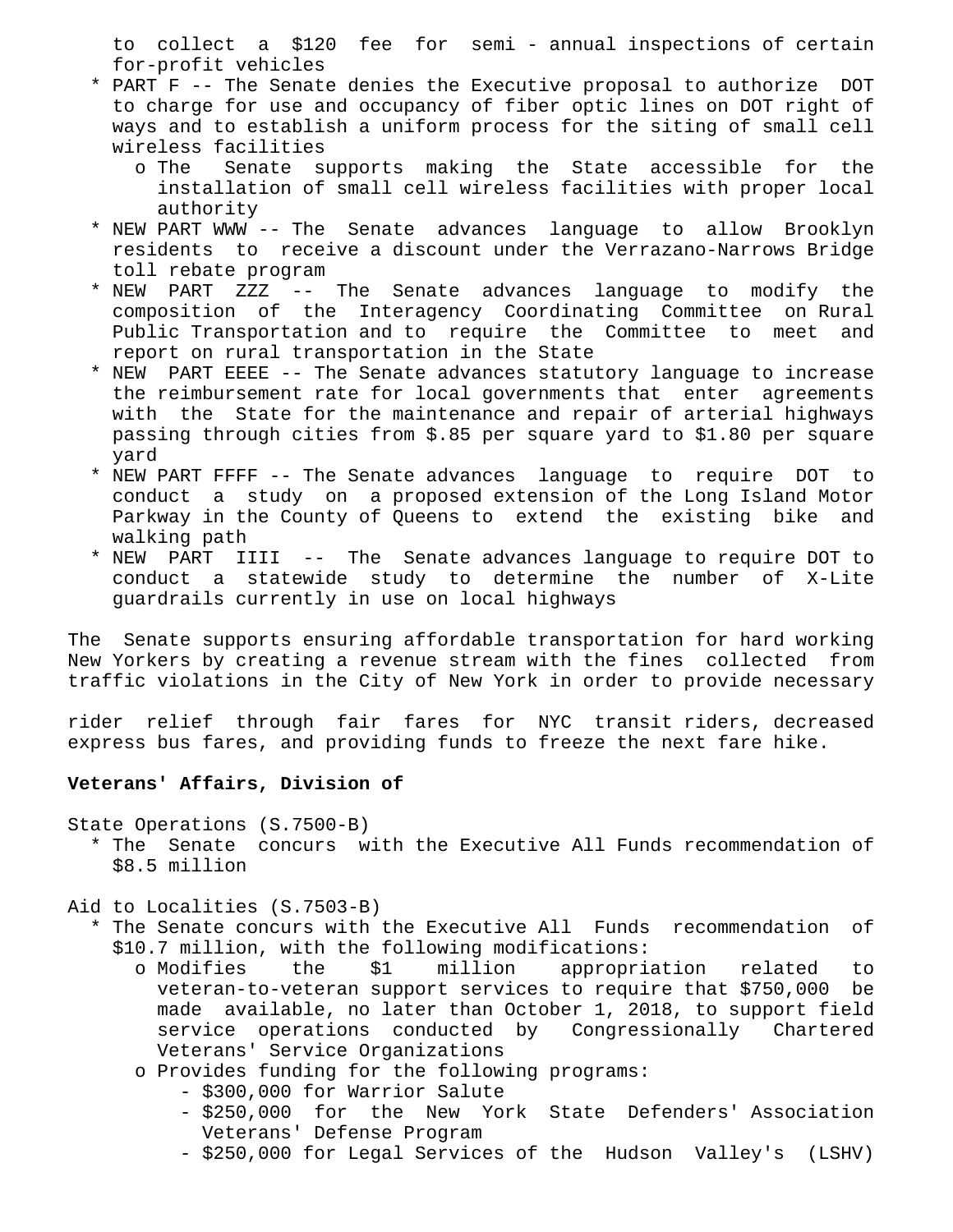Veterans and Military Families Advocacy Project

- \$250,000 in additional funding for the Veterans' Outreach Center in Monroe County
- \$125,000 for the Veterans of Foreign Wars Department of New York
- \$100,000 to expand the LSHV Veterans and Military Families Advocacy Project into Westchester County
- \$100,000 for SAGE Vets Program
- \$50,000 for Vietnam Veterans of America New York State Chapter

### **Victim Services, Office of**

State Operations (S.7500-B)

\* The Senate concurs with the Executive recommendation of \$13 million

Aid to Localities (S.7503-B)

 \* The Senate concurs with the Executive recommendation of \$106.7 million

### **Workers' Compensation Board**

State Operations (S.7500-B)

 \* The Senate concurs with the Executive recommendation of \$196.5 million.

Capital Projects (S.7504-B)

\* The Senate concurs with the Executive recommendation of \$20 million.

Article VII Proposal (S.7505-B)

 \* PART Y -- The Senate modifies the Executive proposal to stabilize the State Insurance Fund's investment portfolio, by accepting similar legislation that would virtually accomplish the Executive intent.

### **Welfare Inspector General, Office of**

State Operations (S.7500-B)

 \* The Senate concurs with the Executive All Funds recommendation of \$1.4 million

### **Women's Agenda - (S.7511-B)**

- \* PART J -- The Senate concurs with the Executive proposal to convene a workgroup on computer science education standards.
- \* PART K -- The Senate modifies the Executive proposal to create a healthy relationship program to give the State Education Department the flexibility to create a model program without more prescriptive requirements.
- \* PART L -- The Senate modifies the Executive proposal to provide feminine hygiene products in schools by:
	- o Requiring such products be provided in the school building during the school day
	- o Allowing reimbursement when such products are purchased through a state contract.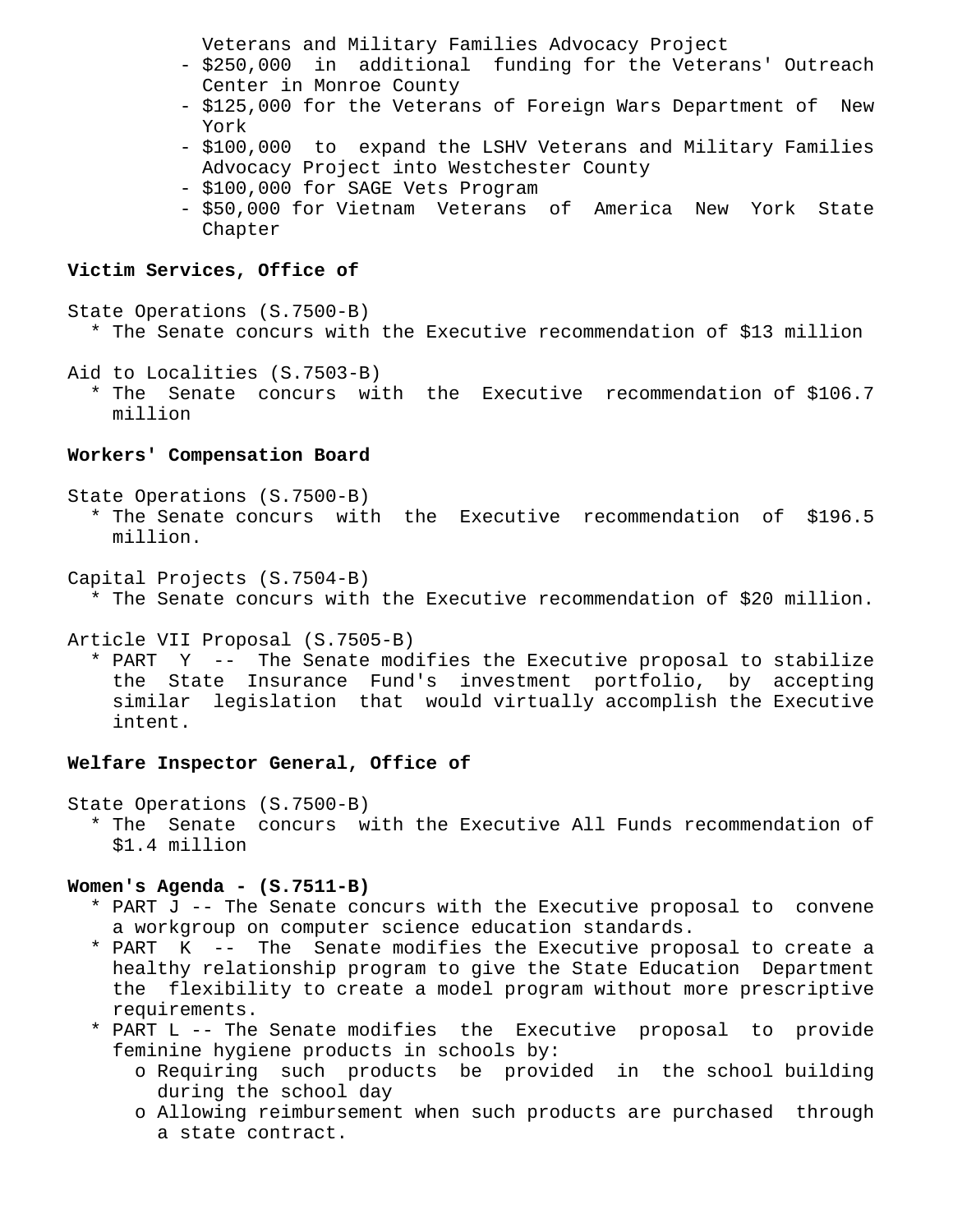### **Miscellaneous Items**

State Operations (S.7500-B)

- \* The Senate concurs with the Executive All Funds recommendation for the following reserves:
	- o \$1.6 billion for Insurance and Securities Reserve Guarantee
	- o \$500 million for Reserve for Federal Audit Disallowances
	- o \$685.5 million for Health Insurance Contingency Reserve
	- o \$192.4 million for Health Insurance Reserve Receipts Fund o \$11.2 million Workers' Compensation Reserve
- \* The Senate concurs with the Executive recommendation of \$1 billion for Special Federal Emergency Appropriation.
- \* The Senate concurs with the Executive recommendation of \$500 million for Special Emergency Appropriation.
- \* The Senate concurs with the Executive recommendation of \$200 million for Public Security and Emergency Response
- Aid to Localities (S.7503-B)
	- \* The Senate modifies the Executive All Funds recommendation of \$69 million for the Pay for Success contingency reserve to deny new language relating to workforce development initiatives.

Article VII Proposal (S.7508-B)

 \* NEW PART SSSS -- The Senate advances language to provide design-build authority for the Brooklyn-Queens Expressway project in New York City and require the placement of a police officer at every New York City school during school hours

### **Labor Management Committees**

State Operations (S.7500-B)

 \* The Senate concurs with the Executive recommendation of \$68.7 million

## **Revenue**

The Senate denies over \$500 million of tax and fee increases proposed by the Executive for FY 2019.

The Senate will work diligently to find effective incentives to ensure changes to tax policy comport with the principles of fairness for taxpayers and fiscal prudence by taxing jurisdictions within New York State.

The Senate remains committed to discussing ways to alleviate the impact on New York State taxpayers from federal tax law changes. While the Senate denies the Executive proposal to create charitable funds, that the Executive asserts will provide relief to taxpayers whose real property tax liability exceeds \$10,000 annually, the Senate is committed to exploring proposals that would provide relief to taxpayers with higher real property tax burdens. Allowing donations to school and social services districts to lower tax liability, in light of changing federal tax policy, risks the money that participating taxpayers expend through such a proposal.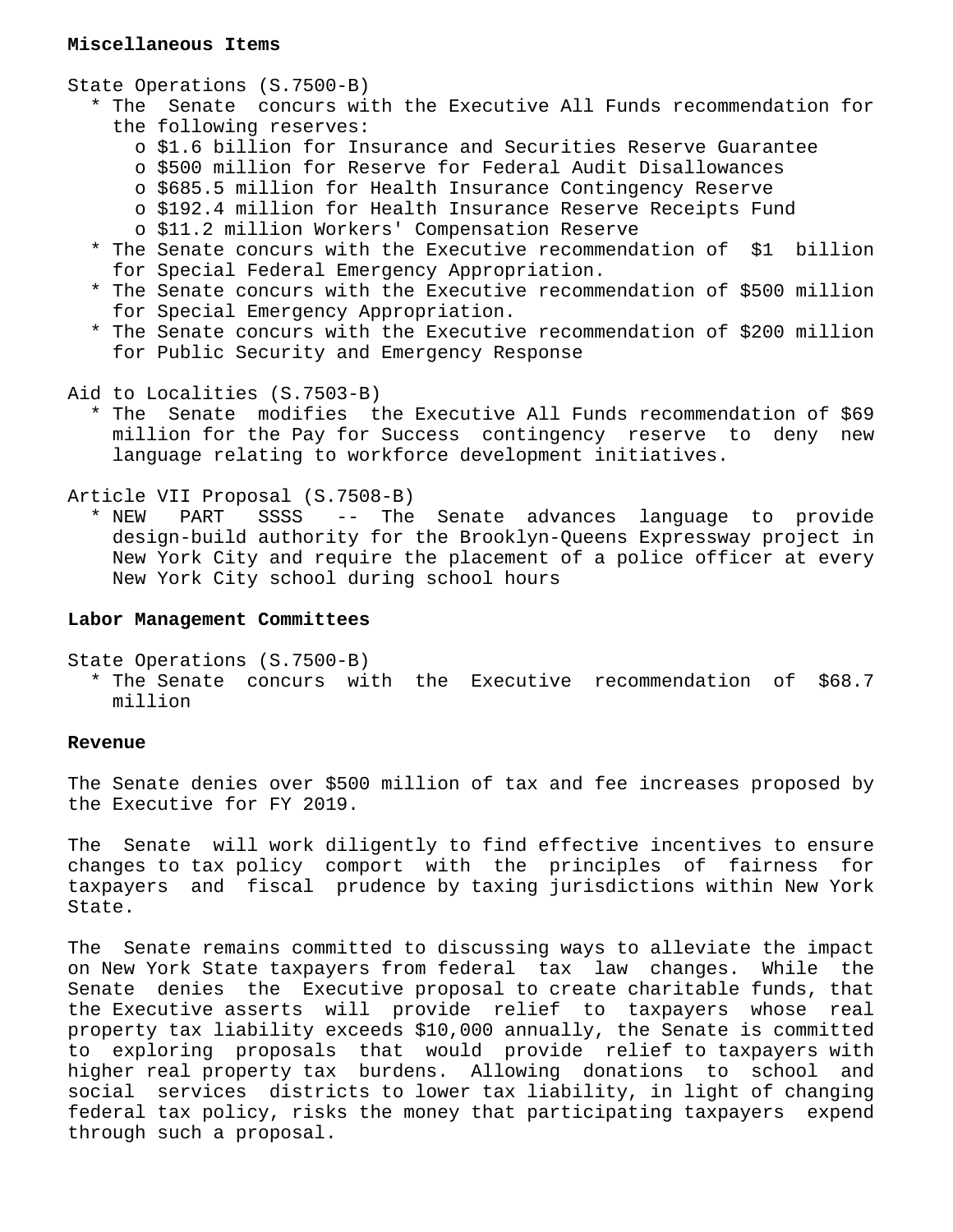While the Senate denies the Executive proposal to create a payroll tax because it could result in lower paychecks for many hardworking New Yorkers and imposes a more complicated tax structure on employers, the Senate is willing to consider proposals that provide New York's residents opportunities to methods for mitigating their heavy tax burdens directly instead of through a system that involves a patchwork of employers across the state and could have a negative consequence on both participating employers and employees should the federal government disallow such a system.

The Senate is committed to ensuring that no individuals or businesses are negatively impacted at the State taxation level by changes to the Federal Code.

Article VII Proposal (S.7509-B)

- \* PART A -- The Senate denies the Executive proposal to cap the annual growth of STAR at zero percent.
- \* PART B -- The Senate denies the Executive proposal to make participation in the Income Verification Program (IVP) mandatory.
- \* PART C -- The Senate denies the Executive proposal to require the filing of RP-5217 for Co-Ops and Co-Op Shares.
- \* PART D -- The Senate denies the Executive proposal to require additional reporting requirements for mobile home park owners.
- \* PART E -- The Senate concurs with the Executive proposal to make various technical amendments to the Real Property Tax Law.
- \* PART F -- The Senate denies the Executive proposal to alter the payment of taxes on State-owned lands.
- \* PART G -- The Senate concurs with the Executive proposal to extend the telecommunications mass real property assessment program.
- \* PART H -- The Senate modifies the Executive proposal to extend the statute of limitations on amended tax returns to three years by extending for one year.
- \* PART I -- The Senate concurs with the Executive proposal to change yearly reporting requirements on employee wage and withholding information to quarterly reporting requirements.
- \* PART J -- The Senate concurs with the Executive proposal to change the sales tax credit on food and alcoholic beverages sold for resale to an exemption.
- \* PART K -- The Senate concurs with the Executive proposal to authorize the Commissioner of Tax and Finance to release to the Comptroller information regarding fixed and final, unwarranted debts of taxpayers who have unclaimed funds with the Comptroller.
- \* PART L -- The Senate denies the Executive proposal to add the Commissioner of Taxation and Finance to the list of agency heads who can access day care subsidy information for verification of child and dependent care credit claims.
- \* PART M -- The Senate denies the Executive proposal to impose a 17 percent fairness fee on the difference in value between the partner's or shareholder's distributive share for performing investment services and that share when the person did not perform such services.
- \* PART N -- The Senate denies the Executive proposal to allows the Commissioner of the Department of Taxation and Finance to seek judicial review of decisions of the Division of Tax Appeals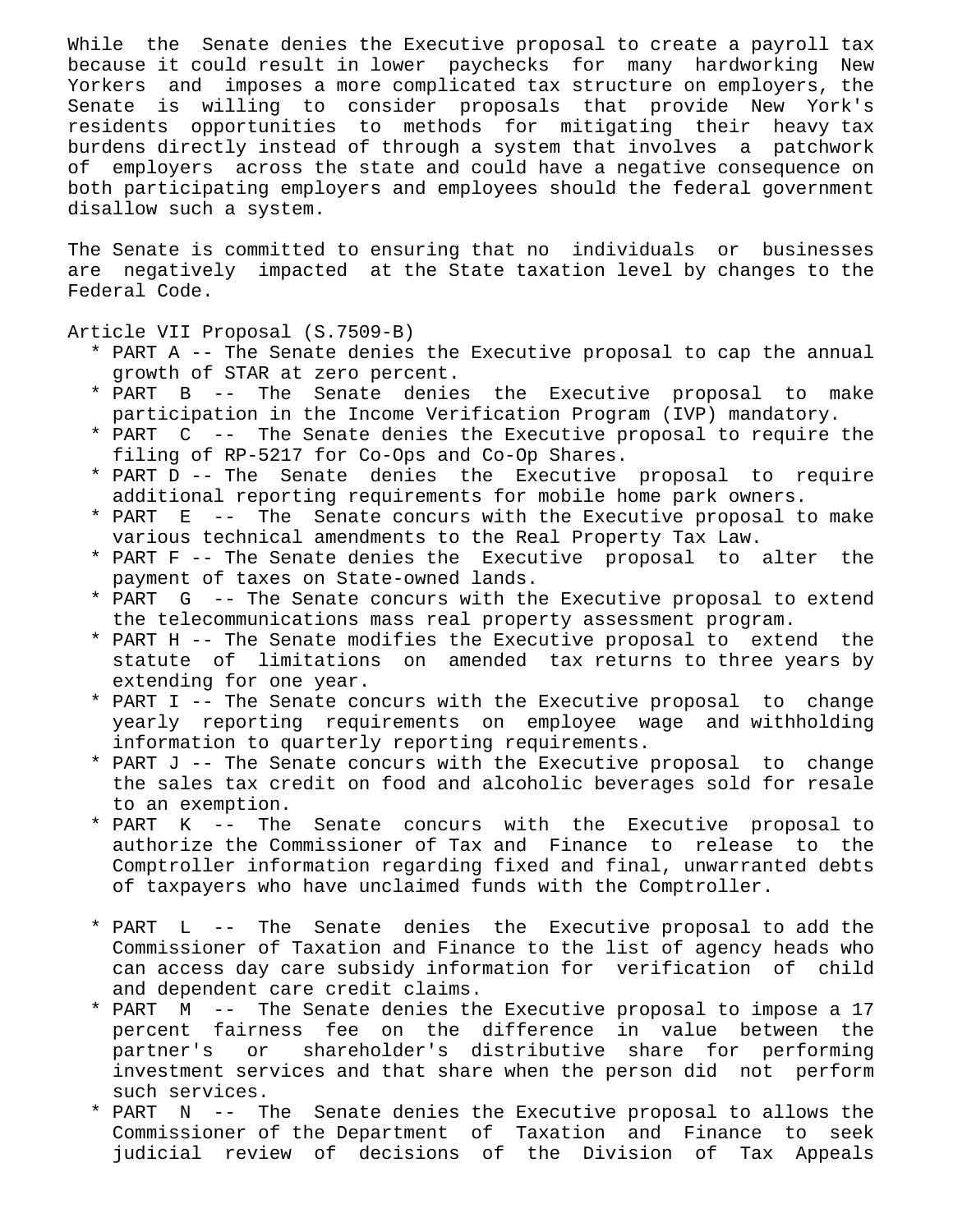Tribunal.

- \* PART O -- The Senate denies the Executive proposal to amend the definition of resident individual for income tax purposes to count the days a person is present in New York while maintaining a place of abode in the state, regardless of whether or not they are domiciled in the state.
- \* PART P -- The Senate concurs with the Executive proposal to decouple the calculation of New York State Empire State Child Tax Credit benefits from the federal tax code provisions in use prior to 2017.
- \* PART Q -- The Senate concurs with the Executive proposal to extend the Hire-A-Vet tax credit for two years, through 2020.
- \* PART R -- The Senate modifies the Executive proposal to provide a 50% increase in the amount of tax credits available for employers who hire and employ at-risk youth on a full-time or part-time basis to remove the ability to promulgate regulations on an emergency basis.
- \* PART S -- The Senate denies the Executive proposal to require business taxpayers who receive over an aggregate of \$2 million in certain tax credits to defer using such credits from 2018 to 2021.
- \* PART T -- The Senate denies the Executive proposal to extend the statute of limitations to apply for an erroneous payment of the real estate transfer tax (RETT) from two years to three years, and establishing joint and several tax liability for the grantor and grantee of a property subject to the mansion tax when the grantee failed to pay such tax.
- \* PART U -- The Senate denies the Executive proposal to amend the definition of "wholesale price", from the established price of the tobacco product, to the invoice price when such manufacturer or other person sells the product to a distributor by repealing the statutory presumption that in the absence of an established price of such tobacco products the wholesale price is the invoice price. And also amend the tax base to include the Federal excise tax paid by the manufacturer.
- \* PART V -- The Senate denies the Executive proposal to repeal the sales tax exemption on the transportation and delivery of gas and electricity sold separately from the energy commodity when sold to commercial purchasers from energy service companies.
- \* PART W -- The Senate concurs with the Executive proposal to replace the sales tax credit for drugs or medicine sold to or used by a veterinarian or farmer for treating livestock or poultry with a sales tax exemption for such items.
- \* PART X -- The Senate concurs with the Executive proposal to allow limited partners of a limited partnership or member of an LLC to apply for an exemption from being personally and jointly and severally liable for the partnership's or the LLC's unpaid sales and use taxes.
- \* PART Y -- The Senate denies the Executive proposal to expand the current sales tax exemption for certain foods and drinks sold for a \$1.50 or less in vending machines, regardless of form of payment, to exempting those items sold for \$1.50 or less from machines that accept currency only, and those items sold for \$2.00 or less from machines that accept any form of payment, and to sunset the current and proposed exemption on May 31, 2020.
- \* PART Z -- The Senate concurs with the Executive proposal to extend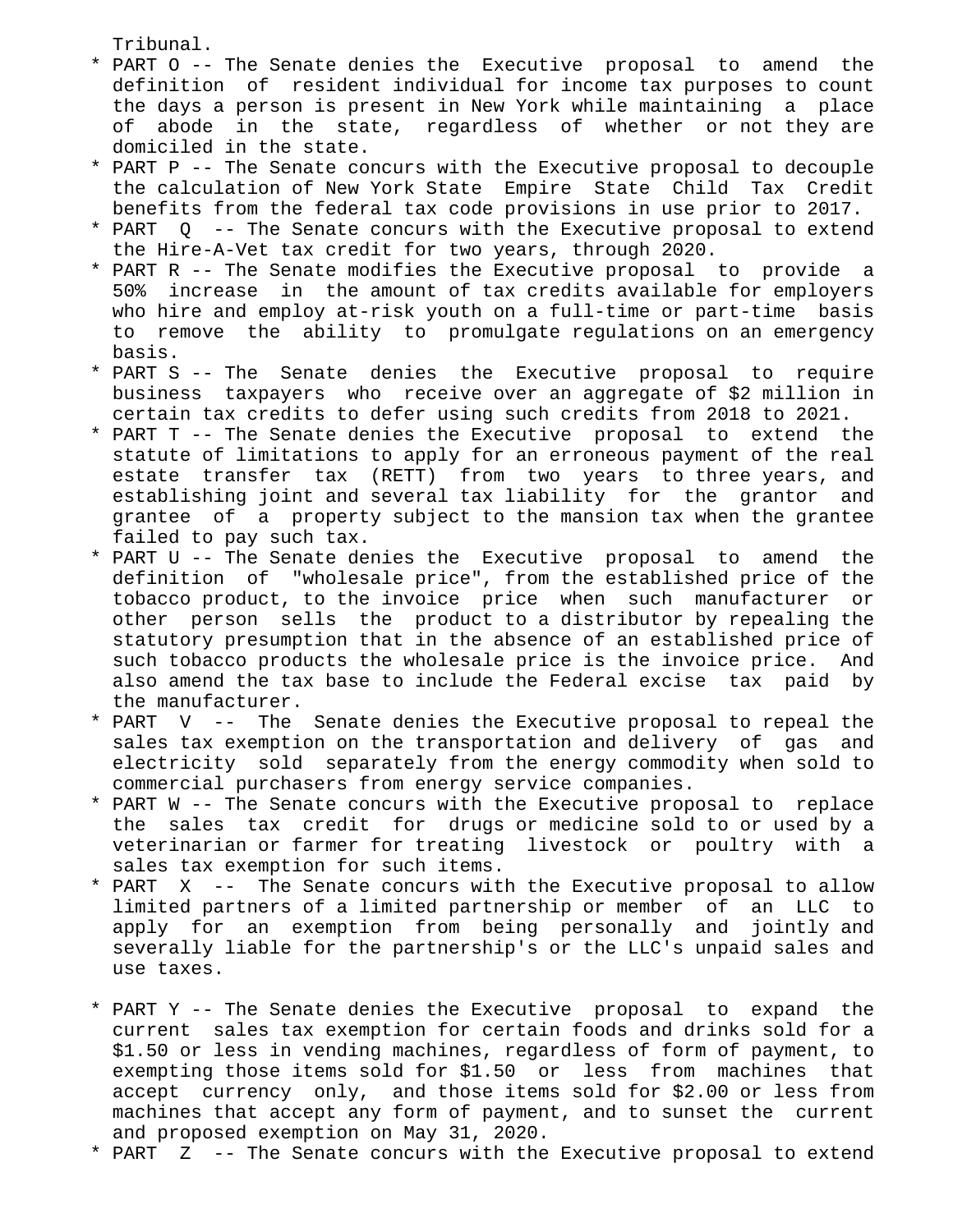the sunset date for revenue distribution provisions for Genesee, Monroe, Onondaga, and Orange counties from November 30, 2019 to November 30, 2020, to correspond with the sunset date for the local sales tax authority in those counties.

- \* PART AA -- The Senate denies the Executive proposal to require marketplace providers to collect sales tax on all sales of tangible personal property facilitated by the provider regardless whether the seller has nexus in New York, and to require sellers and marketplace providers who do not collect such sales tax to file information returns with the Department of Taxation and Finance regarding sales of tangible personal property delivered to purchasers in New York, and to provide an annual statement of purchase to each New York purchaser who receives such purchases in the state.
- \* PART BB -- The Senate denies the Executive proposal to impose an excise tax on vapor products, regardless of the presence of nicotine in such products.
- \* PART CC -- The Senate denies the Executive proposal to impose a surcharge on opioids of two cents per morphine milligram, charged on the first sale in the state, and charged to the establishment making the first sale in the state.
- \* PART DD -- The Senate denies the Executive proposal to impose a 14 percent surcharge on the net underwriting gain for the sale of health insurance in New York State beginning in tax years after December 31, 2017.
- \* PART EE -- The Senate modifies the Executive proposal as follows: o Accepts the proposal to conduct night racing at Belmont Park racetrack
	- o Modifies the proposal to authorize New York Racing Association to retain up to 90 days of operating expenses in a reserve fund (up from 45 days in current law), by increasing the proposal to 365 days
	- o Modifies the proposal to create an Advisory Committee of interested stakeholders in horse racing to "review the present structure, operations and funding of equine drug testing and research" by adding specific industry representatives to serve on the Advisory Committee.
- \* PART FF -- The Senate modifies the Executive proposal to allow breeding funds to be used for equine aftercare by specifying that up to three (3) percent of such funds may be utilized for such purposes.
- \* PART GG -- The Senate concurs with the Executive proposal to extend tax rates and certain simulcasting provisions for one year.
- \* PART HH -- The Senate denies the Executive proposal to eliminate the Video Lottery Gaming (VLG) hold harmless transfer provision.
- \* PART II -- The Senate modifies the Executive VLG rate proposal as follows:
	- o Increases the VLG rate for Batavia Downs by an additional five (5) percent to create parity with the other similarly situated VLG facilities in Upstate
	- o Denies the Executive proposal to retroactively eliminate the "tax parity" provisions in current law for Finger Lakes Gaming & Racetrack, Saratoga Casino and Monticello Casino & Raceway
	- o Advances a new proposal to provide "hold harmless" protection to Vernon Downs, Hamburg Downs and Batavia Downs.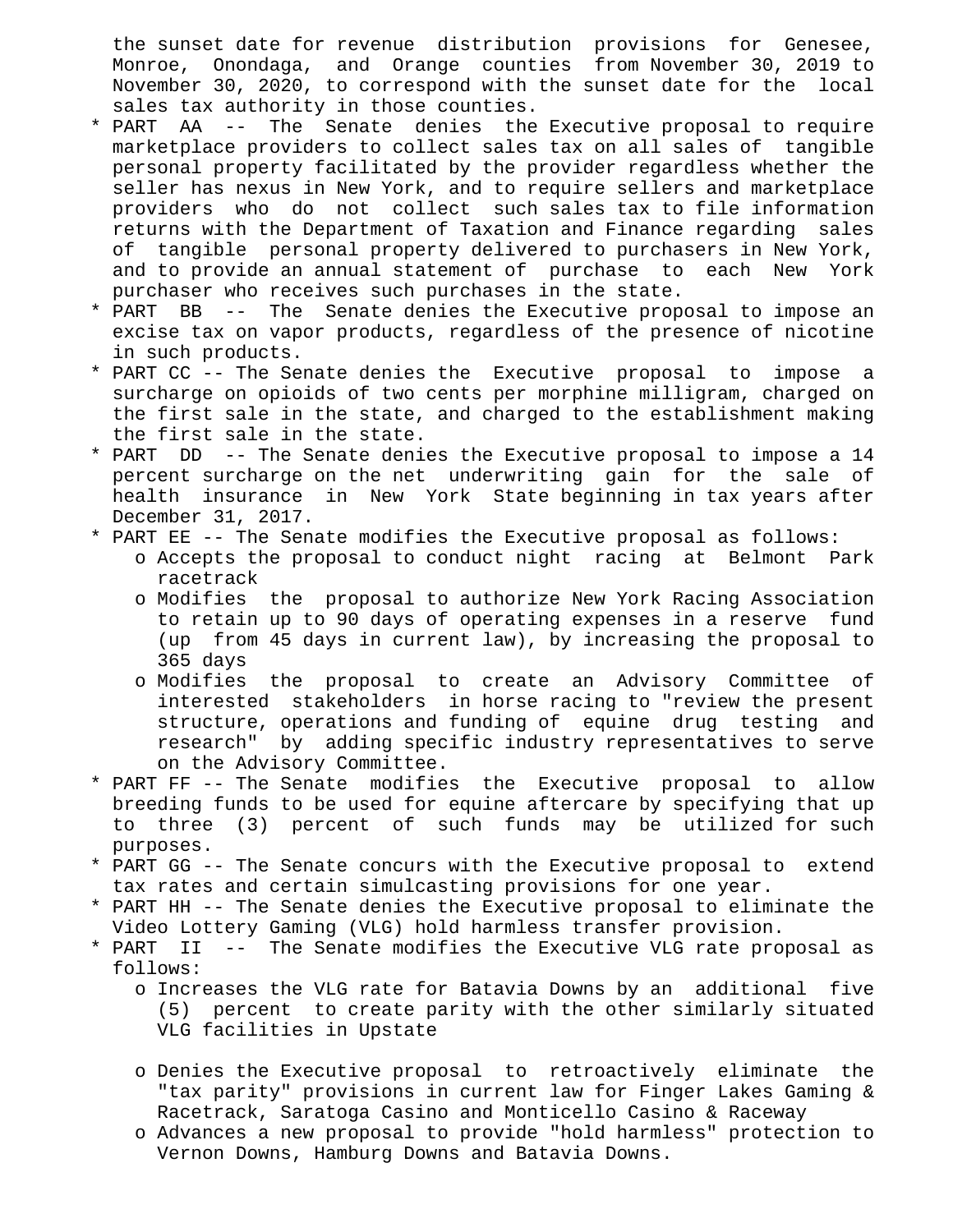- \* PART JJ -- The Senate concurs with the Executive proposal to decouple New York State and New York City itemized deductions from the federal deductions allowable prior to 2017, to remove the federal itemization prerequisite for state itemization, and to amend the adjusted gross income calculations regarding child support and alimony payments and qualified moving expenses.
- \* PART KK -- The Senate modifies the Executive proposal to amend the definition of controlled foreign corporation (CFC) income to reflect changes to the new Federal Tax treatment of CFC income by making conforming changes to the New York City Administrative Code, adding language addressing Global Intangible Low-Taxed Income (GILTI), business interests deductions, and FDIC Premiums.
- \* PART LL -- The Senate denies without prejudice the Executive proposal to create State charitable funds for education and health care.
- \* PART MM -- The Senate denies without prejudice the Executive proposal to create a payroll tax, the Employer Compensation Expense Tax.
- \* PART NN -- The Senate advances language to freeze the school property taxes of senior citizens, and subsequently phase out school property taxes for seniors over a ten year period, while also increasing the property tax relief check for qualified taxpayers by 25 percent.
- \* PART OO -- The Senate advances language to make the New York state property tax cap permanent.
- \* PART PP -- The Senate advances language to eliminate the two percent gross receipts tax on utilities.
- \* PART QQ -- The Senate advances language to have the functions of the Public Service Commission funded exclusively by the General Fund and eliminate the 18-a assessment.
- \* PART RR -- The Senate advances language to increase the private pension and retirement income exclusion from \$20,000 to \$40,000 over three years.
- \* PART SS -- The Senate advances language to require an affirmative vote of two-thirds of each house of the legislature on any bill that enacts or increases a tax revenue.
- \* PART TT -- The Senate advances language to establish a state spending cap and increase the state's rainy day fund from five percent of General Fund spending to ten percent.
- \* PART UU -- The Senate advances language to provide certain customers of private water companies in Nassau County with a personal income tax credit for increases in water bills attributable to the private water company's increased real property tax liability. The Senate also advances language to conduct a feasibility study on shifting service of these affected private water customers to a public utility water supplier.
- \* PART VV -- The Senate advances language to raise the current Personal Income Tax exemption from 5% to 20% for farms and 15% for small businesses and raises the threshold from \$250,000 to \$500,000, and expands eligibility to LLCs and all other forms of business. Lowers the corporate tax rate from 6.5% to 2.5% over a two year period, and raises the threshold from \$390,000 to \$500,000.
- \* PART WW -- The Senate advances language to allow real property owned by a small business to be eligible for the STAR property tax relief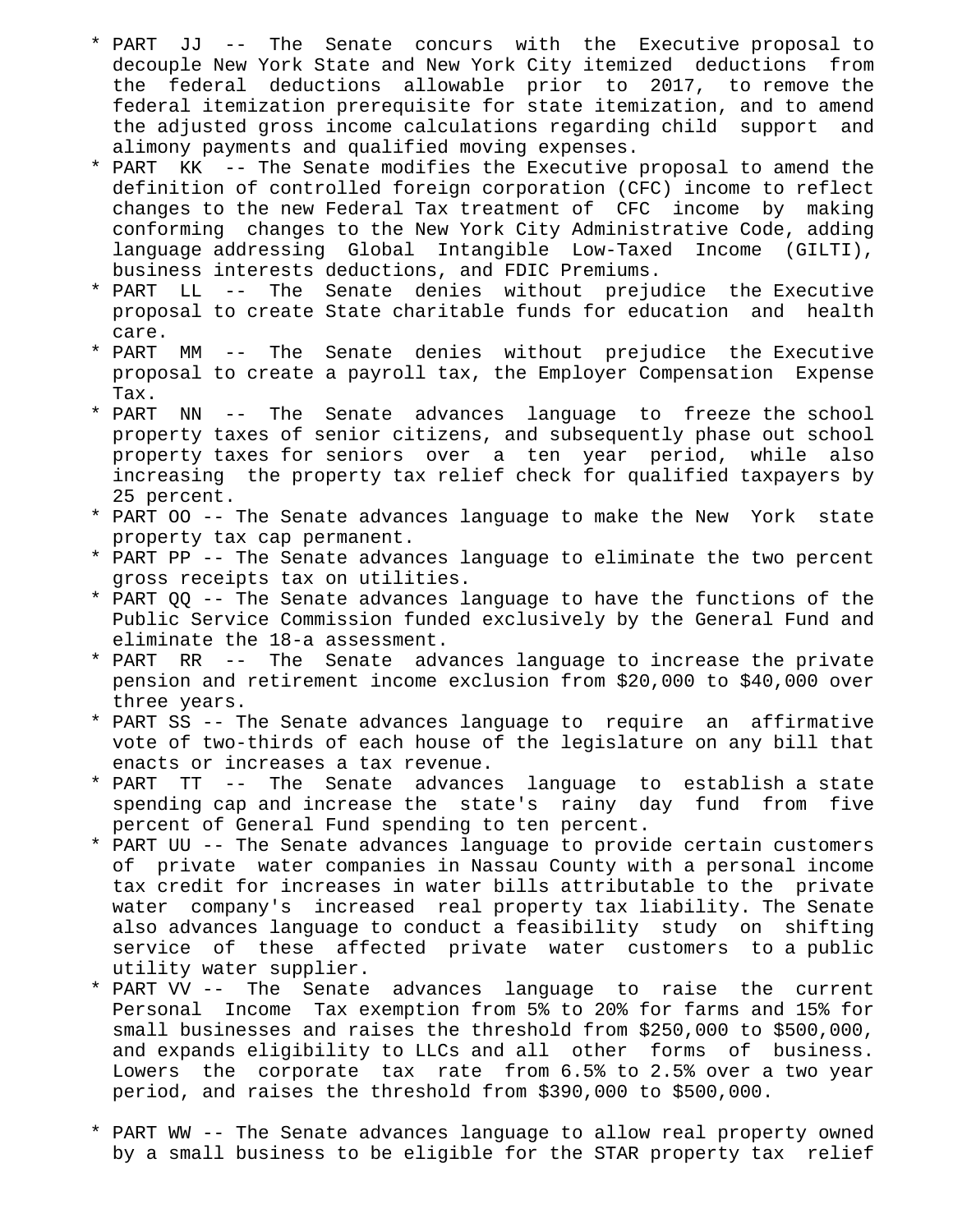program.

- \* PART XX -- The Senate advances language to expand the scope of the minimum wage reimbursement tax credit to include wages that do not exceed fifty cents above the applicable minimum wage.
- \* PART YY -- The Senate advances language to expand the scope of the minimum wage tax credit to include seasonal employees who are temporarily employed by an eligible employer for a period of less than ninety days in a calendar year.
- \* PART ZZ -- The Senate advances language to extend the zero percent corporate franchise tax parity to all manufacturers located in New York State, regardless of how the corporate entity is organized.
- \* PART AAA -- The Senate advances language to provide a real property tax exemption for security cameras installed on real property owned by a public utility.
- \* PART BBB -- The Senate advances language to provide a sales tax exemption for tangible personal property and services sold by a cemetery.
- \* PART CCC -- The Senate advances language to extend the historic properties tax credit from January 1, 2020 to January 1, 2025, and to decouple the state credit from federal law.
- \* PART DDD -- The Senate advances language to establish a clinical preceptorship personal income tax credit for health care professionals who provide preceptor instruction to students.
- \* PART EEE -- The Senate advances language to establish a television writers' and directors' fees and salaries diversity credit out of the existing credit pool.
- \* PART FFF -- The Senate advances language to eliminate the addback for purposes of the New York State income tax for residents of the federal depletion allowance for mining-related businesses.
- \* PART GGG --- The Senate advances language to allow the spouse of a human organ donor to claim a deduction related to transportation expenses, lost wages, and lodging expenses related to the donor's transplant, and to include child care costs within the \$10,000 deduction when such costs are incurred by the organ donor and spouse of the organ donor in relation to the transplant procedure.
- \* PART HHH The Senate advances language to extend the musical and theatrical production credit and to increase the maximum amount of credits available from \$4 million to \$6 million annually.
- \* PART III -- The Senate advances language to establish a college debt freedom pilot program.
- \* PART JJJ -- The Senate advances language to reduce a taxpayer's federal adjusted gross income, for state personal income tax purposes, for student loan interest payments.
- \* PART KKK -- The Senate advances language to establish a residential fuel oil storage tank credit.
- \* PART LLL -- The Senate advances language to expand the use of life insurance for long term care.
- \* PART MMM -- The Senate advances language to provide insurance corporations with a tax credit for investments made in rural business growth funds.
- \* PART NNN -- The Senate advances language to provide a sales tax exemption for school buses and certain school bus related equipment.
- \* PART OOO -- The Senate advances language to enact the Education Investment Tax Credit.